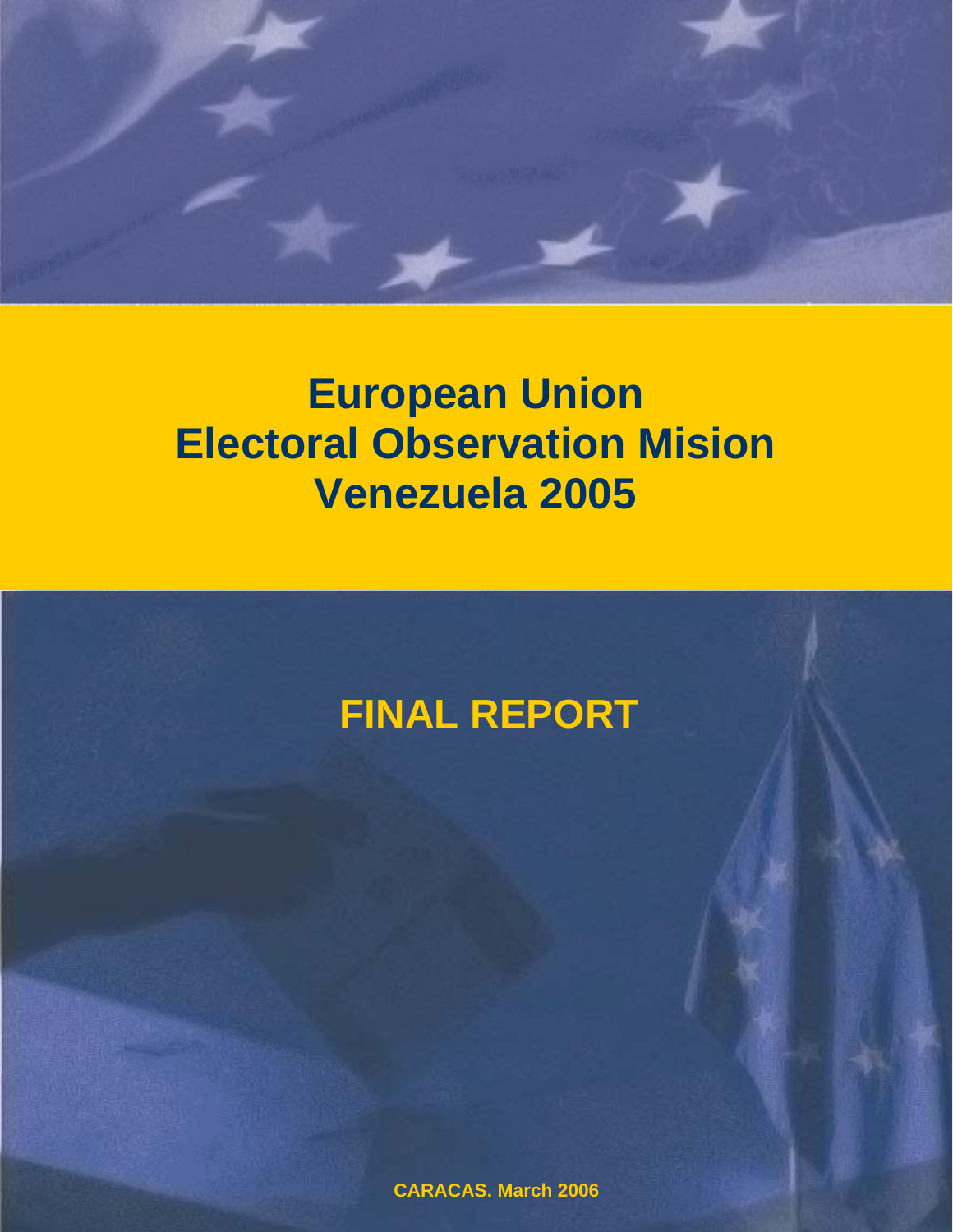

# **European Union Election Observation Mission**

# **Final Report**

**Parliamentary Elections Venezuela 2005**

**www.eueomvenezuela.org**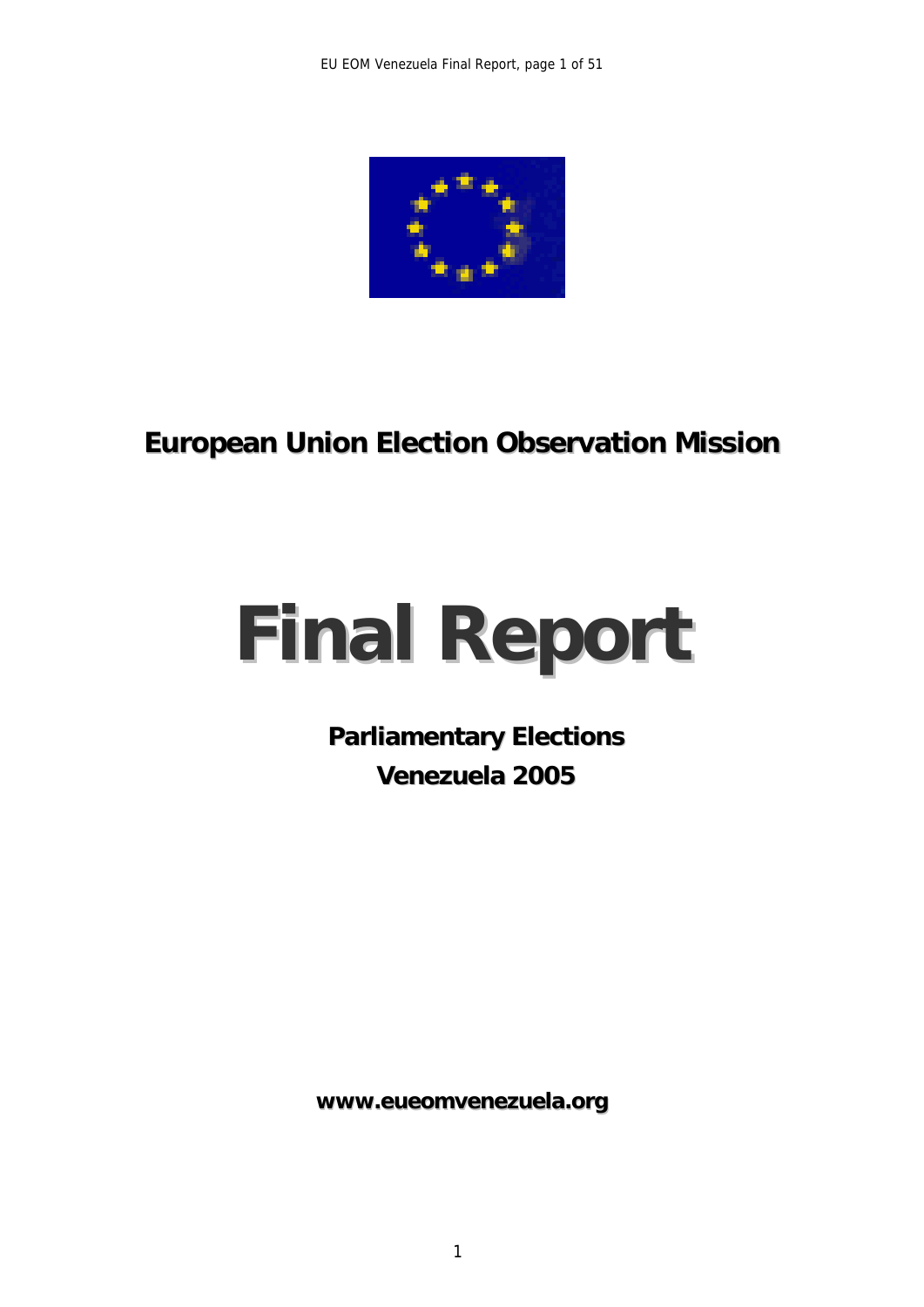# **Table of Contents**

#### **SECTION I**

#### **1. Executive Summary**

#### **2. Introduction, Background to the Mission and Acknowledgements**

#### **SECTION II**

#### **3. Political Overview**

- 3.1 Background
- 3.2 The Post-Referendum period
- 3.3 Overview of Main Political Parties

#### **SECTION III**

#### **4. Legal Framework**

- 4.1 Political and Administrative Structure of Venezuela
- 4.2 Electoral Legislation
- 4.3 System of representation
- 4.4 The Phenomenon of Las Morochas
- 4.5 Constituency Boundaries

#### **5. Election Administration**

- 5.1 The Electoral Authority as Constitutional Power
- 5.2 The CNE structure
- 5.3 The CNE Steering Board
- 5.4 Political parties' and candidates registration

#### **6. Voter Registration**

- 6.1 The Voter Registration System
- 6.2 The Voter Register
- 6.3 The Main Issues Related to the REP

#### **7. The Venezuelan system of Electronic voting**

- 7.1 Introduction
- 7.2 Description of the Voting Machines
- 7.3 The Fingerprint Capturing Devices and the Electronic Books
- 7.4 System Integrity and Security Measures
- 7.4.1 The Vote Scrambling
- 7.4.2 The Issue of the Voting Sequence
- 7.5 The Audits
- 7.6 The Voting Process
- 7.7 Final Considerations

#### **8. Media**

- 8.1 Background
- 8.2 Legal framework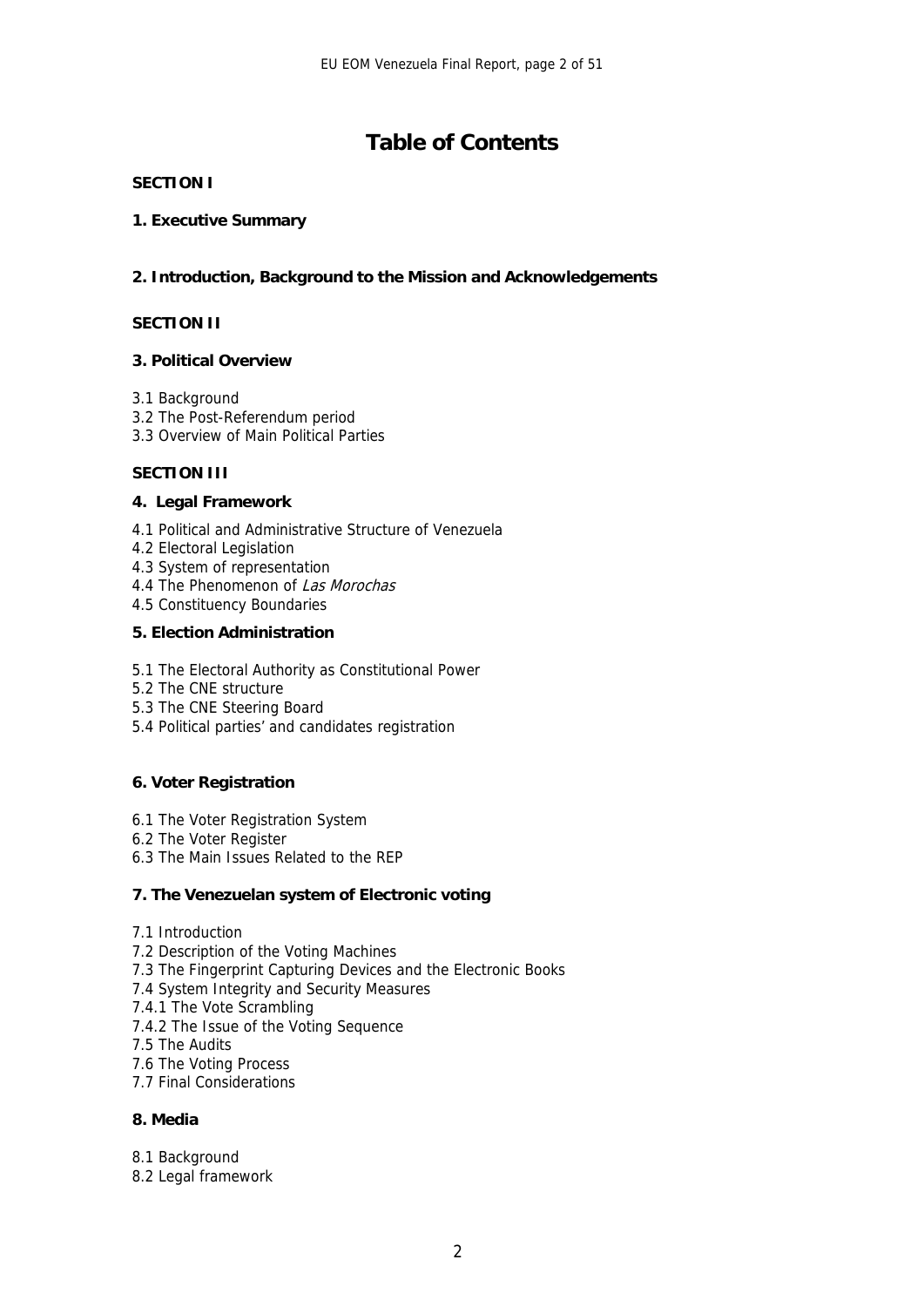8.3 Media monitoring results 8.3.1 Methodology 8.3.2 Findings 8.3.2.1 Print 8.3.2.2 Radio 8.3.2.3 TV

#### **9. Gender and Minority Issues**

9.1 Gender Participation

9.2 Indigenous People Participation

#### **SECTION IV**

#### **10. The Pre-Election Environment**

- 10.1 General Considerations
- 10.2 Voter Education
- 10.3 Training of Polling Station Staff
- 10.4 The Electoral Campaign
- 10.5 Interference by State Administration and Use of State Resources
- 10.6 Election Preparations 10.7 Domestic Observation and Civil Society

#### **11. Election Day**

- 11.1 EU EOM Deployment
- 11.2 Opening
- 11.3 Polling
- 11.4 Closing and Transmission of results
- 11.5 The paper trail audit

#### **12. Challenges and Complaints**

12.1 The complaints procedure

12.2 Challenges and complaints related to the Parliamentary Elections

#### **SECTION VI**

#### **13. Recommendations**

- 13.1 General
- 13.2 Legal Framework
- 13.3 Election Administration
- 13.4 Electronic Voting System
- 13.5 Media

#### **Annexes**

I. Applicable Legislation II. List of Audit Activities III. Media Statistics

**This report was produced by the EU Election Observation Mission and presents the EU EOM's findings on the Parliamentary Elections in Venezuela. These views have not been adopted or in any way approved by the Commission and should not be relied upon as a statement of the European Commission. The European Commission does not guarantee the accuracy of the data included in this report, nor does it accept responsibility for any use made thereof.**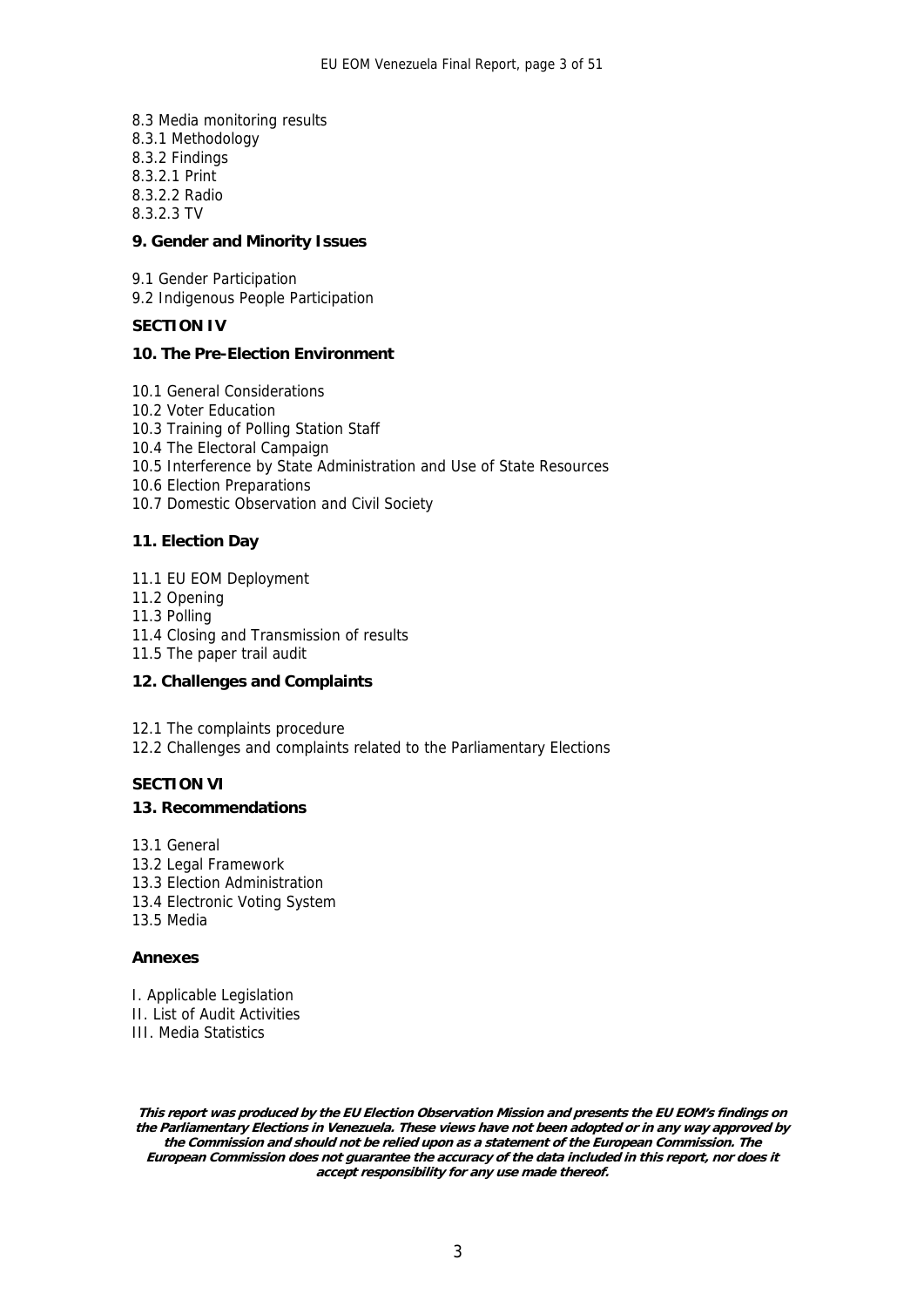# **Section I**

#### **Chapter 1**

**In response to an invitation from the Consejo Nacional Electoral (CNE), and in a spirit of partnership and co-operation, after the signing of an MoU, the EU deployed an Election Observation Mission (EU EOM) consisting of over 160 observers. The EU EOM focused its observation activities on the National Assembly Elections. The following are the main findings of the mission:** 

**Venezuelan legislation clearly provides for democratic elections. However, the legal framework is confused with inconsistencies between the new provisions introduced by the 1999 Constitution and pre-existing electoral legislation.** 

**The CNE is an institution with considerable human and technical resources. It technically administered the process well, and its logistical preparations for the electoral event were acceptable. However, its performance was overshadowed by accusations by the opposition of bias and partisanship.** 

**The overriding feature of the pre-election period was an absence of confidence on the part of wide sectors of the society in the electoral process and in the independence of the CNE. In particular, opposition parties questioned the manner in which members of the current provisional CNE Steering Board had been appointed to their positions.** 

**The electoral campaign was very limited, the debate on political party platforms was almost absent and was characterized by an excessive attention of the media on the issue of mistrust in the CNE.** 

**The party duplication technique known as Las Morochas, although technically allowed by the law, is in contradiction with the spirit of the proportionality principle as guaranteed by the Constitution.** 

**The pro-abstention campaign conducted by various sections of the opposition had a significant impact on public opinion. The circulation of a computerized list of citizens indicating their political preference in the signature recollection process for the 2004 Referendum (so-called Programa Maisanta) also played into the hands of the abstention movement by enhancing fears that the secrecy and freedom of the vote was at risk.** 

**In the election preparations, the CNE demonstrated a clear willingness to meet the demands of the opposition in order to increase confidence in the process. Among the main steps taken to reduce the opposition concerns over the automated voting process, the CNE increased the number of polling stations to be audited from an initial 33% to 45% and eliminated the use of the electronic voter lists.** 

**The principle of automated voting is clearly enshrined in the legal framework. However, the current development and applications of the automated voting process have surpassed the law in various aspects.** 

**The discovery of a design flaw in the software of the voting machines, with the consequent remote possibility to violate the secrecy of the vote was dealt with by the CNE in a timely and adequate manner with the elimination of the fingerprint capturing devices. For this reason, the EU EOM took note with surprise of the withdrawal of the majority of the opposition parties only four days before the elections. The withdrawal took place after those parties had previously announced**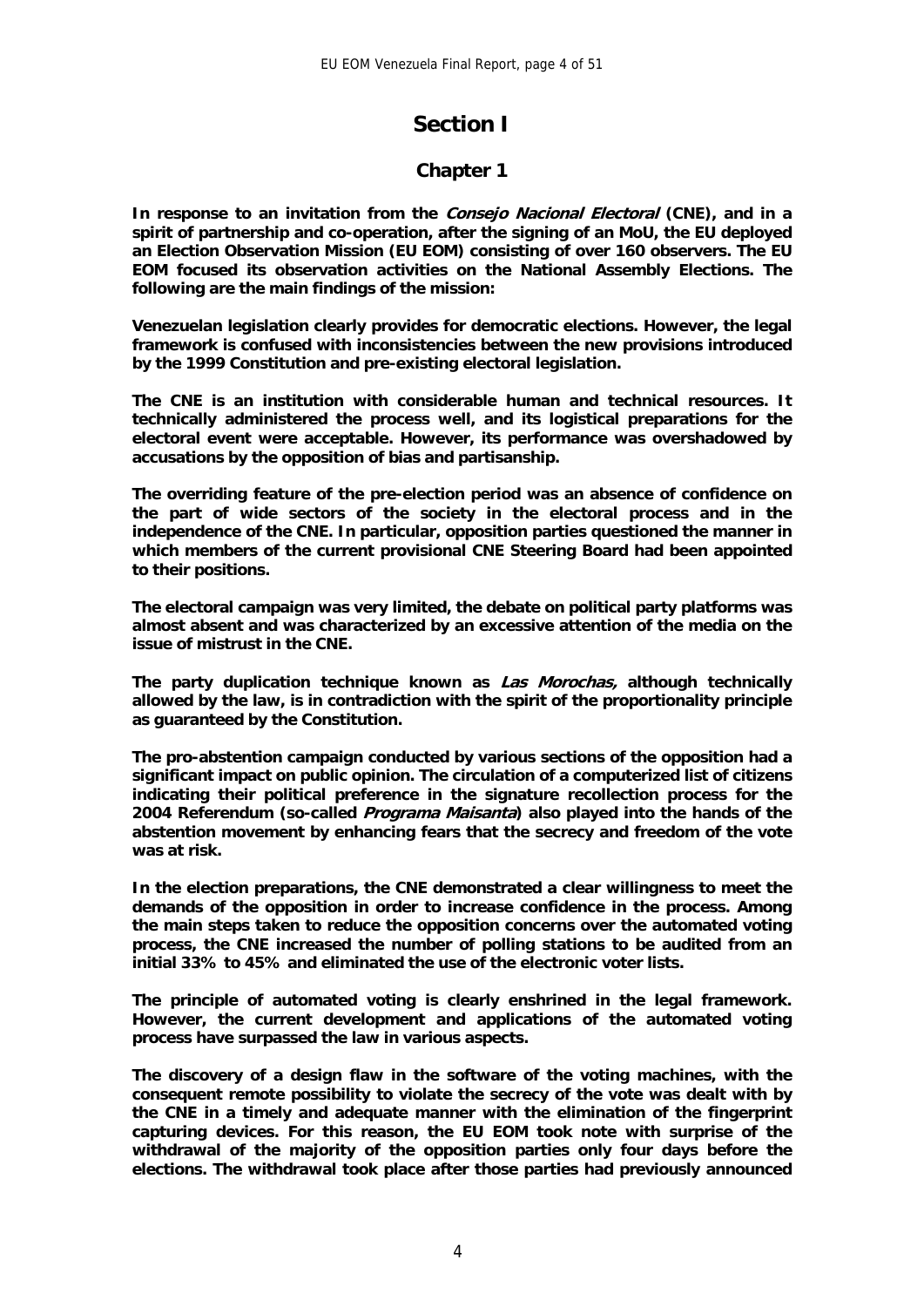**their participation to the process if the CNE would eliminate the use of the fingerprint capturing devices.** 

**The Registro Electoral Permanente (REP) was the source of continuous debate and concerns over alleged illegitimate entries. The CNE decision of not disclosing the addresses of the citizens registered to vote on data protection grounds did not contribute to resolve the issue. The recurrence and the nature of the allegations against the REP highlighted the need for a reform of the civil and voter registration system.** 

**Most of the media monitored showed some kind of bias towards either of the two main party coalitions. The media reflected and fed into the polarisation of the country.** 

**The political information present in the monitored outlets was ideologically diverse, but usually contained a highly emotional charge which is incompatible with the journalistic principles of impartiality and balance.** 

**The use of images featuring public officials for campaign purposes was widespread. The excessive resort to the use of cadenas during the campaign period was also inappropriate and did not contribute to the improvement of the political climate. The CNE efforts to limit the use of this mechanism during the campaign were opportune and must be further encouraged.** 

**Election Day in itself passed peacefully with a low turnout. Prior to the polls, isolated incidents attributed by the Government to the abstention movement, disturbed an overall calm environment. Although the CNE's logistical preparations were satisfactory, the observers noted a number of irregularities, such as intervention of officials to assist voters, breaches of polling procedures and election campaign activities outside the polling stations.** 

**A large number of voters also had problems in understanding the functioning of the voting machines, often causing queues outside the polling centres. The assistance provided by polling station staff to voters raised concerns about the possible violation of the secrecy of the vote.** 

**The manual audit of the voting receipts that followed the transmission of the results revealed a high reliability of the voting machines.** 

**The transmission and aggregation of the results was fast and accurate. The activities that could be observed at the data processing centre in Caracas were secure and efficient, although the layout of the processing centre was not the most adequate for the observation and visualization of the process.** 

**The Parliamentarian Elections did not contribute to the reduction of the fracture in the Venezuelan society. In this sense, they represented a lost opportunity. In order to recompose this fracture, a more constructive and mature effort is required by all political forces.** 

**Specific recommendations are detailed in Chapter 13 of this report.**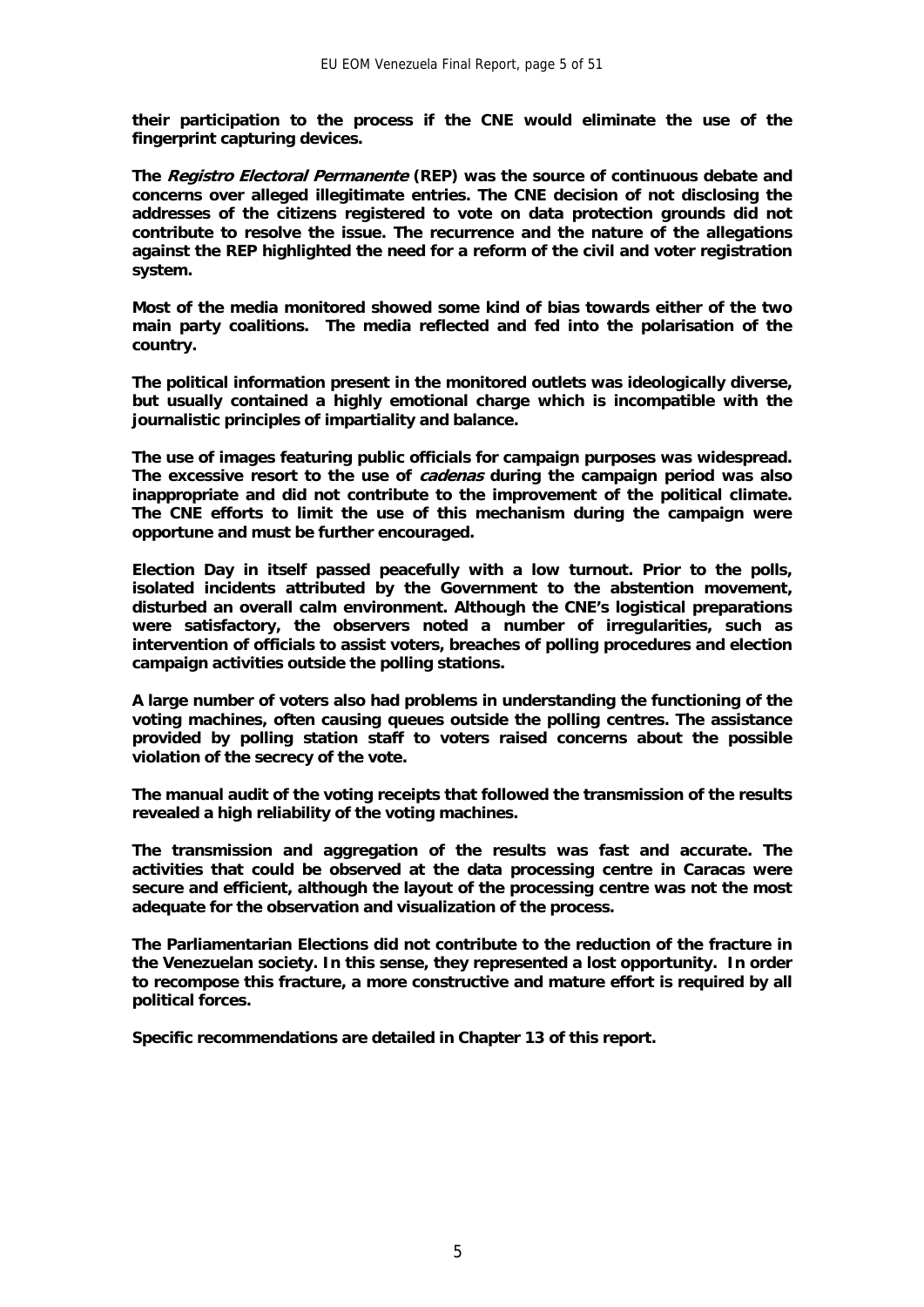#### **Chapter 2**

#### **Introduction, Background to the Mission and Acknowledgments**

Following an invitation from the National Electoral Council (CNE) to observe the Parliamentary Elections (National Assembly, Latin-American Parliament and Andean Parliament) of 4 December, the European Union Election Observation Mission (EU EOM) was deployed in Venezuela on 07 November 2005. The EU EOM focused its activities on the observation of the National Asembly Elections.

The Mission was led by **Chief Observer Mr. José Albino Silva Peneda**, Member of the European Parliament. In addition to the 10 expert-strong core team, 40 Long Term Observers, including two representatives from Switzerland, arrived in Venezuela on 11 November to observe and report on the pre-election environment, the electoral campaign, the voting and counting activities and the results aggregation process. They remained in Venezuela until 10 December 2005. 102 Short Term Observers joined the EU EOM between 29 November and 8 December to observe the last electoral preparations, the polling activities and the manual audit of the results. A Delegation of the European Parliament, led by Mr. Arunas Degutis, and including six members of the European Parliament, joined in the EU EOM on 1 December and remained in Venezuela until 6 December. In total, the EU EOM deployed 162 observers in 20 of the 24 states. The EU EOM decided not to deploy observers in the states where of Amazonas, Apure, Cojedes and Delta Amacuro due to considerations based on the number of Long Term Observers available and the relatively low population percentage of the mentioned four states.

All observers were bound by the respect of the EU Code of Conduct for Observers and operated in line with established EU methodology and the "Declaration of Principles for International Election Observation" adopted under the auspices of the United Nations in October 2005.

The composition of the EU EOM Core Team was the following:

Domenico Tuccinardi (ITA) – Deputy Chief Observer Pedro Lacunza (SPA) – Election/Legal Expert Xabier Meilan (SPA) – Media Expert Charlemagne Gomez (UK) – Observers' Coordinator Cathy Giorgetti (LUX) – Press Officer Martim Freire (POR) – Operations Expert Frans Jennes (BEL) – Security Expert Simon Hearn (UK) – Electronic Voting Expert Robert Krimmer (AUS) – Electronic Voting Expert Peter Wolf (AUS) – Electronic Voting Expert

The EU EOM was established on 7 November 2005. It released an introductory press statement on 18 November, as well as a Preliminary Statement on its findings on 6 December 2005. All EU EOM documents and more information on the mission, methodology and activities are available under the following website:[www.eueomvenezuela.org](http://www.eueomvenezuela.org/)

The EU EOM remained in Venezuela until 21 December 2005 to observe the post-election period, including electoral complaints. This Final Report follows and integrates the preliminary findings contained in the Preliminary Statement. The EU EOM wishes to thank the CNE, the Venezuelan authorities and all the other actors for the excellent cooperation and availability demonstrated throughout its stay in Venezuela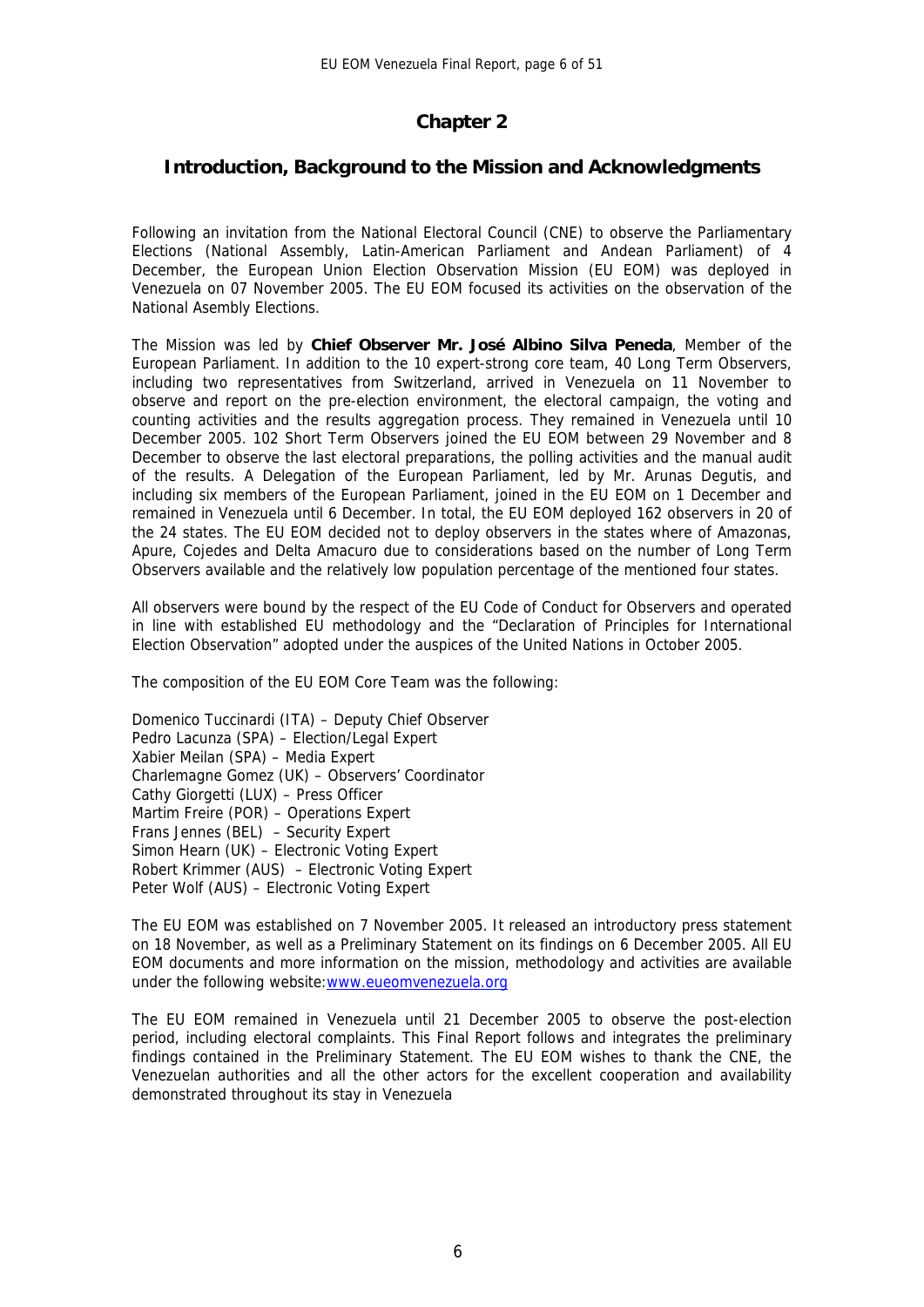# **Section II**

## **Chapter 3**

#### **Political Overview**

#### **3.1 Background**

<u>.</u>

The political life of Venezuela has been characterized by a degree of polarization which has progressively escalated in the past decade, reaching extreme peaks in the period that preceded the 2004 Presidential Recall Referendum. The escalation of this polarization is not difficult to understand in the context of the political developments that characterized the past twenty-five years of Venezuelan history, with long spells of poor governance and failures by various governments to deal adequately with the country's social divisions. The current wave of polarization has its roots in the events that followed the victory of President Hugo Rafael Chavez Frias in the Presidential Elections of 1998 and the Constitutional Referendum of 1999 that inaugurated the so called  $5<sup>th</sup>$  Republic and a deep transformation of the structure of the Venezuelan State. The new constitutional set up introduced by President Chavez was meant to begin a new era of participation in the political and democratic life of Venezuela by all sectors of the population. However, those sectors of the Venezuelan society that opposed the new model decided not to channel their discontent in a democratic and participatory manner. This climate of complete division and mutual distrust culminated, in a timeframe of slightly more than two years, in the attempted *Coup d'Etat* of April 2002 and in the Presidential Recall Referendum of 15 August 2004, two events that deeply marked the recent political history of the country.

The attempted overthrow of President Chavez represented the most dramatic point of tension from an institutional point of view. The major opposition parties were reported to be in support of the coup, seeming to accept the resort to such an anti-democratic means in order to regain a position of prominence. The attempted coup was defeated, but the overall tension in the country did not substantially decrease. However, the events that led to the Presidential Recall Referendum<sup>[1](#page-7-0)</sup>, marked a new effort by the mainstream opposition to use democratic means to achieve their political objectives.

The referendum process was extremely long and controversial in all its stages but characterized by a significant popular participation. According to many analysts and observers present in that period, the Referendum widened, rather than diminished the fracture in the Venezuelan society. The National Electoral Council (hereinafter referred to as the CNE) was perceived by many in the opposition to bow to Government pressure to avoid such a referendum from taking place. In particular, certain events that preceded the official announcement of the referendum, like the signature collection process, the subsequent verification of signatures and the so called "repair process" were criticised by the opposition forces as having been marked by a number of CNE decisions that were aimed at an obstruction of the efforts to achieve the needed quorum of signatures within the constitutionally prescribed timeline. Once the Referendum was finally called, criticism from the opposition vis-à-vis the CNE did not cease. The international observers present, the Carter Centre and the Organization of American States (OAS), reported as well a lack of transparency in several CNE decisions. Nevertheless, the Referendum Day was characterized by a very high popular participation on both sides, with a turnout that had no equals in the recent electoral history of the country. The final results, by which almost 60% of the voters ratified President Chavez's mandate against an approximately 40% of voters in favour of his removal, were considered by the Carter Center and the OAS as "a clear expression of the will of the Venezuelan people", but were never fully accepted by some of the major opposition parties.

<span id="page-7-0"></span><sup>&</sup>lt;sup>1</sup> The recall referendum is an instrument to remove public officials from their elected positions. It is a rather uncommon provision introduced by the 1999 Constitution upon specific request of President Chavez himself.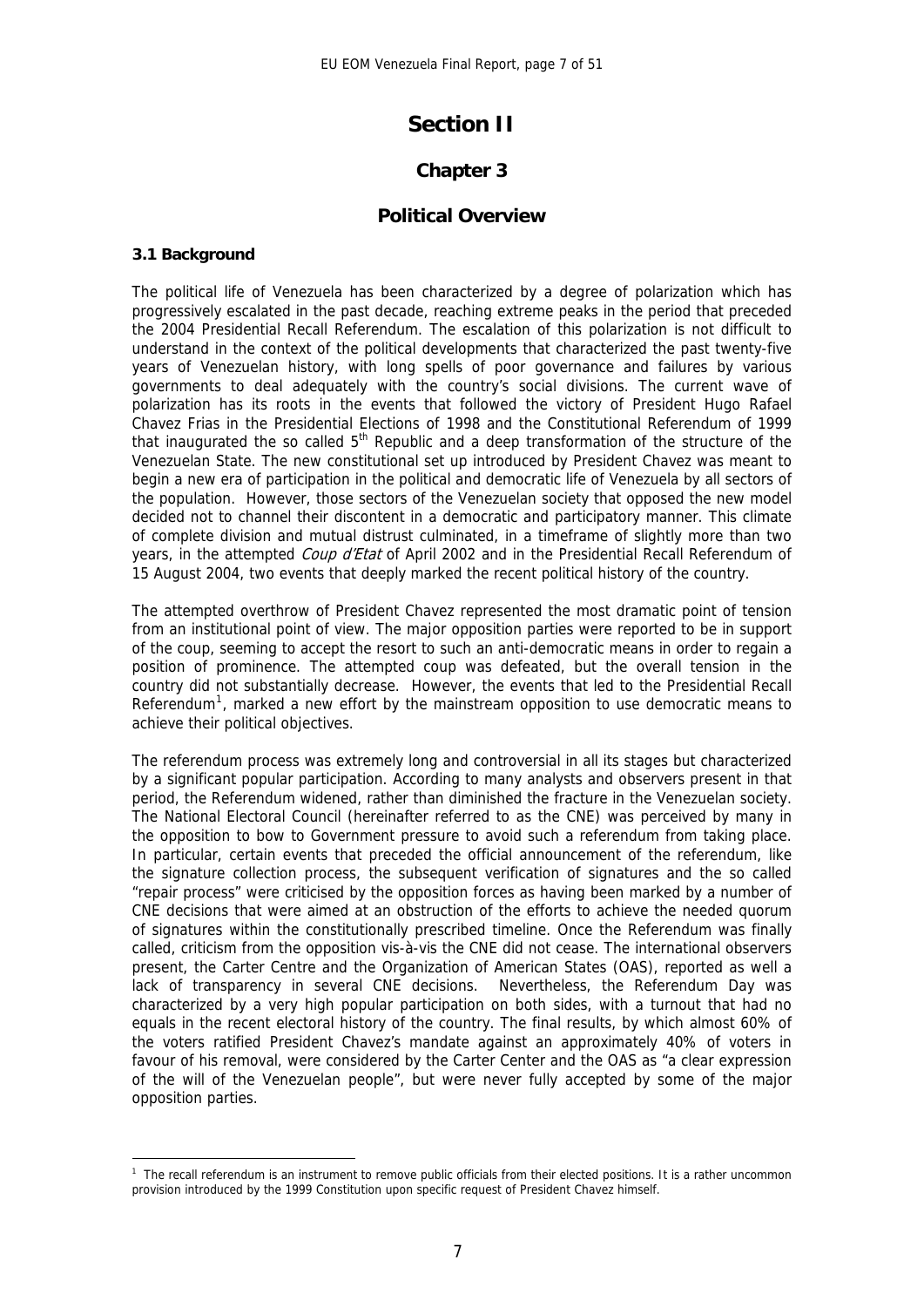#### **3.2 The Post-Referendum period**

After the Referendum, there have been two other electoral events before the Parliamentary Elections of 4 December 2005: the Gubernatorial Elections of 31 October 2004 and the Parish and Municipal Elections of 7 August 2005. In these events, it became evident that there were sectors of the opposition that still rejected the referendum results and continued to accuse the CNE of not being an independent and neutral institution. This position progressively evolved for some of the opposition parties into one of no participation to the elections. This position of no participation might as well have hidden the internal difficulties of the opposition, after the defeat in the Referendum, in elaborating a new common strategy that could gather enough popular support to challenge President Chavez.

The voter turnout, which was of 70% in the Referendum, decreased to 50% in the Gubernatorial Elections and dropped further down to 31% in the Municipal Elections. Both these elections marked more defeats for the opposition parties that seemed to have dispersed the support of those electors that voted in favour of the President's removal in the Referendum. In general terms, it would appear that the hopes that the Referendum could help the country overcome the extreme polarization and set fully in motion the mechanism of democratic competition and participation between the various factions did not materialize.

This situation of general stalemate and of distrust in the electoral authority by the opposition was aggravated by the practice of publicly disclosing a list of citizens (the so called Lista Tascon, from the name of the National Assembly Delegate that compiled and published it) with more than 3,4 million names and personal details of the citizens that originally signed for the Referendum. This list was compiled without violating any referendum rules, as the signature collection process was a public act with a consequent obligation to leave it open for scrutiny. Nevertheless, the CNE resolution governing the process did not pay due attention to the principle of the confidentiality of the data collected after the conclusion of the referendum process.

The post-referendum practice of consolidating the citizens' data and behaviour for the signature process resulted over time in a clear misuse of the collected information, intrusive of the civil and political rights of the citizens. This misuse was reportedly generalized and led to threats and various forms of pressure over the citizens (exclusion from public competitions, firing of personnel from public and private undertakings for being of an opposite political belief). Later on, the *Lista Tascon* was further used to develop a larger database (the so called *Programa* Maisanta from the name of the group that led the presidential referendum campaign against his recall). In one of the versions made available to the EU EOM, this program contained more than 12 million names with the personal details of Venezuelan citizens with the indication of their political preference during the signature recollection period.

#### **3.3 Overview of Main Political Parties**

The high polarization that characterizes the Venezuelan political landscape leads often to divide the political forces active in the country into two main blocs. However, while the pro-Government bloc, generally referred to as *Oficialismo*, has all the features of a functioning coalition, the opposition bloc is instead highly fragmented, often around individual leaders, and is united only in so far as it opposes the political program of the ruling coalition. In addition to the political parties, there are a limited number of non-governmental and civic associations, some of which are very influential and extremely well connected to the media, that play an important role in creating political opinions in opposition to the government and in some cases may even influence the strategies of a number of opposition parties.

The most important parties of the ruling coalition, running for the Parliamentary Elections under the acronym UVE (Unidad de Vencedores Electorales) are Movimiento Quinta República (MVR), Patria Para Todos (PPT), Podemos and Partido Comunista de Venezuela (PCV). In some constituencies however, and especially due to the parties duplication strategy known as Las Morochas (See Chapter 4), the political entities that are part of the ruling coalition may be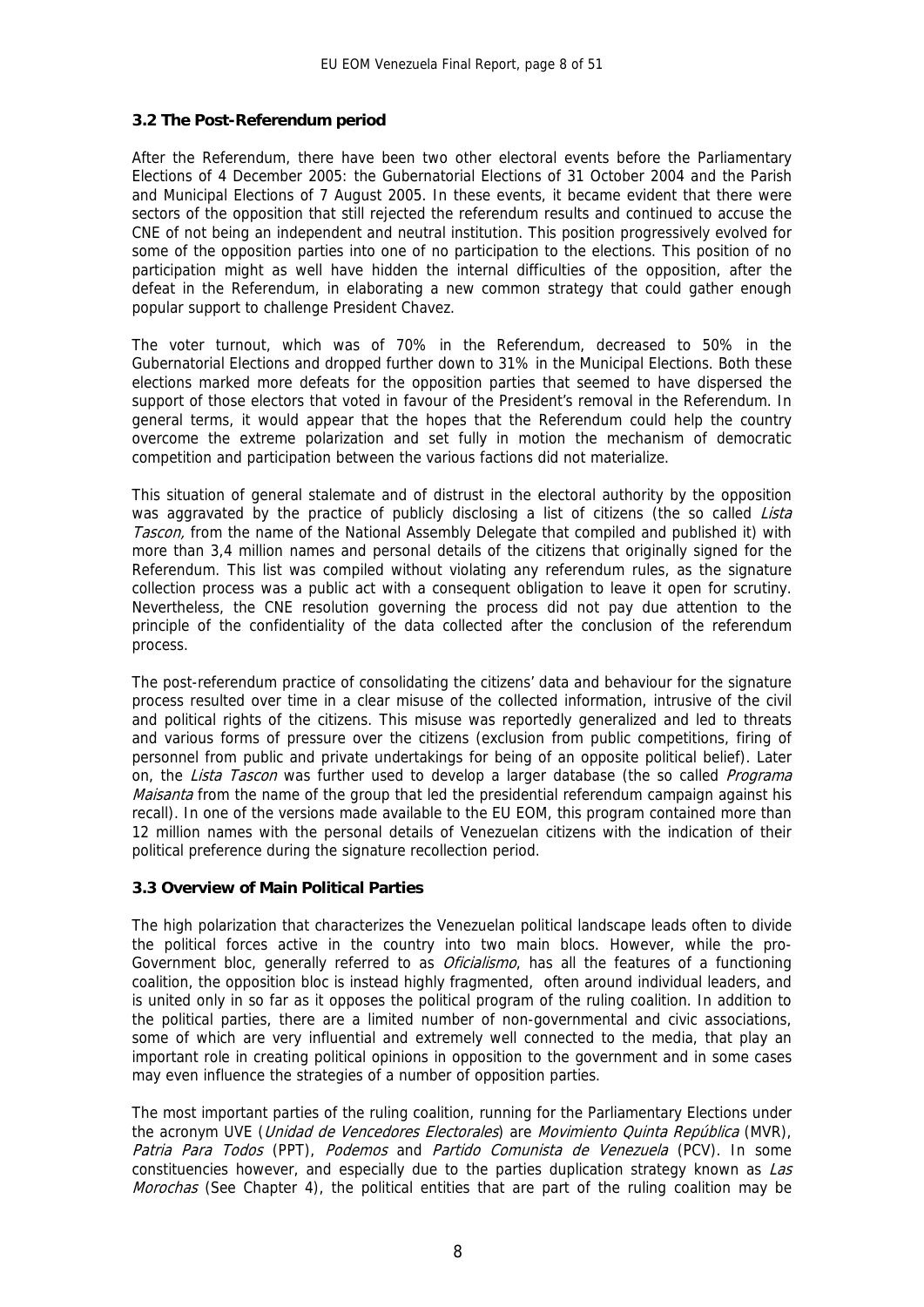diverse. The only political message that the ruling coalition used for the Parliamentary Elections was simple and ideological in nature, highlighting the success of the social program of the Government and requesting the electorate to approve the political project of the President, turning the poll in a sort of second referendum on whether or not President Chavez was to remain in power.

Behind the denomination of *Oposiciòn* there are in fact various forces that have failed to find a unitary platform that could appeal and aggregate the diverse "anti-chavista" electorate. In a simplification attempt, the opposition could be divided in two main groups of declared proparticipation, plus one, important, pro-absenteeism sector. The participation to the polls was defended by the *Coalicion Unidad*, whose most prominent representatives are *Acción* Democrática (AD), Comité de Organización Poíitica Electoral Independiente (COPEI), Movimiento al Socialismo (MAS) and Primero Justicia. This grouping was faced with an arduous challenge, as it had to confront, on the one hand, a very solid and powerful ruling coalition, and on the other hand, the more radical opposition that accuses it of playing in the hands of the Oficialismo by participating to an electoral event which has an already clear outcome and run by a perceived biased CNE.

There second group of political parties that had originally declared their participation to the polls is composed of some small/medium-sized forces as La Causa R, Proyecto Venezuela, Nuevo Tiempo and a number of smaller entities, some of them of regional dimensions and various political origin, often grouped just around a strong leader, that positioned themselves as an alternative to both the current political establishment and also the main opposition group. In fact they often refer to the main opposition block as Oposicion Oficialista, to signify their political distance from that political grouping.

The third opposition group is positioned outside the political parties' spectrum and it is organized around various non-governmental and civil associations. Their central standpoint is that there are no conditions to hold democratic elections in Venezuela and therefore it is preferable to stay out of the electoral contest to avoid legitimizing a regime whose alleged agenda is to eradicate all democratic guarantees. The most vocal forces behind this position are organizations like Súmate, Verdad Venezuela, Alianza Popular, Gente del Petroleo, Alianza Bravo Pueblo. It is interesting to note while all these organizations' activities during the pre-electoral period were clearly aimed at encouraging absenteeism, their public position on the theme varies considerably. In general, they base their standpoint on the controversial appointment of the CNE, considered absolutely partial and non-compliant with several legal provisions, the inflated and irregular figures of the voter register, the anti-constitutional use of Las Morochas and the endangerment of the secrecy of the vote. The campaign of absenteeism that some of these organizations have put in place is rather sophisticated, and it is based on the assumption that the secrecy of the vote is in great danger. This last assumption links the diffusion of the so called *Lista Tascon* and Programa Maisanta, with the possible abuse of the fingerprints information that CNE had allegedly planned.

Among these groups, noteworthy is the political activism of the organization *Súmate*, that emerged since the Referendum process as sort of grey eminence of the pro-referendum movement and consolidated after that into a sort of political think-tank of reference for the entire opposition.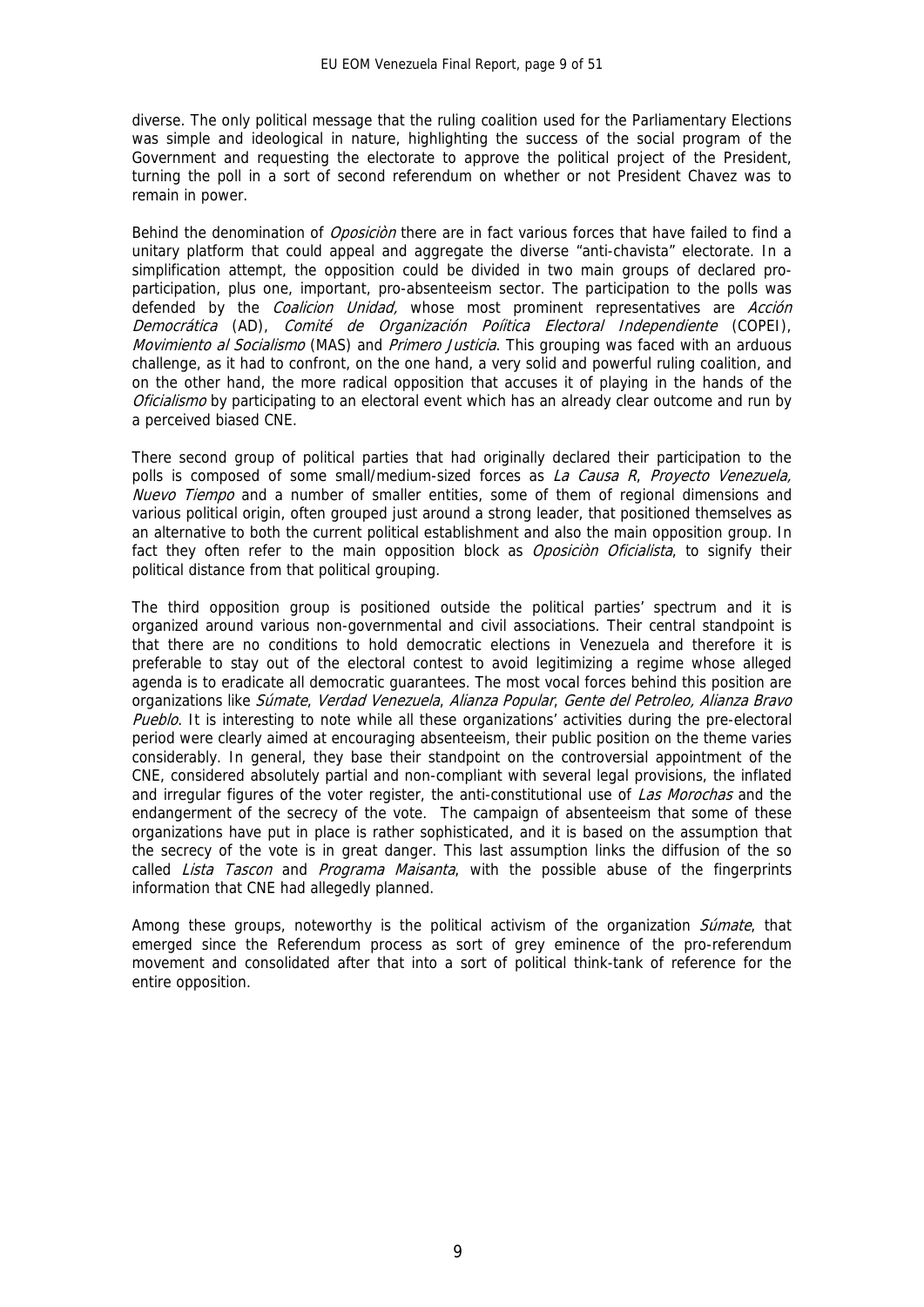# **Chapter 4**

#### **The Legal Framework**

#### **4.1. Political and Administrative Structure of Venezuela**

The Republic of Venezuela underwent significant institutional changes with the Constitution that entered into force in 1999. The current Constitution of Venezuela defines the country, now called República Bolivariana de Venezuela, as a Federal State composed by 24 states or regions. The next layer of the political-administrative structure is composed of the municipalities, whose total number is 335. The municipalities are in turn divided in parishes (parroquias), a form of territorial divisions that reflects a religious origin.

The President, elected through a direct election, is the Head of the State and Head of the executive power. The President is elected for a six-year term with the option of being re-elected for a second mandate only. The next Presidential Elections are to be held in December 2006.

The legislative power resides with the National Assembly (Asamblea Nacional, hereinafter referred to as AN). The AN is a unicameral institution elected for a five-year term. According to Art 186 of the Constitution, each of the 24 states elects a fixed number of three deputies, plus a number of deputies resulting from the division of the total state population by a given quotient<sup>[2](#page-10-0)</sup>. This quotient is obtained by dividing the total national population by 1,1%. In addition, there are three set-aside seats for indigenous representatives (See Chapter 9).

The judiciary is headed by a High Court (*Tribunal Supremo de Justicia*, hereinafter referred as TSJ), which is the highest instance and governing body of the judicial system in Venezuela. It is organized in Boards (Salas); the Plenary Board (32 members), the Constitutional Board (7 members), the Electoral Board (5 members), the Political-Administrative Board (5 members) and a Social, Civil and Penal Cassation Board (5 members each).

In addition to the three classic powers of the State, the Venezuelan Constitution envisages two new public powers, the electoral power and the citizens' power as state powers. The citizens' power is composed by three institutions in the Republican Moral Council: the Ombudsman, the Attorney General and National Audit Office. The electoral power is vested in the electoral authority, the National Electoral Council (Consejo Nacional Electoral, hereinafter referred as CNE see Chapter V).

#### **4.2 Relevant Electoral Legislation[3](#page-10-1)**

Despite contradictory provisions between the pre-Constitution and the post-Constitution pieces of legislation applied, the legal framework provides for democratic elections. It is composed of the Constitution (*Constitución de la República Bolivariana de Venezuela*, or CRBV, 1999), the Electoral Statute of Public Power (*Estatuto Electoral del Poder Público*, hereinafter referred as EEPP, of 2000), the Basic Law of the Electoral Power (Ley Orgánica del Poder Electoral, hereinafter referred as LOPE, of 2002), the Basic Law of Suffrage and Political Participation (Ley Orgánica del Sufragio y Participación Política, hereinafter referred as LOSPP of 1998) and the numerous CNE resolutions governing specific aspects of determined electoral processes, such as the registration of candidates, audit procedures, polling counting, tallying, adjudication, proclamation, international observation and a long list of issues. According to the LOPE, all

1

<span id="page-10-0"></span> $2$  The estimated population at the date of 31 December 2005 from the Instituto Nacional Estadística was 26.804.180 and the quotient was 294.846. See details

on:www.cne.gov.ve/elecciones/diputados2005/documentos/Cuadro\_General\_Asamblea\_Nacional\_2005\_

<span id="page-10-1"></span><sup>&</sup>lt;sup>3</sup> See also Annex I on applicable Legislation.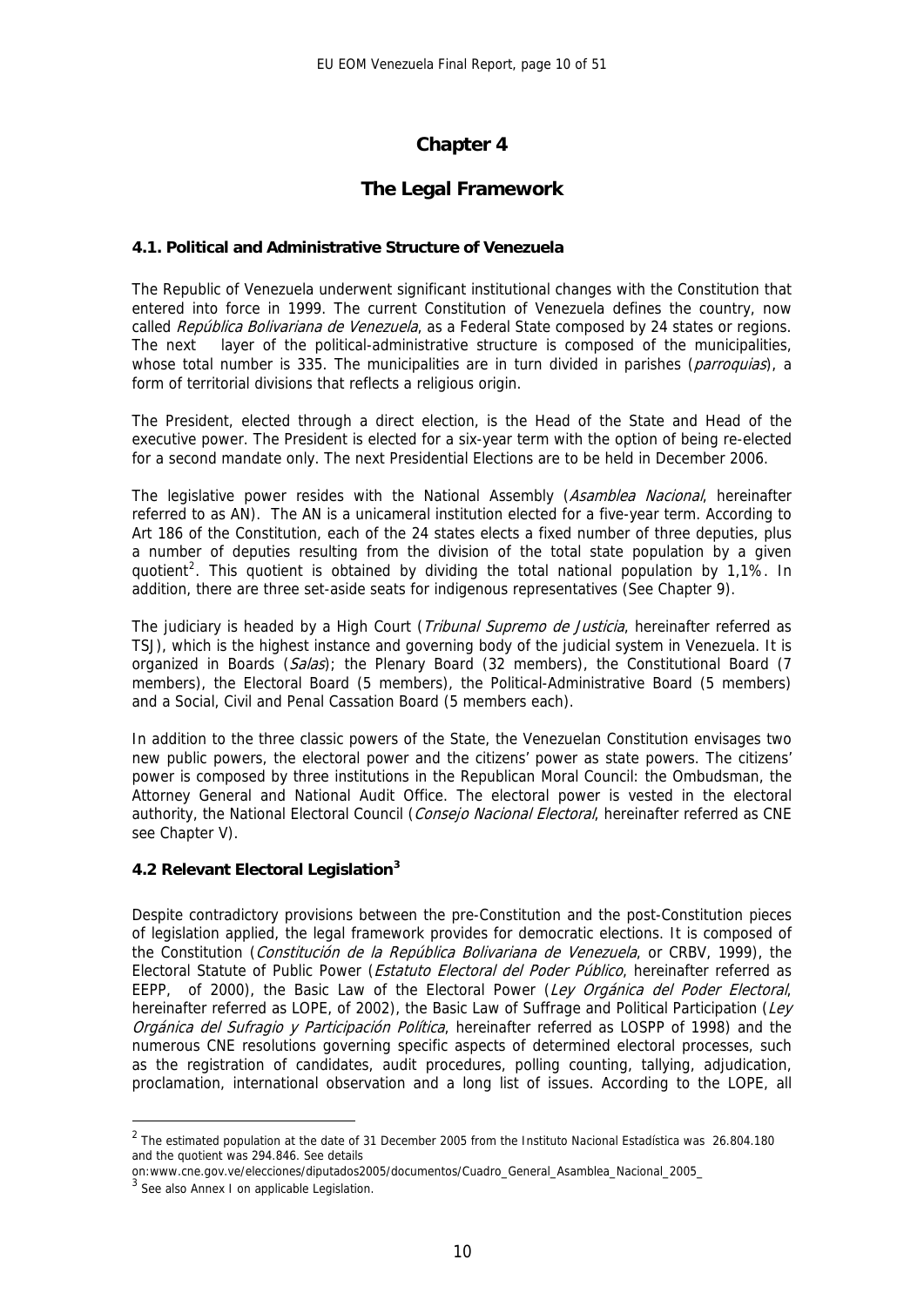these aspects of the process should have been regulated in details in the General Electoral Regulations (*Reglamento General Electoral*) which was never approved by CNE. Last, the Law on Political Parties (Ley de Partidos Políticos, Reuniones Públicas, y Manifestaciones) of the year 1965 rules on the registration and de-registration of political parties.

The 1999 Constitution, entered into force after a referendum, introduced a number of significant changes in the electoral system (unicameral parliament, replacement of the obligation to vote with the right to vote, the vote for Armed Forces personnel, establishment of the electoral body as the fifth power of the state, the instrument of recall referendum, special representation for indigenous people in the AN) that have not yet been fully regulated by the subsequent lower legislation. The main piece of electoral legislation, the LOSPP, being chronologically anterior to the Constitution, could not contain any provisions on any of these aspects.

The Constituent Assembly that prepared the new Constitution, after the referendum approval of the new *Magna Carta*, passed as well other important pieces of legislation in order to fill the legal gaps and regulate temporarily some of the most evident inconsistencies opened in the lower legal framework by the new constitutional set-up. The EEPP was passed with this purpose. In the view of the Constituent Assembly, it should have served only to govern the first General Elections after the approval of the new constitution, those of 2000, known also as Mega Elecciones<sup>[4](#page-11-0)</sup>. Due to the fact that the AN did neither pass a new electoral law nor amend the old LOSPP, the EEPP remained essential in order to govern the following elections, including the 2005 Parliamentary Elections.

The Basic Law of Suffrage and Political Participation, or LOSPP, is still in fact the most comprehensive piece of electoral legislation despite dating back to 1998. Having entered into force before the adoption of the new Constitution, its provisions are not always in harmony with the latter. In strict juridical terms, the LOSPP should remain applicable only as subsidiary legislation when not in contradiction with the Constitution. However, the fact that very important principles governing the current electoral process are only set out in the LOSPP and in no other law (e.g. the principles of the progressive automation of the voting process and the guiding principles of the software design for the automated voting), makes it still very relevant and applicable in many aspects. This is often a cause for confusion, overlaps and discrepancies on what instrument between the EEPP and the LOSPP should be applicable. The EU EOM noted that the validity of the EEPP and its controversial hierarchical priority on the LOSPP was challenged before the TSJ several times, but the TSJ always upheld it. The TSJ, in ruling in favor of the priority of the EEPP over the LOSPP applied a twofold argumentation. The first is that the EEPP, as being passed by the Constituent Assembly, belongs to the so-called "Constitutional Block" of legislation and it was therefore to be deemed higher in hierarchical terms than the LOSPP; the second is that given the fact that the legal transition to the "fifth republic" envisaged in the 1999 Constitution had not been completed, pre-constitutional laws could be applied only when not in contradiction with the new constitutional principles, including those contained in the "Constitutional Block" legislation<sup>[5](#page-11-1)</sup>.

In order to solve the issue, the CNE often used its broad regulatory powers to enact regulations that could overcome eventual discrepancies in higher legislation, as envisaged by Article 293 of the Constitution. However, in doing so the CNE often approved regulations that were perceived by the opposition forces as an abuse of powers as completely bypassing the LOSPP or as innovating in other aspects of the process neither foreseen in the LOSPP nor in the Constitution. The best way to resolve the intricacies of this situation could be for the AN to adopt a new Basic Law on Elections that delineates clearly on all the key aspects of the electoral process in compliance with the Constitution, as well as international standards and best practices.

1

<span id="page-11-0"></span><sup>&</sup>lt;sup>4</sup> The 2000 Elections were so defined because they concerned all institutional levels of the new Bolivarian Republic of Venezuela that were supposed to be elected through a single electoral event,.

<span id="page-11-1"></span><sup>&</sup>lt;sup>5</sup> There are several sentences on the EEPP validity after the 2000 elections. For a compendium of the legal arguments used to uphold it see: www.tsj.gov.ve/decisiones/scon/Noviembre/2816-181102-02-1662.htm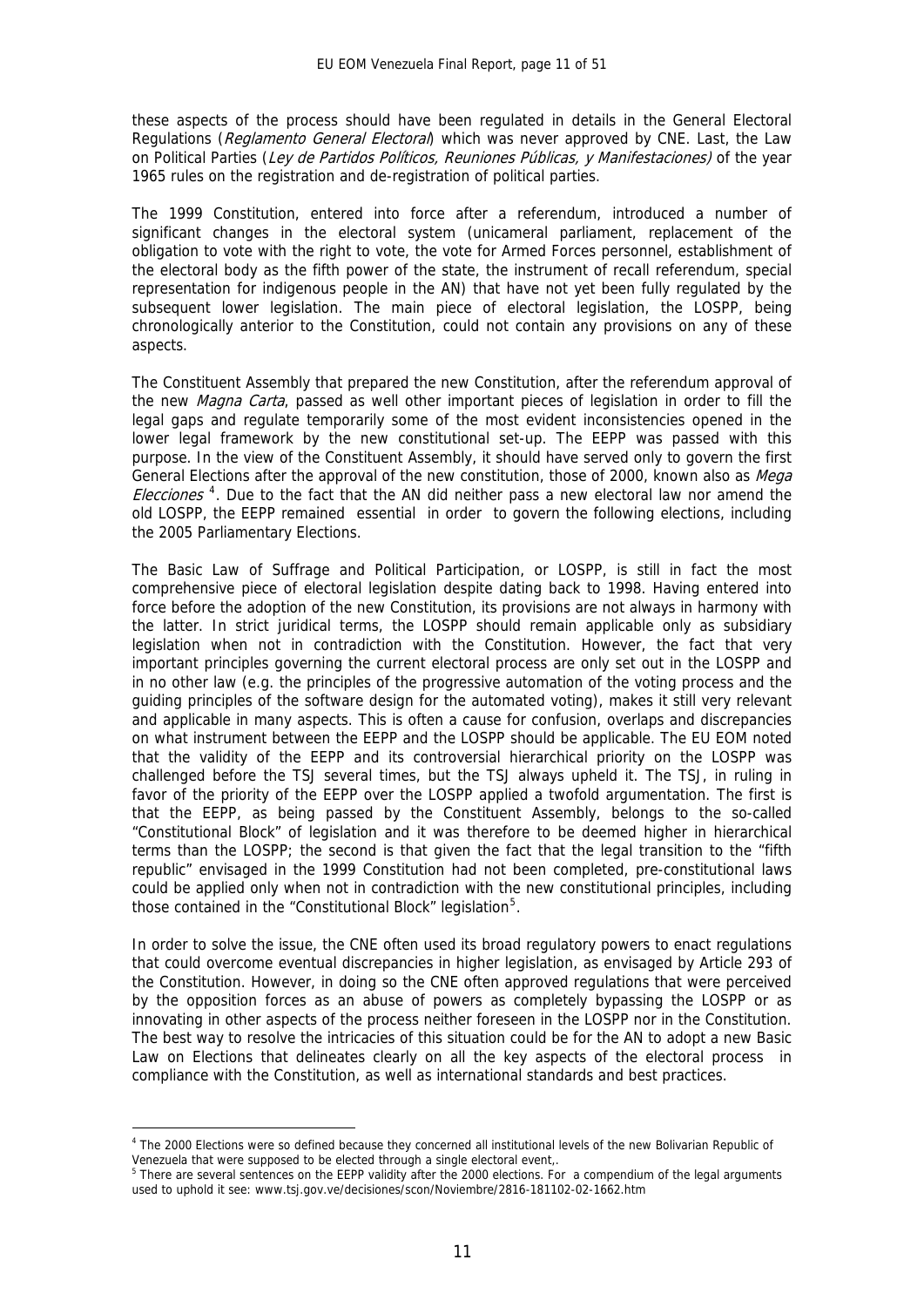The Basic Law on Electoral Power, or LOPE, regulates the main aspects related with the electoral power, its institution and the election administration. However, important aspects of the election administration like the selection process of the so called electoral services are absent, whilst the nomination of the election staff at regional, municipal and polling station level are still regulated in the LOSPP and through CNE resolutions.

The Law on Political Parties is the oldest piece of legislation that is in force in the country (1965), and regulates only marginal aspects of the process. It gained sudden relevance for the Parliamentary Elections after the withdrawals from the electoral race of the main opposition parties because it regulates the conditions for political party registration and de-registration.

#### **4.3 System of Representation**

The electoral system in force in Venezuela is described in Article 12 of the LOSPP as one of "personalized representation". Article 63. of the 1999 Constitution states the law must guarantee two principles, "*la personalización del sufragio y la represantación proporcional*", the direct election of candidates and the proportionality. The upholding of these two principles at the same time configures in practice a mixed system, in particular a mixed member proportional system.

Chapter II of the LOSPP clarifies indeed how the two above mentioned principles of proportionality and personal representation are guaranteed in the same electoral system. By "personalización del sufragio" it is meant that around half of the delegates to the AN must be elected through plurality/majority elections in single or multi-member constituencies, with the candidates scoring the highest number of valid votes winning the seat (First Past The Post). The proportionality principle is instead guaranteed by electing the second half of the AN deputies through blocked and closed party lists. The consequence of this is that there are in practice two electoral systems using different formulae running alongside each other. The voters have to cast two votes in two different ballot papers, contributing to the elections of the AN delegates under both system.

The EEPP regulates further the procedural aspects of the Venezuelan application of the mixed member proportional system and other important features of it like the electoral formula and the definition of the constituencies setting up rules that are essential for any electoral system In Article, 15 it is established that "the 60% of representatives will be elected in nominal (single or multi member) constituencies, following the personalization principle, while 40% will be elected by list, following the proportional representation". The seats allocation process of the AN delegates to be elected proportionally is done by using the D'Hondt formula. The total number of valid votes obtained by each party list in a constituency is divided by 1, 2, 3, 4 up to the total number of seats to be distributed. The seats available in each given constituency are assigned to the highest quotients resulting from this division. To this allocation, corresponding to an "ideal" proportional distribution of the seats, must however be applied a subtraction of the seats obtained by each party through the plurality/majority system in the single and multimember constituencies that assign the remaining 60% of seats.

#### **4.4. The phenomenon of Las Morochas**

The subtraction operation described in the previous paragraph is the method used by the law (both LOSPP and EEPP) to guarantee the personalized representation and ensure that the combination of the two electoral systems ensures a certain overall proportionality between the overall results and the seats allocation. However, most of the political parties, in order to avoid the subtraction of the seats won in the plurality-majority races from the ones assigned proportionally, created "ad hoc" political parties that are only formally different from the "mother" parties that originated them, with the sole objective of avoiding the mentioned subtraction of seats to the main parties' proportional lists. This phenomenon is known in Venezuela as Las Morochas, which literally means "duplication".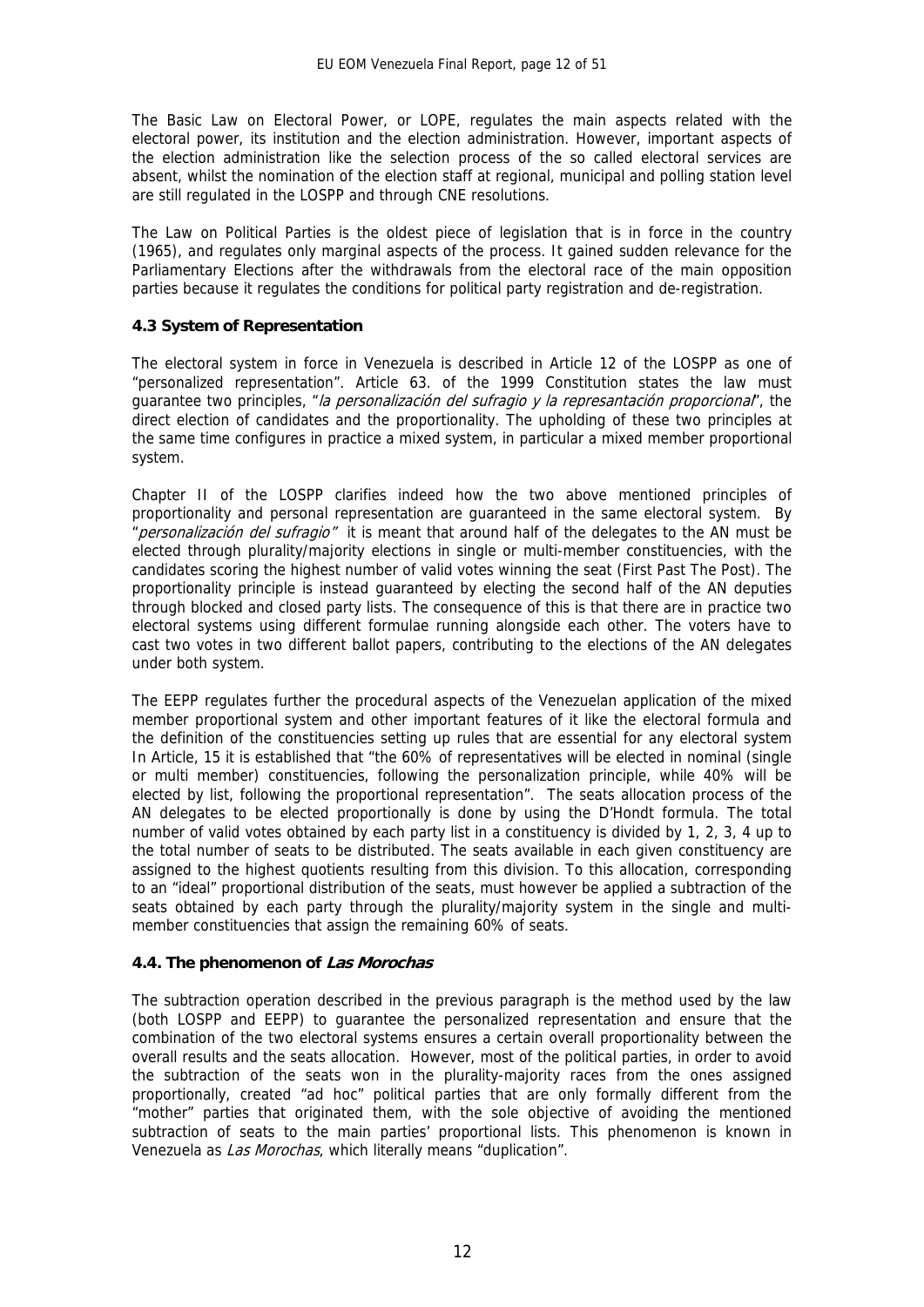The technique of duplicating the party lists to avoid the subtraction of seats elected through the plurality majority lists is a known side effect in other countries that used similar mixed electoral systems without specific threshold provisions (eg. Italy, Albania). Despite the fact that this technique is no novelty for Venezuela as it was used in previous elections, its political implication in the current political context triggered a heated controversy. The application of Las *Morochas* benefits in fact the large parties and promotes the formation of coalitions among medium and small-sized parties. In other words, this electoral strategy in order to be successful requires the establishment of very well organized and efficient electoral machineries. Small and fragmented political parties running on their own have basically no chances in a system that allows the utilization of the technique known as Las Morochas.

For the Parliamentary Elections, before the withdrawal of the major opposition parties, this technique was anticipated to be used by both coalition blocks in various constituencies as it is bound to favor those parties which are expected to be the majority in a given constituency. The constitutionality of this technique was then challenged before the TSJ by Acción Democrática, one the leading opposition parties, which was at the same time using it in the constituencies where it was expecting good results. On October  $27<sup>th</sup>$  the TSJ ruled in favor of the upholding of the system in a controversial ruling, whose sentence has not been published to date in its full text, in spite of the five day deadline with which the sentence was supposed to be issued<sup>[6](#page-13-0)</sup>.

By definition, a mixed system, while it attempts to combine the best characteristics of the proportional system and of the plurality-majority one, does not and cannot by itself guarantee full proportionality. In the specific case of the extensive use of the party duplication technique known as Las Morochas, its application certainly defeats the proportionality principle as enshrined in the Constitution, but it is technically allowed by the Venezuelan application of mixed member proportional system as described in Chapter II of the LOSPP and in Art 15 of the EEPP. If it is the principle of proportionality that should be given priority as advocated by some part of the opposition, then the mixed member proportional system is to be reconsidered, not just a consequence of it such as *Las Morochas*. Alternatively, if a mixed system should be maintained, alternative solutions can be explored, but the consequence could be of an even lower overall degree of proportionality. Other countries using mixed systems include the utilization of thresholds and other methods to eliminate unwanted side effects like Las Morochas.

The agreement on the electoral system is one of the most important features of a democracy, and a broad political consensus is needed in a community to reform it. The decision on the electoral system and its specific details is certainly one of the issues that requires a profound national debate and widespread endorsement. It would be advisable to open such debate in the widest possible manner to those political forces currently not represented in the AN, at the same time as the same AN embarks on its reform.

#### **4.5 Constituency boundaries**

Another important issue related to the electoral system is the definition of the electoral boundaries. According to the Constitution and the other electoral laws, the CNE is the responsible body to define the boundaries of the electoral constituencies for all the various levels of elections. Article 16 of the EEPP is very detailed in this regard. In particular, the principle of the indivisibility of the municipal or parish boundaries is stated. The Venezuelan electoral system, being a mixed one, includes two types of constituencies. In the proportional part the states are the constituencies, and are therefore 24. In the plurality-majority part there is a total number of 81 constituencies, to be revised annually on the base of a population index<sup>[7](#page-13-1)</sup>. There were several allegations of gerrymandering raised by the opposition, mostly related to movements of people that are frequent before local elections. However, the EU EOM

<sup>1</sup> <sup>6</sup> Press Note of the TSJ on www.tsj.gov.ve/informacion/notasprensa/notasdeprensa.asp?codigo=2491<br><sup>7</sup> The index is calculated by dividing the population of a state by the number of nominal deputies t

<span id="page-13-1"></span><span id="page-13-0"></span>The index is calculated by dividing the population of a state by the number of nominal deputies to be elected in it. Once the quotient is calculated the CNE revises the constituencies boundaries following the criteria settled in the EEPP, such as contiguity and non division of municipalities or parishes.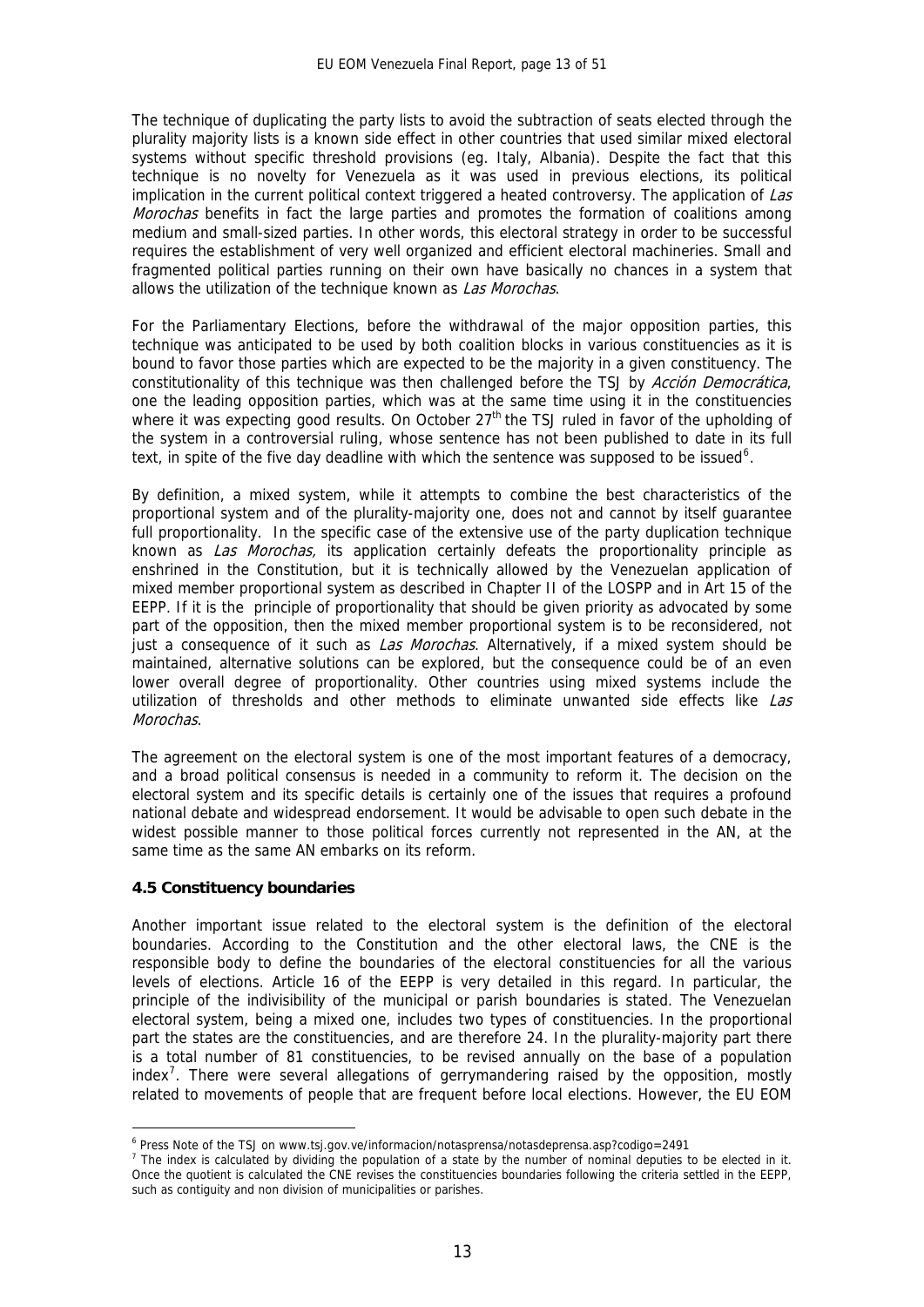was not presented with any compelling evidence to substantiate such a claim for the Parliamentary Elections. The legal provision of the LOSPP that requires the determination of the population estimates that will be used for the calculation of the quotient, does not equally determine a time for the delimitation of the constituency boundaries.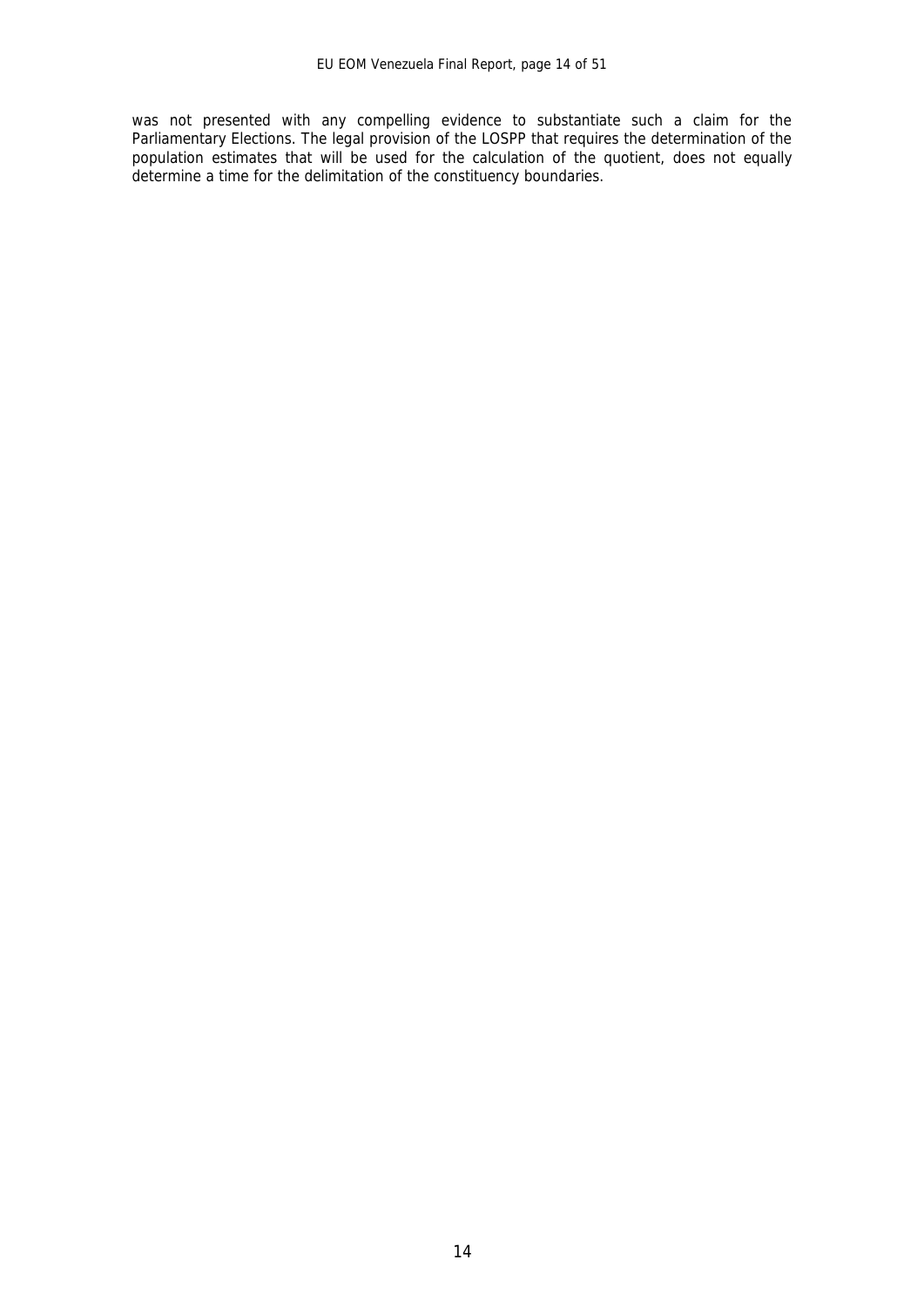# **Chapter 5**

#### **The Election Administration**

#### **5.1 The Electoral Authority as a Constitutional Power**

The electoral management body of Venezuela has the unique characteristic of having a rank equal to the other state powers. This principle, introduced by the 1999 Constitution, represents an unusual evolution of the clear affirmation in Latin America of independent electoral commissions as the most efficient and common system of election administration. The 1999 Constitution clearly defines in its Article 136, the electoral power as the fifth power of the State. It furthermore states in its Chapter V that the electoral power is vested in the Consejo Nacional Electoral (CNE) and outlines the main prerogatives of the institution, which are further detailed in the LOPE.

Article 294 of the Constitution describes the fundamental principles governing the electoral institutions as independence, functional and budgetary autonomy, de-politicization, impartiality and citizenship participation, decentralization, transparency and efficiency of polling and counting. These guiding principles correspond in practice to a very wide array of functions: among the principal ones, apart from the organization and conduct of the elections, worth being mentioned are the allocation of seats and mandates to elected officials, regulatory and adjudication powers on disputes arising on the election laws, resolution and interpretation powers on doubts and unclear legal provisions related to elections, management and verification of political parties' and candidates registration, voter and civic education, emanation of regulations on political party financing and campaigning, maintenance, supervision and updating of the civil and voter register, budget formulation and budget administration.

#### **5.2 The CNE Structure**

The CNE is a very large and well-funded institution, with a rather centralized structure for a federal state like Venezuela. The Steering Board (Directorio) of the CNE is composed of five rectors appointed by the National Assembly. Immediately below the Steering Board, there are three main commissions, chaired each by a Steering Board member: the National Electoral Junta (Junta Nacional Electoral), the Civil and Electoral Register Commission (Comisión de Registro Civil y Electoral) and Political Participation and Financing Commission (Comisión de Participación Política y Financiamiento), each of them composed by a number of divisions run by directors designated by the Steering Board. At the State level, there are 24 regional offices that have a permanent structure and are managed by a director that answers directly to the Steering Board on all the functions carried out by the three national commissions.

The National Electoral Junta is the central executive and implementing body of the CNE for electoral activities. It is headed directly by the Steering Board member. The National Electoral Junta manages, implements and supervises every election-related operations. Under its direction are the Regional Electoral Juntas, the Municipal Electoral Juntas and the Polling Stations Committees. The electoral staff working for the Regional and Municipal Juntas are non permanent but they are selected for electoral events at least two months in advance. The positions are generally filled with civil servants coming from other sectors of the local administration, in accordance with the Electoral Service, (Servicio Electoral) a mandatory scheme foreseen in the LOPE to ensure appropriate and qualified human resources on electoral periods to the different levels of the electoral administration. The LOPE however, does not indicate clearly the selection criteria to fill all these positions, and LOSPP provisions are therefore applied by default to fill this gap. Members of the juntas at the various levels are to be chosen by a lottery among a list of graduates provided by the education authorities at the regional level and by professional bodies and scrutinized by the Regional Offices of the CNE. Polling station officials are in fact selected according to two "ad hoc" CNE Resolutions, 050223- 075 of 23 February 2005 and 051014-1185 of 11 November 2005. They should be selected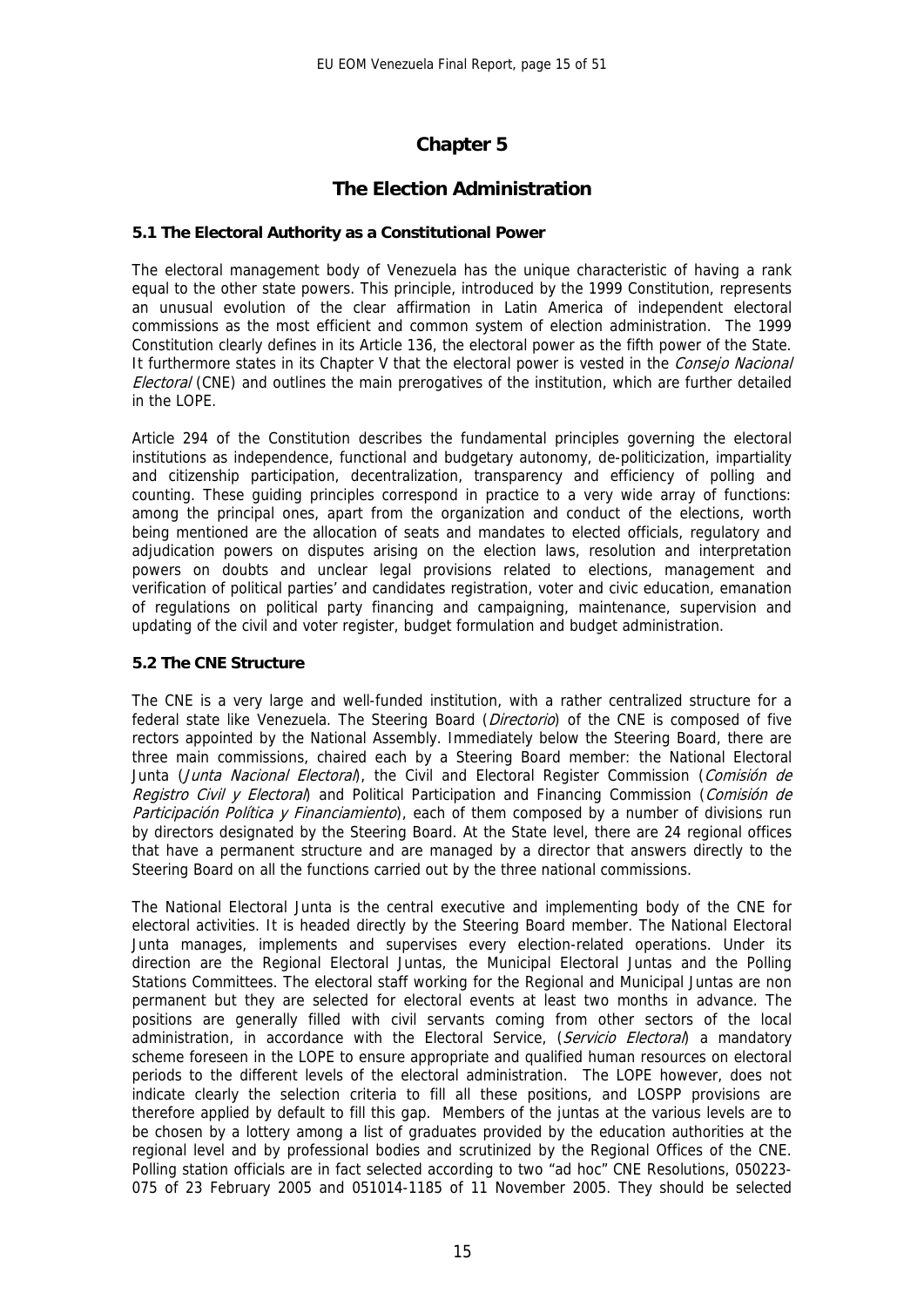among the Educations institutions, including both professors and students. The legal framework does not make any reference to the questioned role of the Polling Center Coordinator (Coordinador de Centro de Votación), a liaison position placed in between the municipal juntas and the poling station committees to facilitate the logistics, whose terms of reference are unclear and which has often originated controversy for the tendency to assume an overall decision-making role within the polling center.

The Civil and Electoral Register Commission is the body in charge of the centralization of all the information pertaining to the Civil Register. At the same time, it sets up, maintains, oversights and updates the Civil and Electoral Register.

The Political Participation and Financing Commission is the body in charge of promoting civic participation on public affairs, setting up, verify and update of political parties' registration, and guarantee the respect of democratic participation principles. In addition, it controls, rules and makes enquiries about financing and political campaign expenditures. The commission is composed by the National Office of Political Participation (Oficina Nacional de Participación Política) and the National Office of Financing (Oficina Nacional de Financiamiento).

The CNE is an organization with considerable human and technical resources in permanent activity. In addition to the organization of all the national and local elections it is as well mandated for organizing various trade unions and professional bodies' elections. The activity by which the CNE regulates its yearly activities and triggers all electoral operations is the approval of the electoral chronogram, which is the overall calendar in which all key activities of the particular elections to be held on the year are scheduled. The chronogram usually details the deadlines for the following activities: drawing and revision of electoral constituencies, registration of candidates, nomination of Juntas, training at all levels of election administration, electoral campaign dates, logistics and deployment plans, complaints periods, voters' register cut-off, revision and final display, selection and production of ballot papers, assemblage of voting machines, audit activities, voter education programs, selection of polling centers' personnel, enactment of various rules and regulations. Overall, the CNE has around 3.000 permanent officers. This figure increases remarkably during the elections period. For the Parliamentary Elections, only for the IT needs related to the automated voting system the CNE hired 15.000 individuals as voting machines operators, technical support staff and data operators for the results aggregation (totalización) activities.

#### **5.3 The CNE Steering Board**

1

The events that accompanied the nomination process of the current CNE Steering Board were extremely contentious, and one of the main political arguments used by most of the opposition forces in the electoral campaign to de-legitimize the process. The current Steering Board is in fact still a provisional one: the recent announcement from the AN that a new CNE will be appointed soon is an important step forward in the consolidation of the electoral institution and it is hoped that all political forces, including those not currently represented in the AN, could fully participate in the selection of a Steering Board that meets the highest standard of professionalism and independence, as foreseen in the legislation.

The requirements needed for CNE Steering Board candidates are described in Article 296 of the Constitution<sup>[8](#page-16-0)</sup> and the appointment process is regulated in detail by the LOPE (Article 17 to Art 30). The Steering Board is nominated by two thirds of the AN upon the presentation of a shortlist of candidates ranked by the Electoral Selection Committee (Comité de Postulaciones Electorales) on the basis of their professional and academic experience. This Committee is composed by 11 AN members and 10 other members proposed by various sectors of the

<span id="page-16-0"></span><sup>&</sup>lt;sup>8</sup> Article 296 of the Constitution highlights the independence and ability to represent various strata of the society requested from the Steering Board members: "El Consejo Nacional Electoral estará integrado por cinco personas no vinculadas a organizaciones con fines políticos; tres de ellos o ellas serán postulados o postuladas por la sociedad civil, uno o una por las facultades de ciencias jurídicas y políticas de las universidades nacionales, y uno o una por el Poder Ciudadano."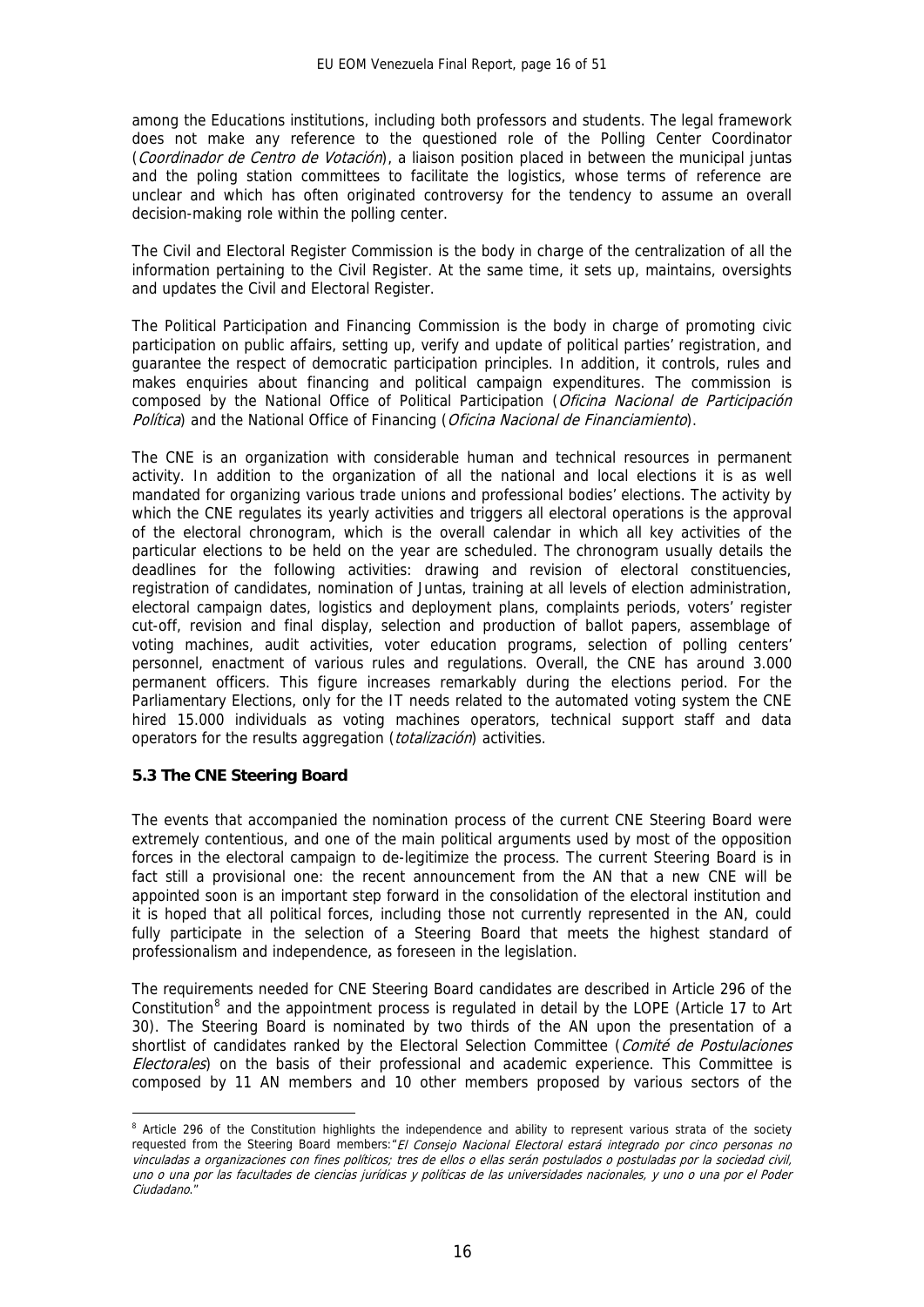society. These 10 members are previously selected by two thirds of the AN upon the reception, pre-selection and submission of candidatures by a Preliminary Committee which is composed by the 11 members of the National Assembly that will then become automatically members of the Electoral Selection Committee, once the AN appoints the 10 representatives of the civil society as members of the Electoral Selection Committee.

After the AN enactment of the LOPE in September 2002, the first Steering Board of the CNE had to be appointed with urgency in order to administer the Presidential Recall Referendum process. The AN however, failed to reach an agreement on five names that could muster the required majority of two thirds of the Assembly<sup>[9](#page-17-0)</sup>. It would appear that the parties represented in the AN had reached an informal agreement on four of the fives names to be appointed, but there was no agreement on the fifth name and on the President. Nevertheless, and given the blockage in the AN, in a decision dated 25 August 2003, the Constitutional Board of the TSJ $^{10}$  $^{10}$  $^{10}$ , availing itself of the prerogative laid out in Article 336 of the Constitution and following its previous decision on the case<sup>[11](#page-17-2)</sup> appointed the five members of the CNE Steering Board. The TSJ decision, in addition of the appointment of the five Steering Board members, nominated and assigned the chairpersonship for each of the three commissions of the CNE and appointed the president.

Later on, after the conclusion of the Presidential Recall Referendum Process, the CNE Steering Board President, was appointed as a TSJ magistrate, and another member of the Steering Board resigned from his position. The TSJ, in a decision dated 20 January 2005<sup>[12](#page-17-3)</sup>, had to intervene again to fill the gaps. In this decision, the TSJ appointed as first new member one of the candidates already selected as deputy in its previous decision and as second new member did not appoint the previously selected deputy, but instead a person that was not even included in the Selection Committee shortlist.

The TSJ undoubtedly ensured with its first decision-making the unfolding of the electoral process in line with its constitutionally guaranteed prerogative to fill a legislative omission. However, the controversial nature of its second decision did not contribute to the resolution of the debate on the alleged lack of neutrality of the institution, and on the contrary turned the electoral institution itself into a central element of the political controversy<sup>[13](#page-17-4)</sup>. The opposition parties perceived and repeatedly questioned the legality of the CNE Steering Board appointment as one of the central arguments of the electoral campaign. In addition, the perceived alignment of four Steering Board members on pro-government positions added a permanent element of mistrust for the doubtful sectors of the opposition and provided the more radical pro-abstention sectors of the same opposition with a powerful campaign argument. The significant efforts made by the CNE before the Parliamentary Elections to guarantee the opposition parties of the transparency and reliability of the process were not in themselves sufficient to overcome the original problem.

The AN recently announced the members selected to serve on the Electoral Selection Committee, which will in turn select a new CNE Steering Board. While the solicitude with which the new AN is moving on this central issue is a sign of responsibility, it is hoped that the AN will maintain the highest standards of transparency and inclusiveness throughout the selection process. It is fundamental for the democratic development of the country that the appointment process is done in full accordance with the constitutional provision of

1

<span id="page-17-0"></span><sup>&</sup>lt;sup>9</sup> According to Article 30 of the LOPE, after the Selection Committee delivered the shortlist of candidates to the AN on 18 April 2003, the latter had 10 days to nominate the Steering Board members, which did not happen.<br><sup>10</sup> See http://www.tsj.gov.ve/decisiones/scon/Agosto/poder%20electoral.htm<br><sup>11</sup> On 15 May of 2003 the lawyers Hermann Edu

<span id="page-17-1"></span>

<span id="page-17-2"></span>unconstitutionality on legislative omission against the AN. The TSJ, in a decision dated 4 August 2003, accepted the case but conceded 10 additional days to the AN to appoint the Steering Board. Failing the AN to do so, the TSJ decided to nominate the Steering Board on the basis of the principle of legislative omission. See www.tsj.gov.ve/decisiones/scon/Agosto/2073-040803-03-1254%20y%201308.htm<br><sup>12</sup> See http://www.tsj.gov.ve/decisiones/scon/Enero/01-200105-03-1254.htm

<span id="page-17-3"></span>

<span id="page-17-4"></span><sup>13</sup> The first TSJ sentence recalls Article 13 of the LOPE that the same TSJ did not follow in its second decision.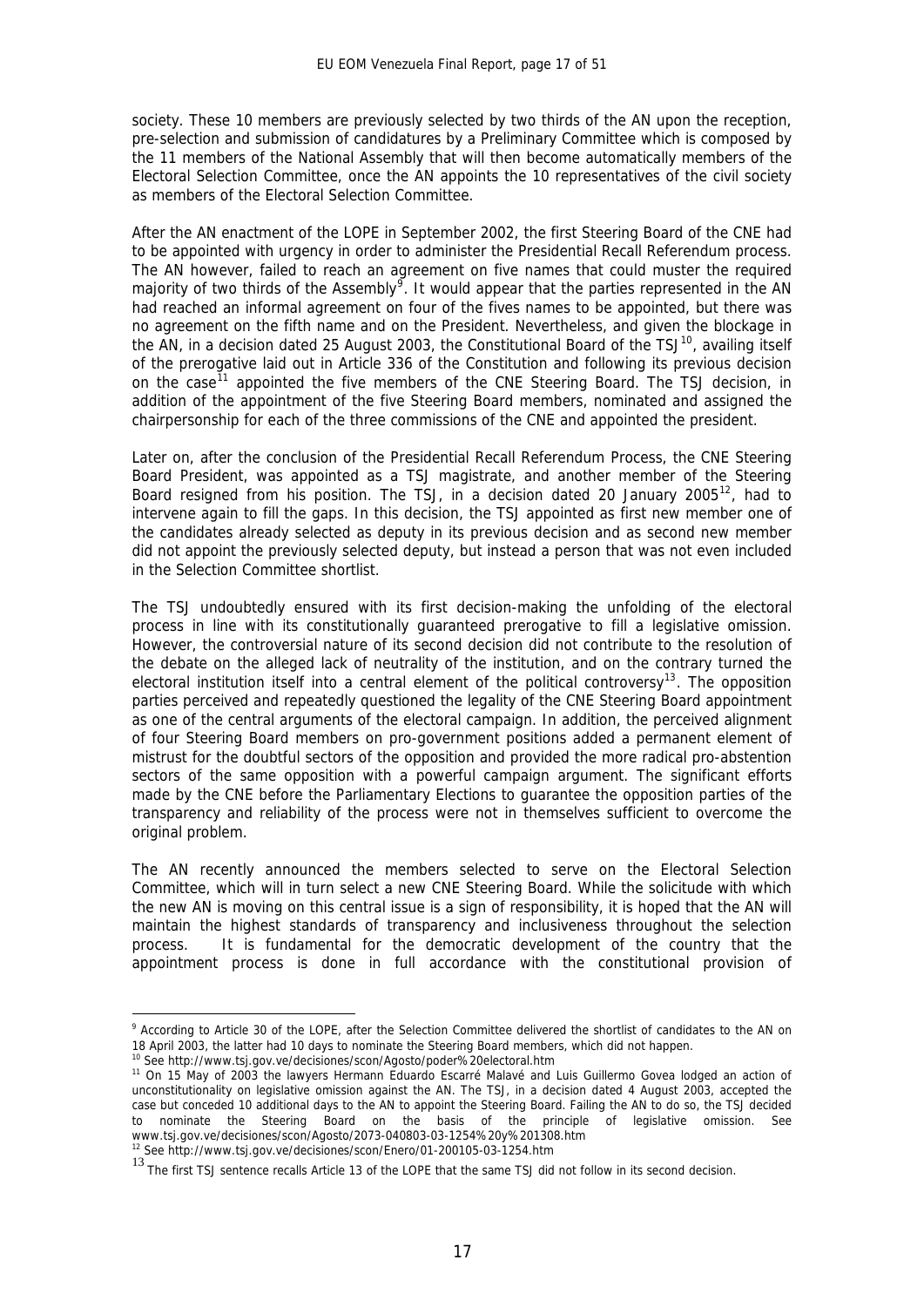independence and that the future Steering Board offers all possible guarantees of the widest representation but also professional credibility.

#### **5.4 Registration of parties and candidates**

The rules for political parties' registration are set out in the Basic Law on Political Parties of 1965. According to this law,. For the Parliamentary Elections, the CNE issued Resolutions 050722-471 and 050722-472 of August 2005 that completed the provisions of mentioned Basic Law on the various applicants' categories. According to these regulations, candidates can be independent, belonging to political parties, citizens' groups (Agrupaciones de Ciudadanos) and electors' groups (Grupos de Electores), all described in the regulations as political organizations<sup>[14](#page-18-0)</sup>. The requirements for registration are simple and included the collection of signatures for each electoral level (political parties are only required to collect 0.5% of the voters' register, while the other organizations are required to collect 1% of the voters' register signatures). In order to be registered at the national level, a political organization must be registered at least in 12 regions.

The registration of candidates for the Parliamentary Elections was regulated by Resolution 050831-503 of September 2005. The application document had to contain an approval of the authorized person from the political party. Every candidacy was composed of a ticket comprising of a principal candidate and a deputy.

The application procedure included two different steps. The first one was automated and required that each applicant entered his or her personal information in a reserved page of the CNE web site. Secondly, all applicants were required to submit to the relevant Electoral Juntas by a certain date all the other documents required in the mentioned regulation. Among the documents that every candidate had to attach there was the identification, address certificate, voter list inscription of the candidate and of the deputy, an individual political program for the plurality-majority races (in case of independent candidates) and common party program (in case of candidates standing for the proportional race in the party lists), accreditation from the political organizations to represent it, certificate of 4 consecutive years of residence, the candidate declaration to accept the candidacy, the certificate of candidates' selection in primary elections within their own political organization.

After that, the relevant Electoral Junta had five days to present eventual objection to each candidate. In absence of any objection, the candidate application would have to be considered as positive and the candidacy accepted. The official CNE figures reported that there were originally around 2.700 candidate tickets applications. There were around 330 rejections due to incomplete applications and 264 withdrew in the days before the elections. On Election Day there were 2.132 tickets that remained in contention.

<u>.</u>

<span id="page-18-0"></span><sup>&</sup>lt;sup>14</sup> The wording political party was deliberately left out by the legislator to signify that the possibility to participate to elections was open to all organizations.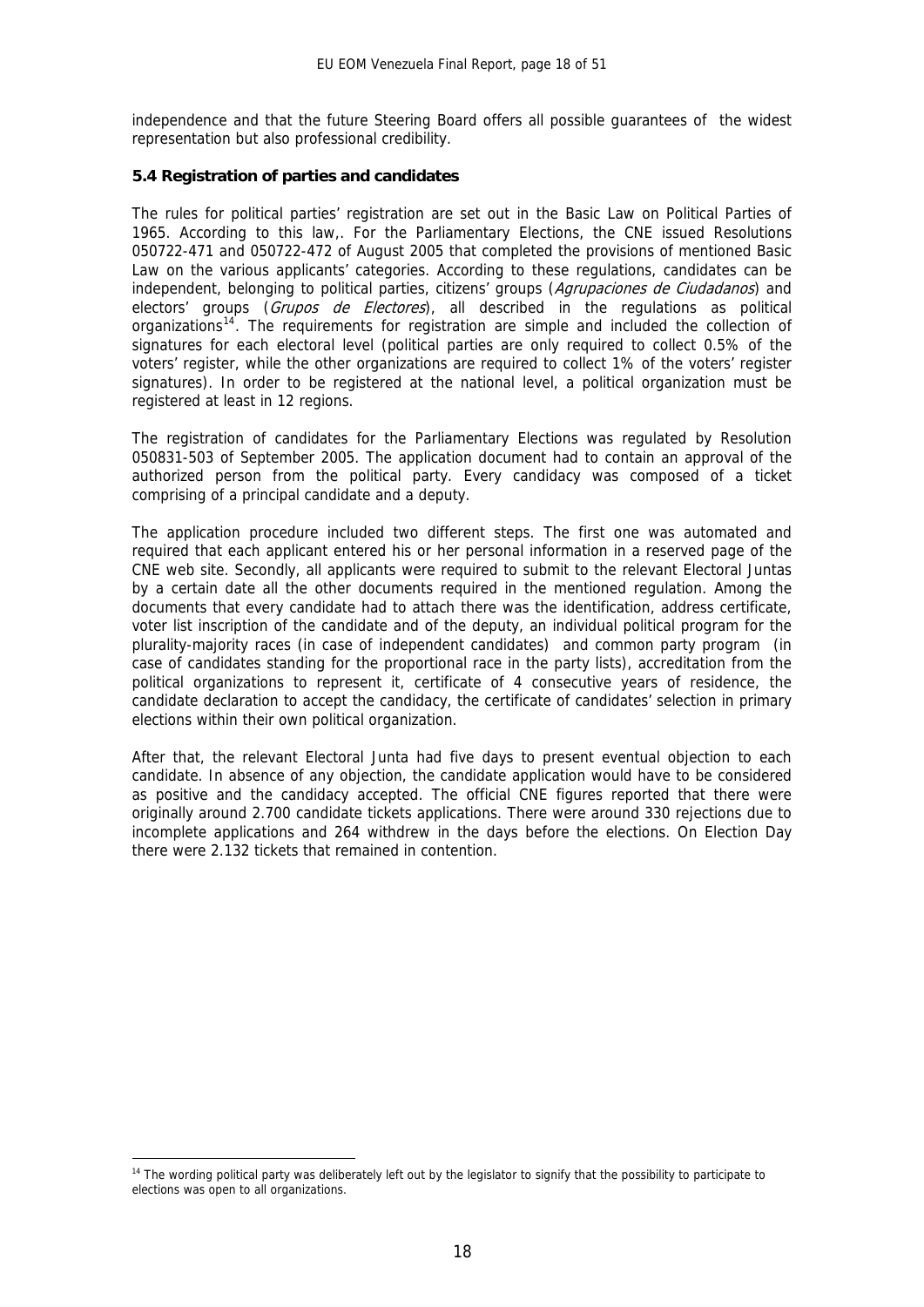# **Chapter 6**

#### **Voter Registration**

#### **6.1 The voter registration system**

The Venezuelan voter registration system finds its main legislative references in the LOPE and the LOSPP. As mentioned in Chapter V, the Civil and Electoral Register Commission of the CNE is the body in charge of the voters Register. It is divided in three main offices, the National Office of the Civil Registry of the National Office (Oficina Nacional de Registro Civil del Poder Electoral, hereinafter referred as ONRC), the National Office of the Voter Register (Oficina Nacional de Registro Electoral, hereinafter referred as ONRE) and the National Office of the Civil Register and Identification Supervision (Oficina Nacional de Supervisión de Registro Civil e Identificación, hereinafter referred as ONSRCI).

The voter registration system in place in Venezuela can be defined as mixed, something in between a passive and an active system. This is because even though the ONRC has a special list of all Venezuelan citizens in voting age, it requires every citizen to make a positive affirmation of his/her right to participate to the elections through an application. The initial source of data for the voter register comes from the Identification Office (hereinafter ONIDEX) of the Ministry of Interior. The ONIDEX is the office issuing the Identification Card, the basic document needed for all other steps. The ONIDEX has a database for Venezuelans citizens since they obtain their ID card and a second one for foreigners living in Venezuela. On a monthly basis the ONIDEX sends updated information to the ONRE, which keeps all records coming from the ONIDEX in a special list, until the citizens themselves go to the Voter Registration office to "activate" their voter registration after reaching 18 years of age. All Venezuelans of at least 18 years of age are entitled to be in the voter register, except those under civil or criminal interdiction who appear marked in the voter register with a note.

#### **6.2 The Voter Register**

1

The Voter Register (Registro Electoral Permanente, hereinafter REP) is permanent in Venezuela, and its citizens can update their voter registration detail throughout the year in the Voter Registration Centres and in special Update Centres that are set up during specific periods upon approval of the CNE Steering Board. Special registration campaigns can be organized and mobile teams set up to give citizens living in remote areas or difficult areas the possibility to activate or update their registration entries. Normally, the CNE Steering Board approves on a monthly basis the modifications to the REP, disclosing the figures through press releases with the reports on the updated situation of the voter register<sup>[15](#page-19-0)</sup>

According to Article 95 of the LOSPP, the REP must contain for every voter, name, surname, identification number, sex, date of birth, nationality, profession, any physical disability, note on illiteracy, address<sup>[16](#page-19-1)</sup>, polling center and station, requirements to be selected for electoral services and any eventual interdiction note. The REP may have special marks entered as codes to distinguish special categories such as deceased voters or interdicted citizens.

Article 118 of the LOSPP established that the registration cut-off date to produce the preliminary voters' lists for the elections is 90 days prior to the Election Day. There is then the possibility to make corrections in the 30 days following the cut-off date in a sort of Display Period when preliminary voters' lists are displayed at the Voting Center for public scrutiny. 60

<span id="page-19-1"></span><span id="page-19-0"></span><sup>&</sup>lt;sup>15</sup>15.11.2005 http://www.cne.gov.ve/noticiaDetallada.php?id=3567<br><sup>16</sup> Art 95.3 of the LOSPP reads: *"La residencia del elector con todos los detalles de su ubicación exacta, con indicación* de la Vecindad Electoral, parroquia; Municipio y Entidad Federal".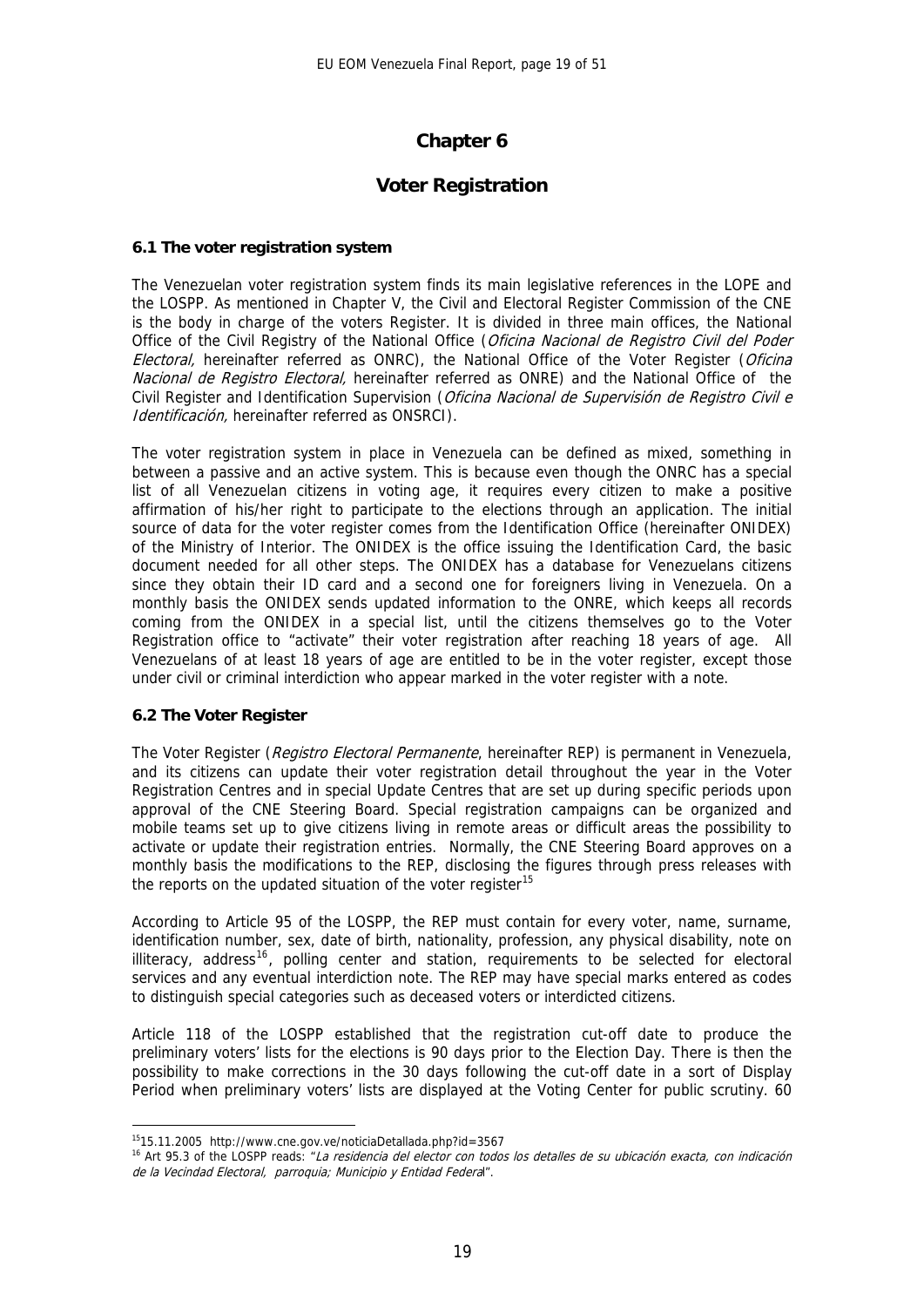days prior to Election Day, the corrections must be entered, the REP frozen for the production of the final voters lists. These must be printed and distributed throughout the voting centers in the following days. The political parties, upon request may receive authorized copies of the lists in this period.

In recent times, considerable efforts have been made by the CNE to add new features in the REP that are not included in the LOSPP, such as the voters' fingerprints. However, the introduction of the fingerprints to improve the quality of the REP might not solve entirely certain structural problems related to the way the REP is compiled and its dependence on the ONIDEX database. In the long term, it might be preferable to invest in a secure, reliable and modern civil ID card program to solve the identification problems of those citizens who apply to be in the REP. Unless the ID card program reaches a reliable standard, all the efforts linked to the identification through biometric devices applied at the registration center and polling station level could be seen as disproportionate and suspicious measures. Another solution could be to consider a complete migration towards a fully digitalized civil registry and a passive voter registration system whereby every citizen reaching the voting age is entered automatically from the civil registry in the voters' lists. This solution would entail of course the enactment of adequate data protection provisions on the one hand, and a complete transparency in its implementation on the other, giving all interested parties the possibility to check a standard set of non-sensitive information to check suspicious entries.

#### **6.3 The main issues related to the REP**

1

The REP was once more at the center of a number of controversies related to its reliability during the electoral campaign, even though in a less animated manner than during the 2004 Referendum. The main arguments brought to the fore concerned the number of deletions in the register and to the alleged presence in it of several tens of thousands of foreign citizens naturalized under dubious circumstances. These relatively new issues were mixed with the resurfacing of old ones, connected to the immediate pre-referendum stages, when more than one million citizens had been registered in the space of two months (from May to July 2004) during an operation known under the name of Misión Identidad. The operation aimed at providing with ID cards those Venezuelan citizens not registered yet in the ONIDEX databases, and was carried in conjunction with the Voter Registration Office of the CNE so that the citizens could simultaneously receive their civil and voter registration. While the objectives of such operation were laudable, its timing, immediately after the announcement of the Recall Referendum, raised various concerns that it could be used to increase opportunistically the voter lists. Other concerns raised by the operation were connected to the unclear procedures and allegations of irregular naturalization of foreigners. Despite these concerns however, none of the opposition parties participated actively in the process in spite of being invited to join the mobile teams implementing the operation as political parties' witnesses.

Another criticism levied against the CNE on the REP concerned the fact that the voters' register copies distributed to the parties did not contain the entire address information as requested by several parties. This request was in accordance with the LOSPP provisions<sup>[17](#page-20-0)</sup> stating that all data contained in the voters' register shall be disclosed to political organizations upon request and it also was a normal practice in the past, with the exception for the elections that took place after the Referendum. The CNE justifies its refusal to divulge this piece of information on the grounds that Art .60 of the Constitution<sup>[18](#page-20-1)</sup> prevents it from disclosing this data. However, this provision was never invoked for the pre-Referendum elections. In general terms, the EU EOM believes that it might be difficult to conclude from this constitutional provision the specific data protection measures to be put in place without a specific Data

<span id="page-20-0"></span><sup>17</sup> Article 95 of the LOSPP reads: "Los datos señalados en este artículo deberán ser incluidos en las copias de la lista de electores que se le entreguen a los diferentes partidos o grupos de electores cuando así lo soliciten".

<span id="page-20-1"></span><sup>18&</sup>lt;br>Article 60 of the Constitution reads: "Toda persona tiene derecho a la protección de su honor, vida privada, intimidad, propia magen, confidencialidad y reputación. La ley limitará el uso de la informática para garantizar el honor y la intimidad personal y familiar de los ciudadanos y ciudadanas y el pleno ejercicio de sus derechos".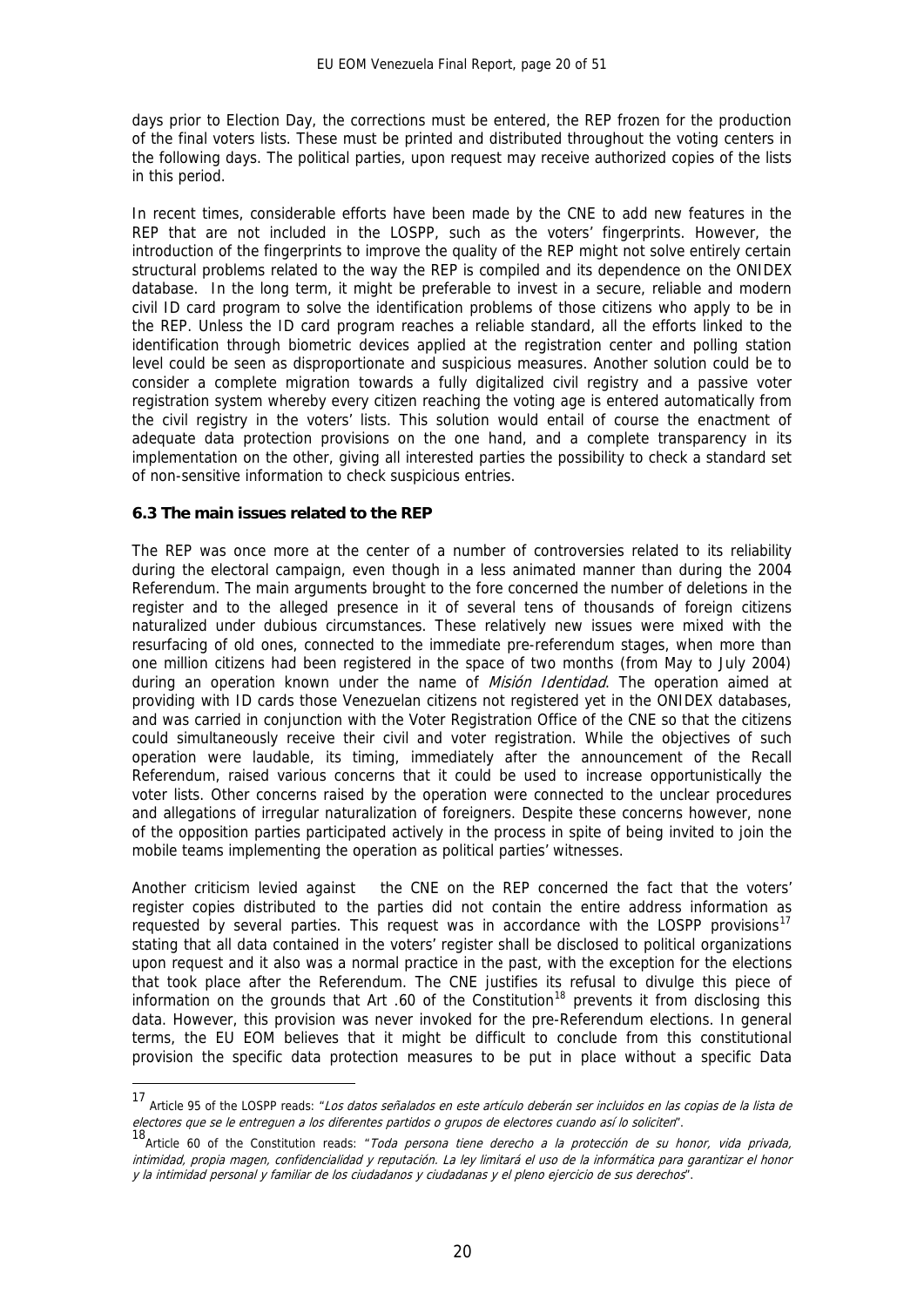Protection Law that details them. The EU EOM takes note that there is a need to protect the sensitive information of the citizens and develop in details the constitutional principle enshrined present in Article 60. of the Constitution, in conjunction with the reform of the ID Card program, but in full respect of the need to ensure complete transparency on the voter register.

Another voter-register related concern mentioned to the EU EOM is the organized movements of registered people (known as *Migraciones*) from one electoral district to another, depending on the specific force of the ruling coalition candidates in one or another of these districts. These activities took place allegedly before the municipal elections of August 2004 and the EU EOM was not presented with any compelling evidence to support this allegation.

Beyond the technical soundness of the various allegations raised, it is difficult to deny that the REP suffers from structural problems that date back several years. The main problem is the impossibility to perform a transparent cross check with the Civil Registry, which is not yet digitalized. While independent audits of the voter register based on representative samples might be important to clarify some of these doubts, only a long term plan to establish a centralized civil register can put an end to the political accusations around it. A rough comparison made by the EU EOM between the number of registered voters and the available population estimates suggests that there might be several hundred of thousands of eligible citizens still not included in the REP. The internal audit commissioned to CAPEL (Centro de Asesoria y Promoción Electoral) by the CNE might throw some light and it could be seen as the first step, but it will not restore the full confidence in the voters' register by the opposition parties, as an internal audit only cannot offer the sort of independent assessment that it is needed in such a climate of distrust.

The FU FOM was informed of a new initiative to digitalize the civil register and link it more interactively with the voter register. The entire program would be managed and implemented by the CNE. While it is desirable and logical to include the CNE in such a program given its specific technical expertise, it is questionable whether it should be given the overall control over such a sensitive database. A digitalized civil register that includes a new ID card program is fundamental in such a polarized political environment and with such sophisticated context of automated voting. The EU EOM considers that the biometric features being developed for the REP as fingerprints and retinal details would be in fact much more appropriate in the context of a new civil register than as additional feature to improve the current REP.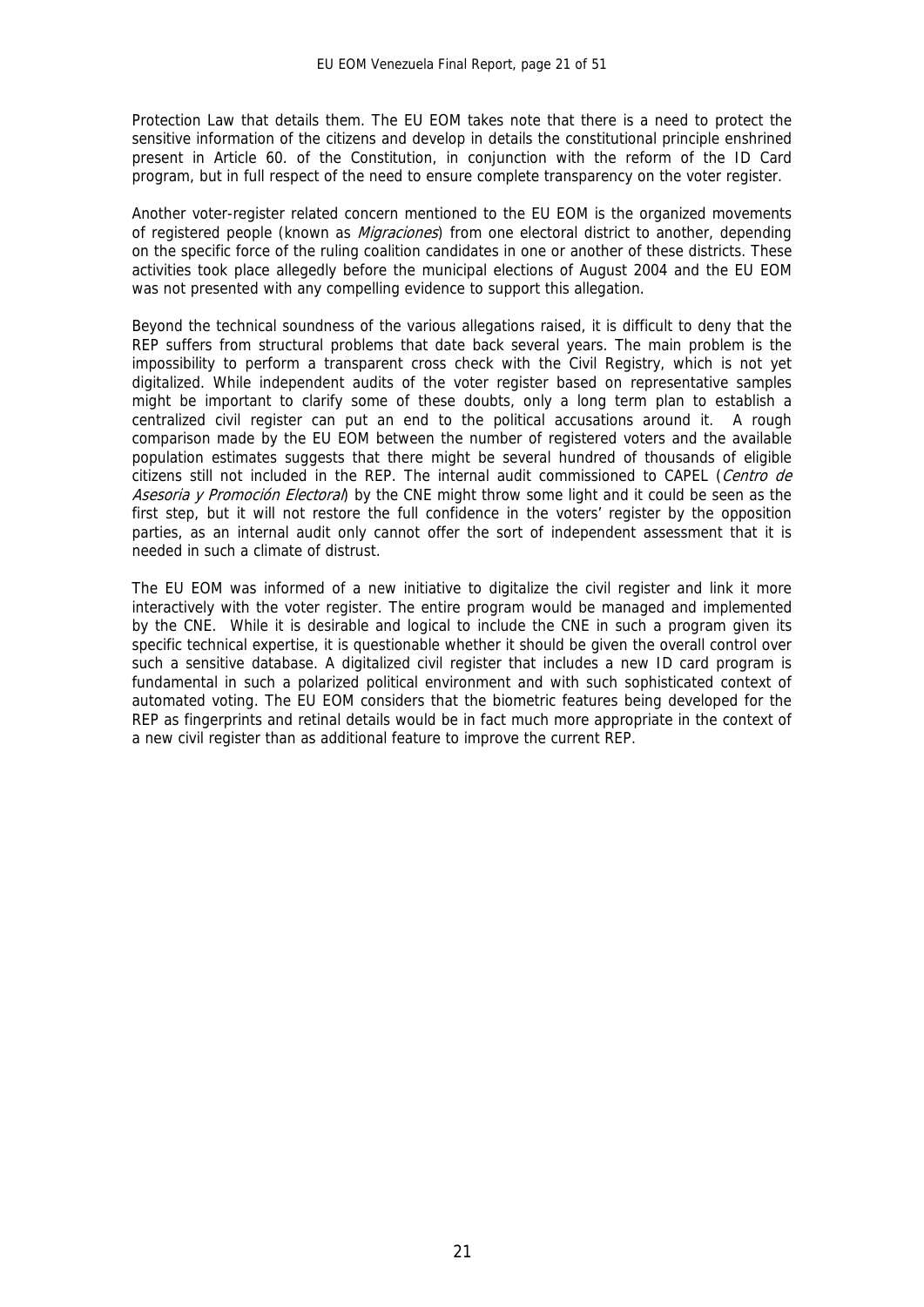# **Chapter 7**

#### **The Venezuelan system of electronic voting**

#### **7. 1 Introduction**

Venezuela has a very technologically advanced electoral system. The degree of automation that is present in the system encompasses almost all aspects of the process and not just voting. Among the other aspects of the process that are highly automated should be mentioned the registration of candidates, counting and transmission of results, results aggregation and adjudication of seats. In addition a lot of activities related to public information, voter education are carried out through a heavy use of web-based applications. The Parliamentary Elections were the fourth electoral event where voting machines as described in the next paragraph have been used after the 2004 Recall Referendum, the 2004 Gubernatorial Elections and the 2005 Municipal elections. A different system of automated voting, based on ballot papers scanned by special ballot boxes equipped with scanners had been used in previous electoral events since 1998.

The move to electronic voting has been mainly dictated, like in other countries, by a long history of fraud allegations and voter impersonation cases and the automation of the voting system has been viewed by the legislator as the only real guarantee against massive frauds. The legal basis for the electronic voting system is clearly established by Article 33 Item 42 of the LOPE and in Article 154 of the LOSPP. Despite the clear legislator's choice for an automated voting process and the enormous investment made by the CNE to develop a system that offers the best possible safeguards in terms of security and integrity, its practical implementation is heavily questioned by many oppositions sectors of the Venezuelan society due to lack of trust they have in the electoral authority. Even though the LOSPP provisions are inclusive enough to include both automated and electronic voting systems, many aspects of the current electronic voting system have in fact developed so fast that have surpassed the legal provisions that regulate it (the introduction for previous electoral events of the fingerprint capturing devices and the experimental introduction of the electronic voting books, the role of the IT technicians in the polling stations and their relationship with polling stations officials, audit procedures) and become a cause of concern for many opposition parties. However, even with new legislation that defines in detail the electronic voting system, this will always remain object of a particular scrutiny and controversy without a clear change in the perception that many opposition parties have of the role and performance of the CNE.

At the polling station level, the system was designed with two electronic elements, the electronic voting machine (hereinafter VMs) to support the vote casting and the finger print capturing devices (captahuellas) to support the identification process. Although they are two distinct systems, if integrated in one, as was originally proposed for the Parliamentary Elections, they can provide a complete electronic record of election, i.e. a record of votes cast and who cast them. It is important to note that, it is not necessarily the case that the automatic collection of this information violates the secrecy of the vote. Only if these two systems are linked, either in real time or offline, and the sequence of voters is the same in both activities and recorded or revealed, could this violation occur.

#### **7. 2 The voting machines**

The VMs have been supplied to the CNE by a company called Smartmatic. There are two models of VMs being supplied, the SAES3000 and the newer SAES3300. The different models are essentially the same but the SAES3300 is a larger and upgraded machine. The hardware of the oldest model is supplied by Olivetti and was originally designed as lottery terminals, whilst the hardware of the upgraded model (SAES3300) is made in Taiwan by Smartmatic. Of the 27,300 VMs used in the Parliamentary Elections approximately 5,000 are SAES3300.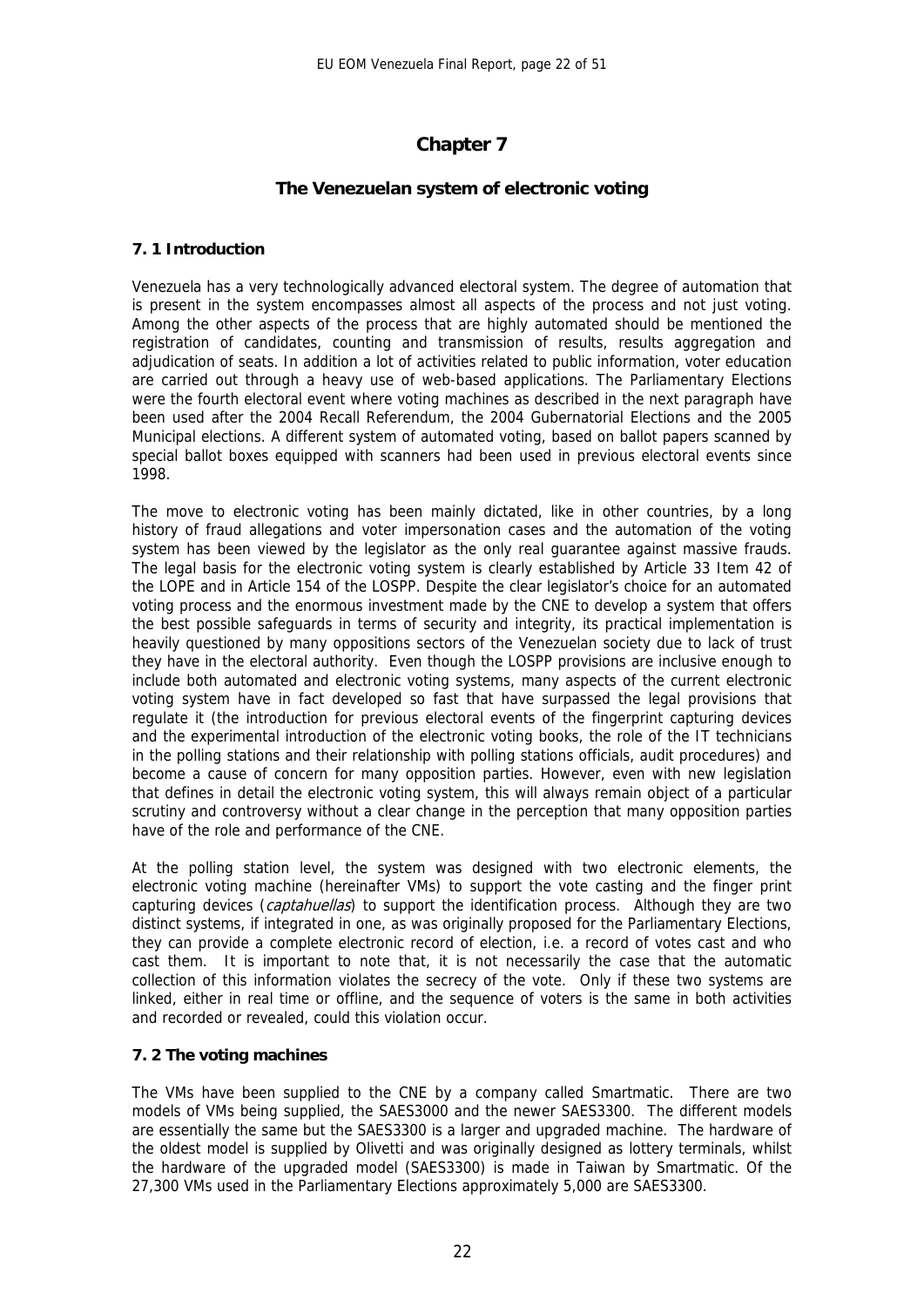The VM software was developed by Smartmatic in conjunction with the CNE: for the Parliamentary Elections all the VMs were configured, securely packaged and despatched by the CNE from a distribution centre in Caracas. Key components of the VMs include a touch screen, a printer, a modem for transmitting results and a USB port inside the locked machine. A remote activation button is connected to the machine through a cable. For these elections, also connected by cable were the 'electronic ballots' – two approximately A3 sized touch activated sensor tablets. Paper ballot sheets are attached to these tablets and the voter selects parties and candidates by pressing the oval next to the logo on the tablet. The VMs are powered by means of electricity or by connection to a *conversor* connected to a standard car battery, and run Windows XP Embedded as an operating system. All unnecessary components (including support for wireless communications) have reportedly been removed from the operating system. The voting software is programmed in a new programming language developed by Microsoft and called "C#".

During the assembling, all VMs are initially installed with the same software image. USB memory sticks with customized data for all polling stations are created separately. When the memory sticks are inserted into the VM for the first time they initialize the machine for a particular polling station. After that all data for this polling station (configuration, votes cast, stored tallies and log files) are stored as encrypted XML files both on the VM hard disk and the memory stick. If a VM fails it can simply be cloned by removing the memory stick and inserting it into a blank spare machine.

#### **7. 3. The Fingerprint Capturing System and the Electronic Books**

Fingerprint scanning is the acquisition and recognition of a person's fingerprint characteristics for identification purposes. This allows the recognition of a person through quantifiable biometric characteristics that verify the identity of an individual.

The CNE's fingerprint capturing system (System of Voter Authentication, hereinafter SAV or Captahuellas) consists of a fingerprint scanning device connected to a personal computer. Similar to the voting machines the SAVs have a window based platform using NTFS (the Windows File System) and can transmit data directly to a central data centre via either land line, cell phone or satellite connections. The central data processing facility, located at the Bolivarian University, contains a data base of all eligible voters (the REP as frozen for a specific electoral event) together with a record of their fingerprint, if this has been captured by the system on a previous occasion. According to the information given by the CNE, the database of registered voters currently contains approximately 6.8 million stored fingerprints out of an electorate of approximately 14.4 million. The fingerprint capture machines and related technology support are supplied by Cogent Systems.

The SAVs were nowhere envisaged in the legal framework and were supposed to be situated outside the polling stations but inside the polling centres. The CNE decided on Monday 28 November to eliminate the use of the SAVs for the Parliamentary Elections after the discovery of the theoretical possibility to reconstruct the voting sequence (see paragraph 7.3.2). In the words of the CNE they were to be used primarily as a data capture exercise to collect the voters' fingerprints still missing in the voters' database, for voter access control and as a method to check for fraudulent multiple voting. The SAVs would have checked if the voter was at the correct polling centre, recorded the voters' attendance at the polling centre and used the fingerprint to check if the voter had already voted elsewhere in the state or country by use of the direct online access to the central database of registered electors. In addition the SAVs could provide each voter with details of which polling station to attend and the page and line on which they appear in the voters' list of the polling station they are assigned to. The CNE's plan was to use its fingerprint capturing system outside of 3,375 polling centres throughout the country. This would have involved the use of 12,380 SAVs and covered around 7.8 million of voters. The geographical distribution of the SAVs was supposed to be in those areas where the density of stored fingerprints was low in order to improve the database's comprehensiveness. Each SAV would have contained the details of all registered voters of the state in which the SAV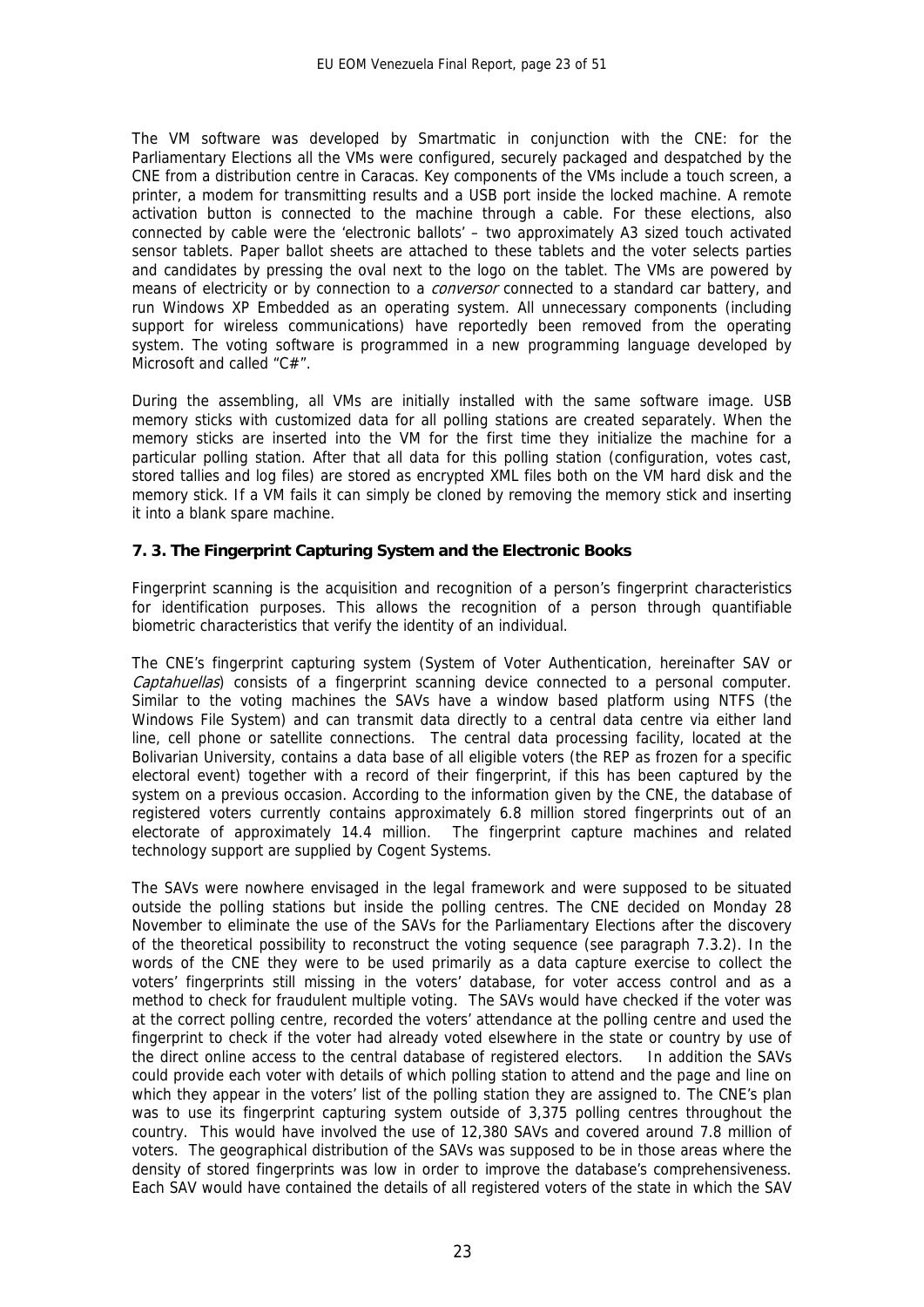was to be located. Similar to the VMs, the SAVs underwent also 'audits' by the political parties and the national observers.

In addition to the SAVs, the CNE were to trial the use of 779 electronic books ( e-books or cuadernos electronicos) in three states (Cojedes, Nueva Esparta and two municipalities in Sucre). The e-books are similar to SAVs in their structure but instead of being used as a voter identification tool outside the polling stations they were to be used inside as a substitute for the hard copy voters' lists. The e-books are essentially the voters' lists in electronic form and replicate exactly the manual process. Each e-book contained only the electors for that polling station and were to be used in tandem with the voters' lists in hard copy. Had they been used in this election, the e-books would have been offline, with transmission of data taking place after the close of poll to the central server.

The procedure for the use and transmission of data from a SAV envisaged by the CNE was to be as follows:

1. Voter presents ID (*Cédula*) and is searched for on the elector database stored on the SAV.

2. If the voter is on the regional database stored on the SAV and eligible to vote at the polling centre their attendance is recorded and their finger prints scanned and stored.

3. If the voters fingerprint is already in the local voter database stored on the SAV the new fingerprint scan can be compared to that voters minutiae file. (Minutiae files are not images of fingerprints but data files containing the unique characteristics of the fingerprint).

4. If the voters fingerprint is not in the regional voter database stored on the SAV the fingerprint scan can be transmitted to the central data centre and a search made to find out if the voter's fingerprint is already stored on the nationwide database but registered to another ID.

The procedure described appeared to the EU EOM as a secure one. However, the theoretical possibility that the information eventually transmitted by the SAVs to the central data processing level could be misused and manipulated by CNE officials to perform various checks on the identity of the voters, expressed by some opposition parties, could not be ruled out. The SAV system can work either in real time or offline with transmissions to the data centre occurring either instantaneously or at the close of poll. If operating in real time the information at the central data centre would provide anyone with access to the system detailed information not only on the flow of voters during polling day but also the identity of who actually voted.

As with the VMs, the storage of the files concerning the sequence with which voters identified themselves on these systems, either SAV or e-book, is critical to the sequence of saving the files. It is important to note that, due to the fact the SAVs use was not envisaged by any legal provision; had the finger print scan system detected an attempt to multiple vote (using different IDs) the operators of the system would not have been allowed to prevent the individual from entering the polling station and vote if the space next to the voters name was still blank, which was the only requirement needed together with the production of the ID card, to cast a vote. However, the incident would have simply been recorded by the polling stations officials.

#### **7. 4. System integrity and security measures**

The Venezuelan electronic voting system was developed by Smartmatic who was in charge of all programming of the VMs and the development of the Results Aggregation Center software. The CNE, however, owns the source code of all Smartmatic software they use. An IT team at the CNE fully audited the source code, both to verify functionality and to identify areas that need improvement or redesign. Requests for redesign by the CNE included improved randomization methods to hide the sequence of the stored votes and the need for confirmation when casting blank ballots. In the future, the CNE plans to take over all the software development work from Smartmatic. After that Smartmatic will only be in charge for logistics and hardware service and assembly.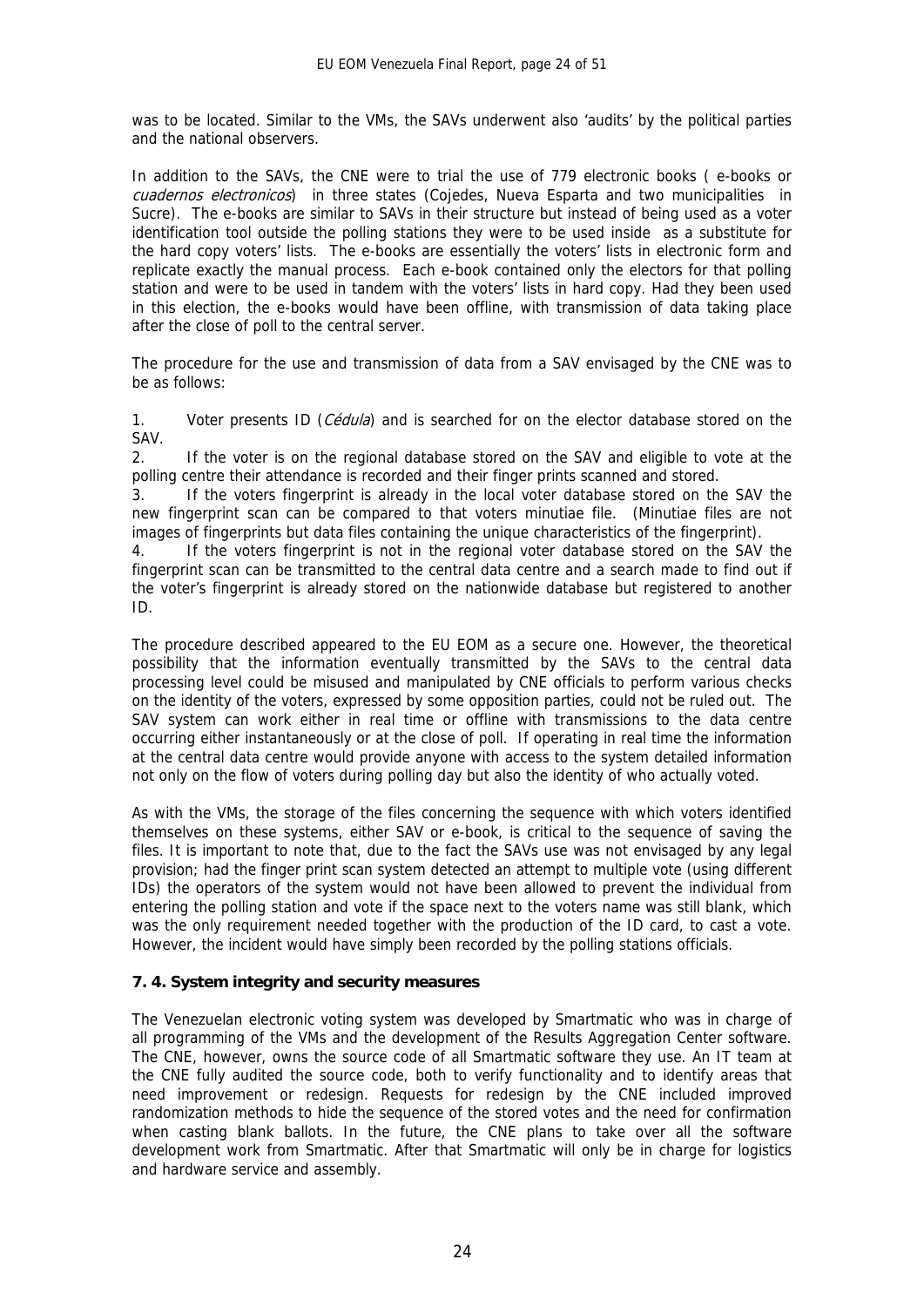While the source codes are owned by the CNE they are for commercial reasons not made available for public scrutiny and no independent third party audits have been conducted on any part of the electronic voting system. The major point of concern was the possible matching of information from the identification phase and the vote casting phase as that would allow to breach the secrecy of the vote. Therefore the order of the votes in the VMs had to be scrambled. This was done in the way described in the following paragraph.

#### **7. 4.1 The vote scrambling**

A key issue in the process was the order in which the files are stored onto the VMs and their external memory. If the Vote Files are stored sequentially then if the sequence of the voters to the voting machine is also known (i.e. by the sequence of files in the SAVs or *captahuellas*) then in theory it could be possible to determine the votes cast by each voter.

To address the sequencing issue the CNE and Smartmatic devised a system to randomise the order in which the Vote Files are saved. In the VMs, the system worked as follows:

Random number of 1 to 10 dummy (empty) files are created and saved.

The Vote File of the first voter is then saved after these dummy files.

The dummy files are then deleted, leaving space in the file structure to be filled by the next set of dummy files and Vote File.

Example, Voter 1 (dummy files generated=5), Voter 2 (dummy files generated = 2), Voter 3 (dummy files generated=10)

Voter 1

- 1. 1st Dummy File
- 2. 2nd Dummy File
- 3. 3rd Dummy File
- 4. 4th Dummy File
- 5. 5th Dummy File
- 6. Voter 1 Vote File

Voter 1's vote file is saved after the five dummy files in position 6 of the file structure. The dummy files are now deleted.

Voter 2

- 1. 1st Dummy File
- 2. 2nd Dummy File
- 3. Voter 2 Vote File
- 4. 4th Dummy File
- 5. 5th Dummy File
- 6. Voter 1 Vote File

Voter 2's vote file is saved after the two dummy files in position 3 of the file structure. The dummy files are now deleted.

Voter 3

- 1. 1st Dummy File
- 2. 2nd Dummy File
- 3. Voter 2 Vote File
- 4. 4th Dummy File
- 5. 5th Dummy File
- 6. Voter 1 Vote File
- 7. 6th Dummy File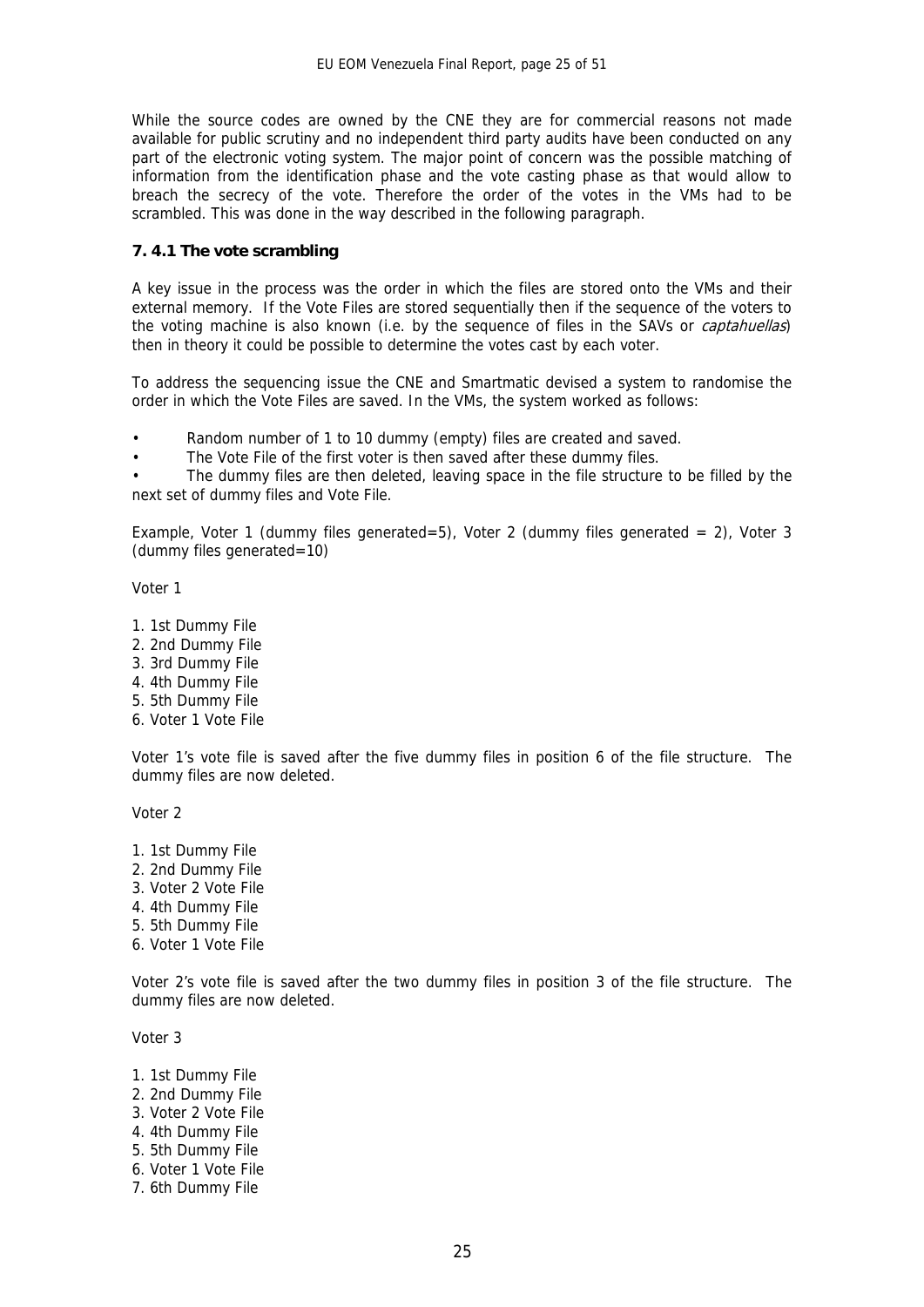8. 7th Dummy File 9. 8th Dummy File 10. 9th Dummy File 11. 10th Dummy File 12. Voter 3 Vote File

Voter 3's vote file is saved after the 10th dummy files in position 12 of the file structure. The dummy files are now deleted.

After 3 votes the file structure would appear as follows:-

1. 2. 3. Voter 2 Vote File 4. 5. 6. Voter 1 Vote File 7. 8. 9. 10. 11. 12. Voter 3 Vote File

<u>.</u>

The continued addition of Vote Files to the above structure would result in a randomised list (albeit in case of small polling stations with a very low turnout, a limited number of dummy files created, might still allow theoretically groups of 10-20 voters to be identified in their voting order). Further when a file is saved the Windows operating system also stores the save date and time of this file. This can be easily be seen by looking at the file properties with any file explorer. The VM software overwrote this information for all votes with a default date (10:00 of Election Day) which eliminated the possibility of finding the sequence through this property.

#### **7. 4.2 The Issue of the Voting Sequence**

This procedure for randomising the sequence of the Vote Files was demonstrated to political parties and observers at the meeting on the 23rd November 2005. Through further investigation of the software, operated under request by technical experts accredited as observers by the opposition party Primero Justicia and the observer group Ojo Electoral that had been present at the audit sessions, it transpired that CNE and Smartmatic may have overlooked the fact that as part of the process of saving the Vote File in the file system a modification is made in the MFT (Master File Table) on the windows operating system.<sup>[19](#page-26-0)</sup> In this case, the attribute stored in the MFT was the date of last saving the Vote File. Thus, regardless of the fact that the Vote File was being saved in a random position in the file structure, using this attribute the sequence of the votes could be reconstructed. This last modification date information is not transmitted to the central vote tabulation centre but remains located on the hard drive of the VM and on its external memory.

A report on the findings of the meeting of 23 November was prepared by the national observers and political party representatives that attended the audit session and sent to the CNE. This report recognised that whilst the sequence of the votes could be reconstructed this could only be achieved with access to either the hard drive of the VMs or their external memory (also called flash memory or pen-drive) and access to the encryption key that protects the data. If

<span id="page-26-0"></span><sup>&</sup>lt;sup>19</sup> Background: Different operating systems use different kinds of 'file systems' to store and catalogue files on disk. DOS used the FAT file system (FAT standing for 'file allocation table'). MS Windows NT, while being able to use FATformatted disks introduced a new and more sophisticated file system called NTFS (NT file system) as the default type, and this is what recent versions of MS Windows have also used. On an NTFS disk, the master file table is basically a database containing information about all the files on the disk, where physically those files are located, and their attributes (modified date, ownership, sharing permissions, etc.).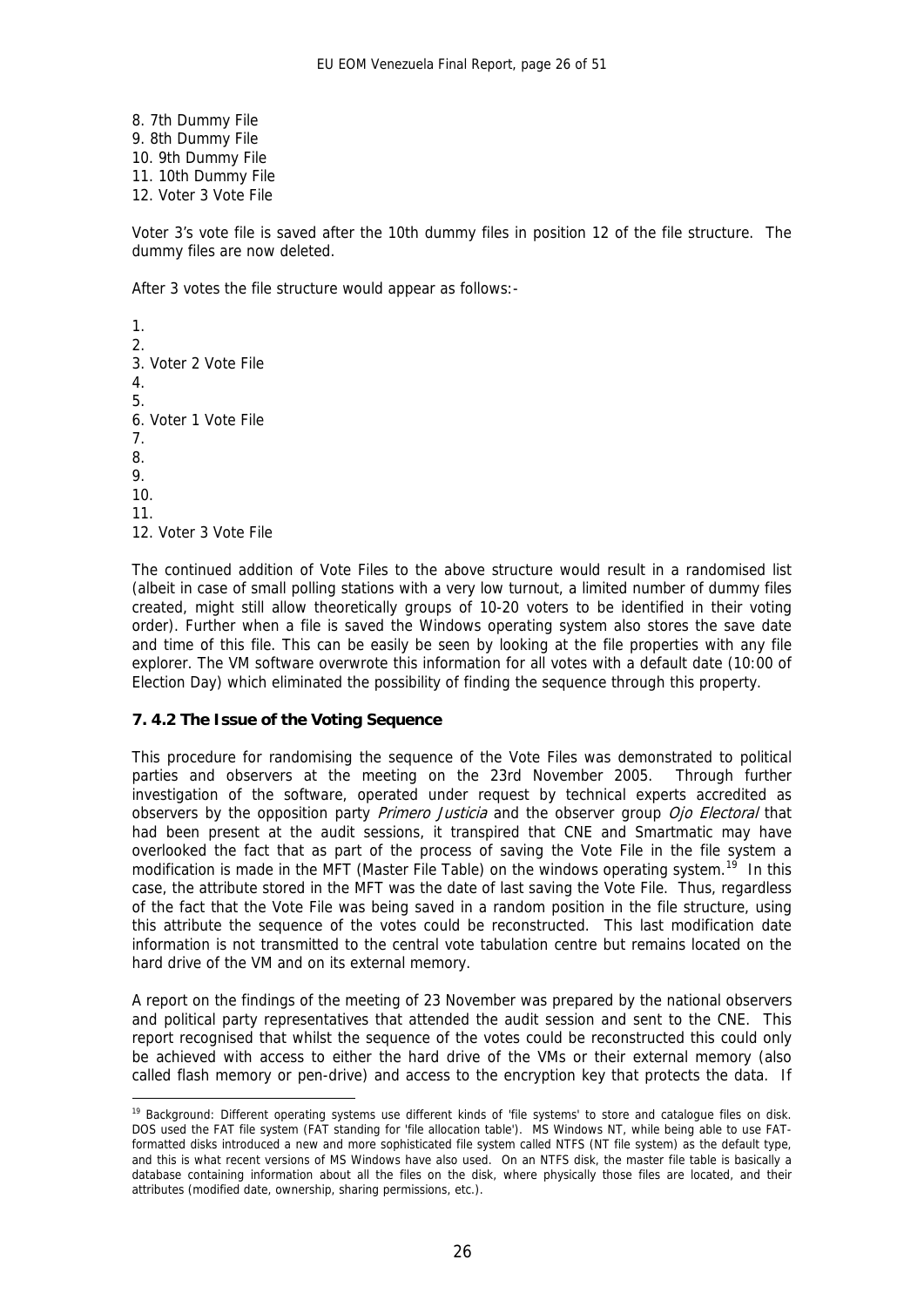this sequence of the vote was then compared to the order that voters presented themselves at the VMs, individuals' voting intentions could be reconstructed. At polling stations where SAVs were planned to be used, the order in which voters had presented themselves to vote could potentially have been determined if the two data sources were cross-checked. This possibility, while to be assessed as very remote, did indeed exist. The consequent CNE decision to stop the use of the SAVs was indeed sensible and appropriate.

The EU EOM was present at the audit session of 23 November and had the possibility to observe the events in its entirety. The possibility of endangerment of the secrecy of the vote was evaluated by EU EOM experts as remote. The breach of the secrecy of the vote could only be possible if the sequence of both the identification of the voters and the votes cast was reconstructed. This reconstruction would require access to three different dispersed sources of information by a qualified user. These sources are the VM memory, the SAVs memory and the entire encryption key code (divided among the political parties and the CNE) used in the system to protect the voting data. In addition to that, the EU EOM is of the opinion that this possibility was truly due to a mistake from the CNE and Smartmatic and not to a fraudulent attempt to reconstruct the voting sequence $^{20}$  $^{20}$  $^{20}$ .

#### **7.5. The audits**

<u>.</u>

The CNE organized a number of information sharing sessions on various aspect of the automated process in an effort to enhance the confidence of all stakeholders on the reliability and transparency of the system. These sessions were defined by the CNE as "audit" activities in compliance with the legal requirements outline in Article 168 of the LOSPP and in several articles of the CNE Resolution N° 050622-286. Audit activities are also more and more a requirement for all electronic voting systems according to the most advanced international practice and the CNE clearly made an important effort to comply with them. During October and November the CNE initiated therefore a number of activities to discuss and evaluate its voting system. These events were attended by representatives of some political parties and national observers (Ojo Electoral). The EU EOM attended a number of them not in the quality of auditors but only as observers.

Various types of information sharing sessions were conducted and observed<sup>[21](#page-27-1)</sup>:

A) Random examination of VMs out of the storage just before shipping them to polling stations. The sample machines were then stored in a separate area of the Smartmatic warehouse waiting for the pre-dispatch audit on November 27. The pre-dispatch audits were planned as a mixture of functionality test and software and hardware checks in the presence of party representatives and observers. About 30 minutes passed between the lottery determining which machines go to the audit and the actual retrieval of the machine from the storage. However, these delays highlighted certain disorganization in the process.

B) High level explanations, usually in the form of PowerPoint presentations, giving a general overview of structure and workflows of the audited system. While those presentations were easy to follow for non-technical observers, they only provided a very limited insight into functional details and were in themselves not sufficient to establish trust in the audited systems. However, when requests of more detailed information were made, those were always met with positive responses.

C) Source code reviews. These activities, initially only planned as static presentations of the code structure, later on evolved, upon request of some observers, into debugging sessions, i.e. dynamic analysis of the running programs where specific operations, for example the casting of

<span id="page-27-0"></span><sup>&</sup>lt;sup>20</sup> Smartmatic and CNE main developers were present during the audit and actually presenting the system. During the entire audit sessions, they did not appear to try to hide anything. Even when the analysis on the reconstruction of the voting sequence became deeper and deeper, CNE and Smartmatic and CNE staff remained open and very confident. When the bug was revealed they were obviously taken by surprise. They had no strategy to justify it and made no attempts to play down the issue.

<span id="page-27-1"></span> $21$  For more details on the so called "Auditorias" organized by the CNE, see Annex II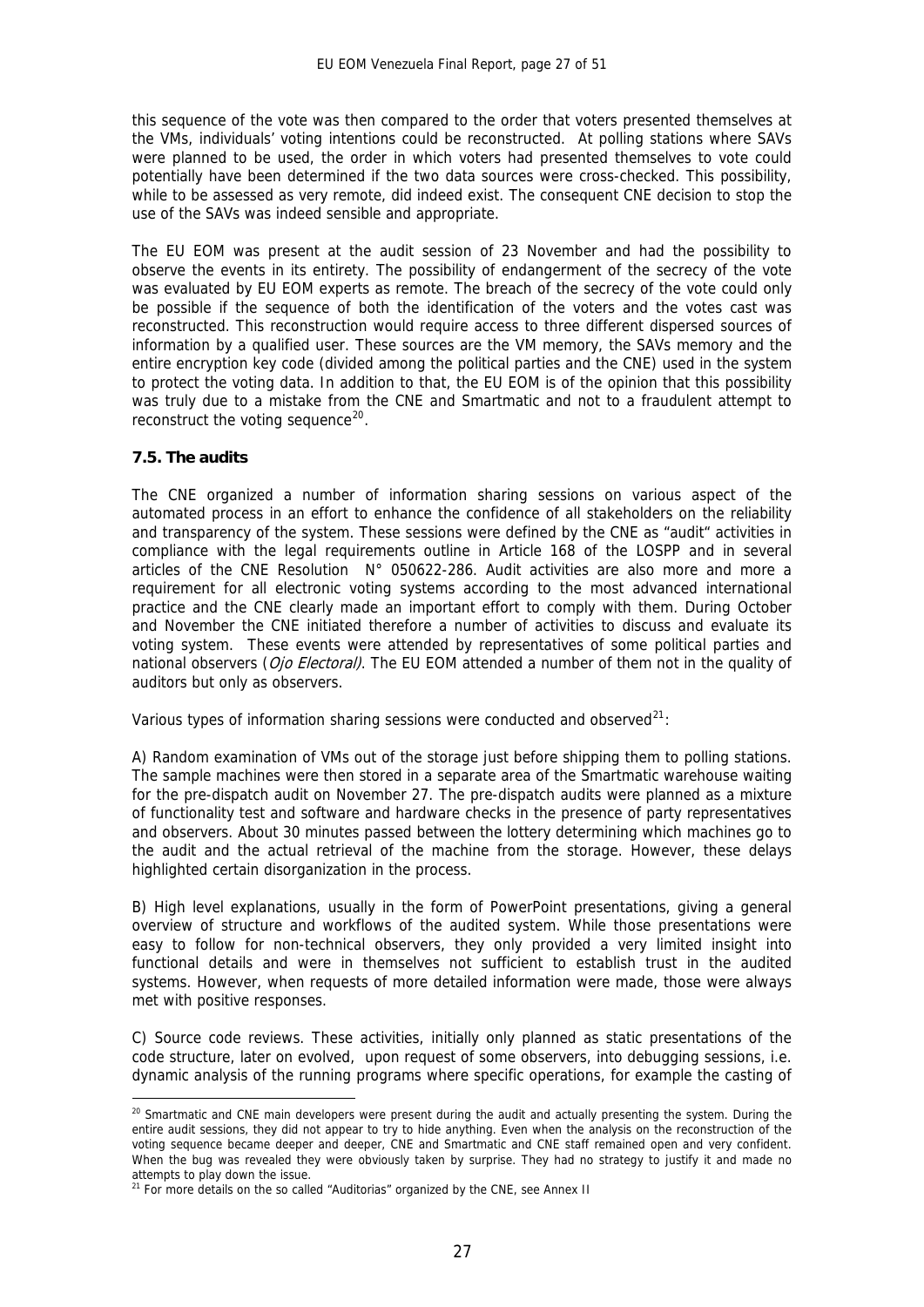a vote, could be followed step by step as processed by the computers involved. While those sessions provided a first significant insight into voting machines and tabulation system they could only be followed and understood by a very limited number of observers. For a number of reasons even this type of reviews still only provided a partial insight into the systems: no detailed system documentation was available, neither for use during the audits nor for further study outside the audits. The time available was limited to about two days and during that time the systems could only be audited in the controlled Smartmatic environment. Nevertheless, observers were free to look at any detail they were interested in and received accurate answers to all their questions.

It is the opinion of the EU EOM that the so called audit activities could be better described as system reviews or in other cases as information distribution modules, but not as audits. Proper auditing would have required a significant amount of additional time for testing and analysing information. Overall, they represented an important forum for discussion and transparency among experts of political parties, civil society and of the election administration, but they were not audits. The CNE itself seemed rather unprepared to stage proper audit activities and there were no written procedure to be followed. The content of the session was more determined by the specific type of technical interaction that could be established between the CNE officials and the attendees. At the same time, only few parties sent their representatives to the audit sessions and not all of those representatives had the technical skills necessary for gaining an insight into the systems presented. This weak participation might be a reflection of the difficulty to identify and make available qualified observers for this highly technical process. Another possibility is that available experts may not have been willing to participate due to the public nature of the audits. While this cannot be confirmed independently, it remains a fact that a lot of media coverage, photographing and filming surrounded the audits and could be considered to have created an intimidating environment.

The so called audit activities conducted can be considered as a first important confidence building measure a forum for a fruitful information-sharing process. The discovery of the above mentioned flaw on the VM demonstrated the value of such exercise. Such discovery also had the merit to highlight the need for independent and in depth system audits. The "audit" activities conducted, due to their limited nature, both in time and in resources, cannot in fact replace a full system audit by a commonly accepted independent third party. Such a third party audit is desirable for improving and confirming software quality and trust in the system.

#### **7. 6. The voting process**

At the beginning of polling on Election Day, the VM operator prints an opening protocol the so called *acta cero*, which certifies that no votes are stored in the system. After that voting begins. For every voter, a polling station member activates the VM by pressing the activation button. After that, the voter has three minutes to cast his/her vote. When the voter selects a party on the voting tablets the chosen party will immediately appear on the VM's screen. Until the votes are finally cast the voter can change any selection by simply pressing another party's oval. The screen continuously displays all selected parties/candidates for every contest. Once the voter is satisfied with the votes on screen s/he presses the 'Vote' button on the screen to cast the vote. It is important to note than the tablet is only for the selection of candidates/parties while to vote the voter needs to touch the screen.

At this point the voter receives a warning if the vote for one or more of the three electoral contests being held was left blank. If the voter confirms the blank votes s/he completes her/his vote, if not s/he can continue changing her/his selections. There is no additional confirmation stage. After casting the vote the VM prints a small receipt that the voter can check and the insert into the receipt box. The vote cannot be spoilt or undone after the receipt has been printed out. If the voter does not cast her/his vote within three minutes the voting process will be automatically deactivated though the voter may request a second three-minute voting period. In this second period all previous selections are removed and voting begins from scratch. If the voter does not complete within the second three minutes they lose their vote.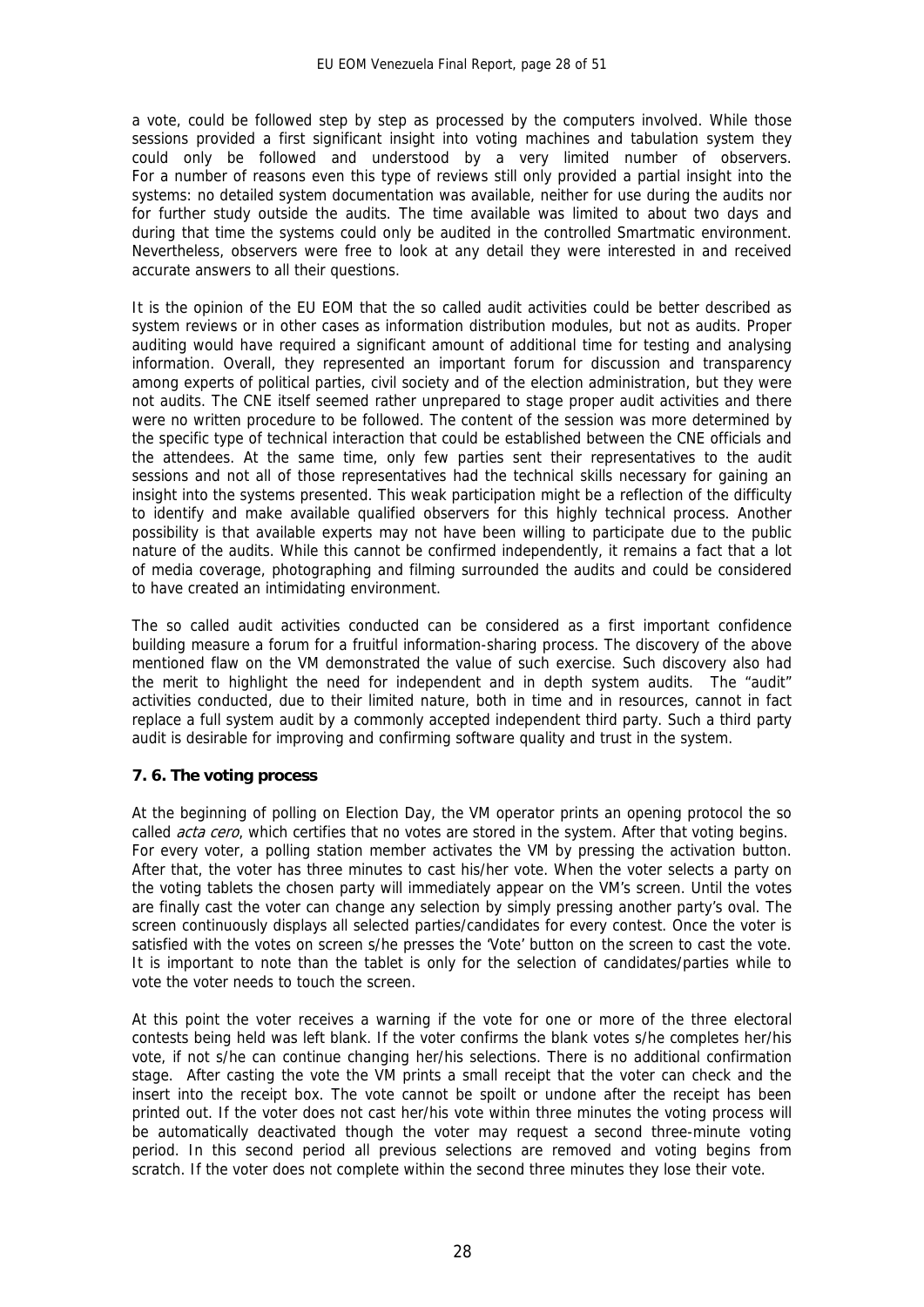After polling closes, the VM operator, according to the procedures, first prints a result sheet (Acta de Escrutinio) per electoral race, and only then connects the VM to the communication network to start the transmission of results to central data processing facility. Most VMs transmit their results directly to the results aggregation center, either via landline, cell phone network or satellite connections. Only a small number of polling stations have none of these connections available. Results from those locations are physically transferred on memory sticks to the closest data transmission facility. The results aggregation center in fact only accepts incoming calls from predefined telephone numbers and no transfers are accepted before closing of the polling stations. Log files recorded on the VM can only be viewed locally and are not sent to the results aggregation center.

#### **7.7 Final Considerations**

The Venezuelan voting system possesses a number of features that are in line with the most advanced international standards of e-voting. In certain aspects, such as the paper trail audit (the so-called Voter Verified Audit Trail, see paragraph 11.5)) the system developed in Venezuela is probably the most advanced system in the world to date. However, given exceptionally polarized environment and feelings of distrust amongst certain sectors of society in the electoral process, further careful consideration should be given to aspects relating to security and transparency.

Another area where the process can be considerably improved concern the non-technological aspect of the electronic voting system. In particular, a targeted training program for all election officials at various levels needs to be developed and integrated in normal professional development activities for CNE staff. In parallel to this, the need to invest significant amount of human and financial resources in civic and voter education programs on the functioning of the VMs was strikingly evident on Election Day (See paragraph 11.3) where the need to assist the voters raised concerns about the possible violation of the secrecy of the vote and a higher turnout might have triggered serious security problems with the queues. An electoral administration that makes such a gigantic investment in technology cannot afford to leave out of its scope such activities which at the end have a significant bearing in determining the efficiency and reliability of a system and if neglected play in the hands of those that argue that VMs are not transparent enough to run elections.

Last but not least, it will be important to consider other reforms of the electoral process (such as the voter registration system and its relationship with the planned new civil registration) before introducing permanently in the process electronic applications like the fingerprint capturing machines that might cause unnecessary allegations and open potential vulnerabilities with regards to voter secrecy without addressing the basic problems of the proper identification of voters.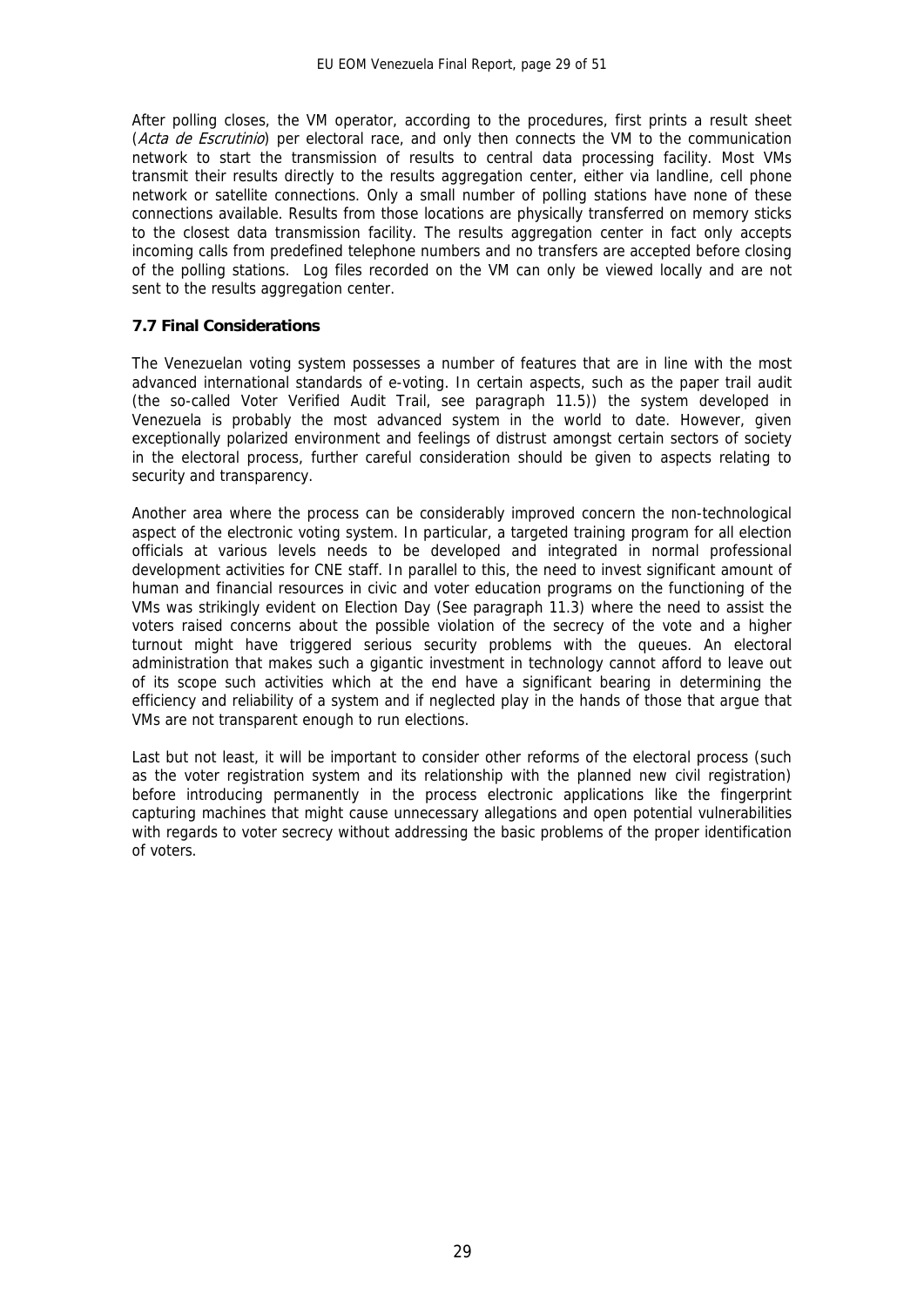#### **Chapter 8**

#### **Media**

#### **8.1 Background**

Venezuela has a diverse mass media scene with an almost complete coverage of the territory. According to the UNDP Human Development Report, in 2001 there were 33 TV and 647 radio stations, and tens of newspapers and magazines in the country, as well as a lively community TV and radio sector<sup>[22](#page-30-0)</sup>. In 2001, radio penetration was 74%, and TV 96%. Four out of five Venezuelans watched TV an average of four hours a day.

Most of the media outlets are private. Due to the anti monopoly provisions, there are no large corporations dominating the market. There are four large national, open TV channels: Venevisión, Televén, RCTV and Globovisión. The latter is a 24-hour news outlet, while the others focus mostly on entertainment. The three newspapers of reference are *Últimas Noticias*, a popular tabloid and the one with the largest audience, El Nacional and El Universal, both with a broadsheet format and a very critical stance against the current Government. Unión Radio is Venezuela's largest chain of radio stations with a nationwide coverage. One of its four channels is news-oriented, whereas the other three ones deal with music and entertainment.

The State owns the national TV Venezolana de Televisión (hereinafter referred as VTV) as well as the educational TV channel Vive TV and Telesur, a newly incepted 24-hour Pan-American news channel, and the radio channel Radio Nacional de Venezuela. Their audience is very low compared to the private media.

The most important private media adopted an editorial line of clear opposition to the government of President Hugo Chávez short after his victory at the elections in 1998. This situation of complete antagonism to the Government is counterbalanced by the fact that the President, under Article 192 of the Telecommunications Law, can order all electronic media, private and public the simultaneous broadcasting of free messages by the President himself, the Vice President, the ministers and other institutions including the CNE, (a practice known as cadena). This privilege, rather common in Latin America, is generally used in other countries of the region only under exceptional circumstances. In Venezuela however it is used instead in a very discretional and frequently; in the last two weeks of the electoral campaign alone for example, there were five *cadenas* broadcast without any specific threat to the security or the occurrence of emergency situations that might have justified them.

#### **8.2 Legal framework**

The 1999 Constitution recognizes freedom of expression, and forbids censorship and hate speech in its article 57. A more controversial article 58, contested by media representatives at the time of its approval, acknowledges the right of Venezuelans to information which is timely, truthful and impartial.

The Law on the Exercise of Journalism (Ley de Ejercicio del Periodismo) rules over journalistic activities and confers on the National College of Journalists the powers to implement it. A Code of Ethics sets the basic principles of the practice of journalism, as well as the obligations of reporters with regard to the people, the sources, their professional college, their company and the State. The Law dates back to 1994 and the Code to 1976.

More recently, in December 2004, the Law of Social Responsibility of Radio and Television was passed to regulate the contents of the electronic media. The law sets three time periods and fixes content limitations on each of them, as well as different quotas of national productions.

<span id="page-30-0"></span><sup>1</sup> 22 See UNDP, Informe sobre Desarrollo Humano en Venezuela, 2002.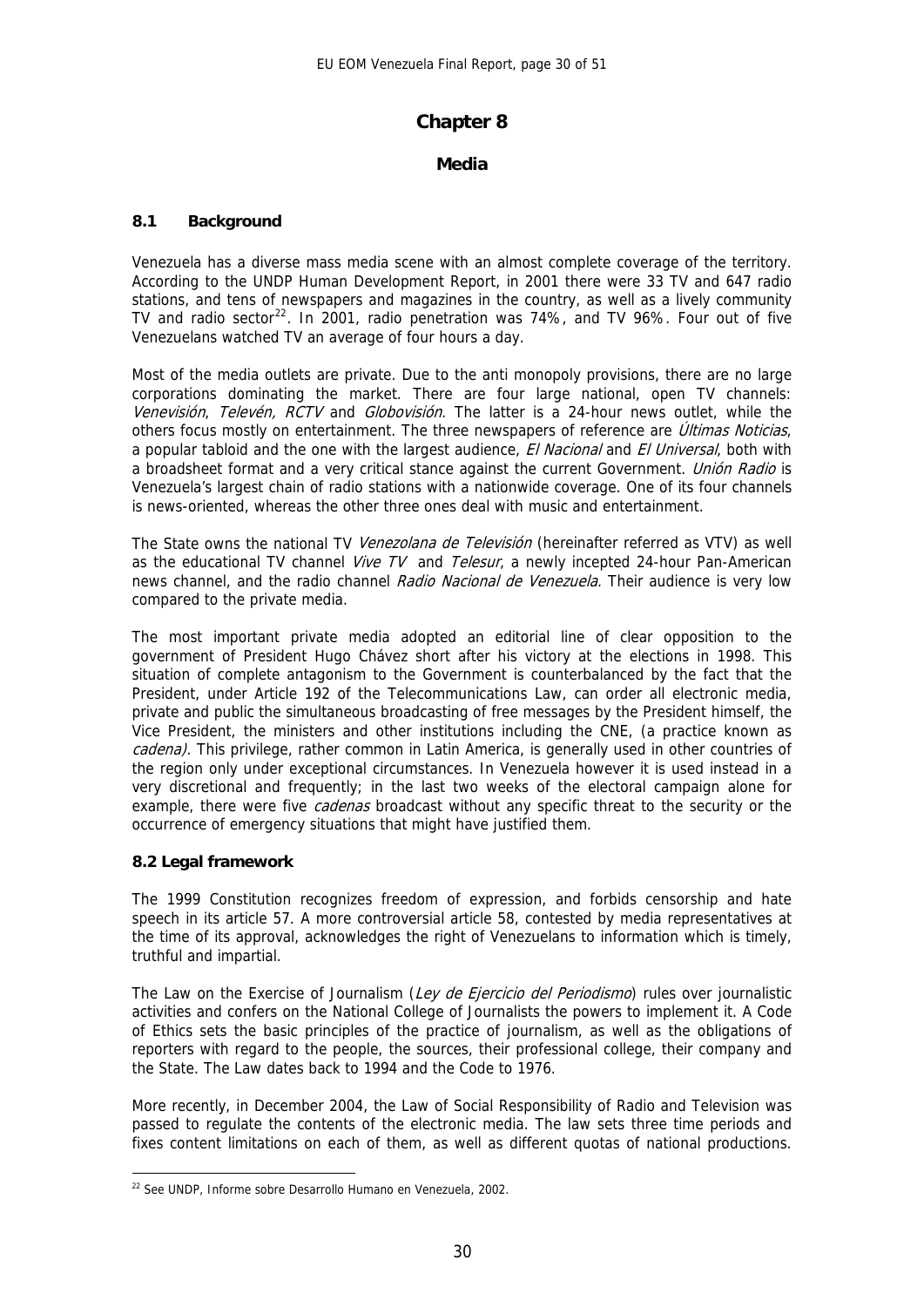The aim of the law was to fill a widely recognized gap in the legislation, but also to counter what the Government considered abusive attacks of the private media. For this reason, opposition parties, private media and press associations did not welcome the law, and, one year after its approval, they maintain that it created a situation of self-censorship in order to avoid sanctions. In turn, the Government defends the law as a tool to generate a climate of peace and tolerance.

The Constitutional Law of Suffrage and Political Participation and the regulations of the CNE define the nature of access to the mass media for the political parties in electoral times. During the campaign for the Parliamentary Elections, the electoral authority, in accordance with Conatel (the state agency regulating electronic media), decided that the free time allotted to the parties on radio and TV would not be counted as the compulsory publicity time provided to the electronic media in accordance with the Law of Social Responsibility. However, publicity and information about the party platforms remained scarce.

#### **8.3. Media monitoring**

#### **8. 3.1. Methodology**

The EU EOM monitored a sample of Venezuelan media to assess whether they abided by the regulations for the electoral campaign and whether they covered it in a fair and balanced manner.

Six media monitors were trained to measure the space and time given to political actors (parties and candidates, but also the president, the executive and legislative powers, regional and local governments, the electoral authorities and election observers), and ascertain whether it corresponded to information, opinion or advertising. For each of the items coded, the monitors were instructed to register its tone (positive, neutral or negative).

The media sample comprised of five newspapers (Últimas Noticias, El Nacional, El Universal, Vea and El Nuevo País), four TV stations (Radio Caracas TV, Venezolana de Televisión, Televén and Globovisión), and two radio stations (Radio Nacional de Venezuela and Unión Radio), chosen among the national media with the largest audience. These outlets were monitored during the period from November 19 to December 8. The selected electronic media were monitored at prime time hours<sup>[23](#page-31-0)</sup>. Weekend issues of the print media were excluded from the sample.

#### **8.3.2.Findings[24](#page-31-1)**

Several findings apply in a general manner to all the media monitored:

1. There was a striking scarcity of information about candidates (and their platforms) in the media in the three weeks leading up to Election Day. None of the outlets monitored devoted more than 10% of their political information to the parliamentary candidates.

2. Most of the media monitored showed some kind of bias towards one of the two main party coalitions (UVE and Unidad) by means of conceding to the coalition of their favour more space and time, or by giving to it a more favourable (or unfavourable) coverage.

3. The political information found on the selected outlets was ideologically diverse, but usually edited or presented in a highly emotive manner, incompatible with the journalistic principles of impartiality and balance. Factual discrepancies among the media when reporting on the same

<span id="page-31-0"></span><sup>1</sup>  $^{23}$  The monitoring schedule for TV was 6.00 AM to 8.30 AM, 12.00 AM to 1.00 PM, and 8.00 PM to 11.00 PM, during the week, and 7 PM to 10 PM, during the weekend. As for the radio, the daily monitoring hours during week days were 6.00 AM to 8.00 AM, and 6.00 PM to 9.00 PM; and 7.00 PM to 9.00 PM, during the weekend. <sup>24</sup> For complete media monitoring statistics, see Annex III.

<span id="page-31-1"></span>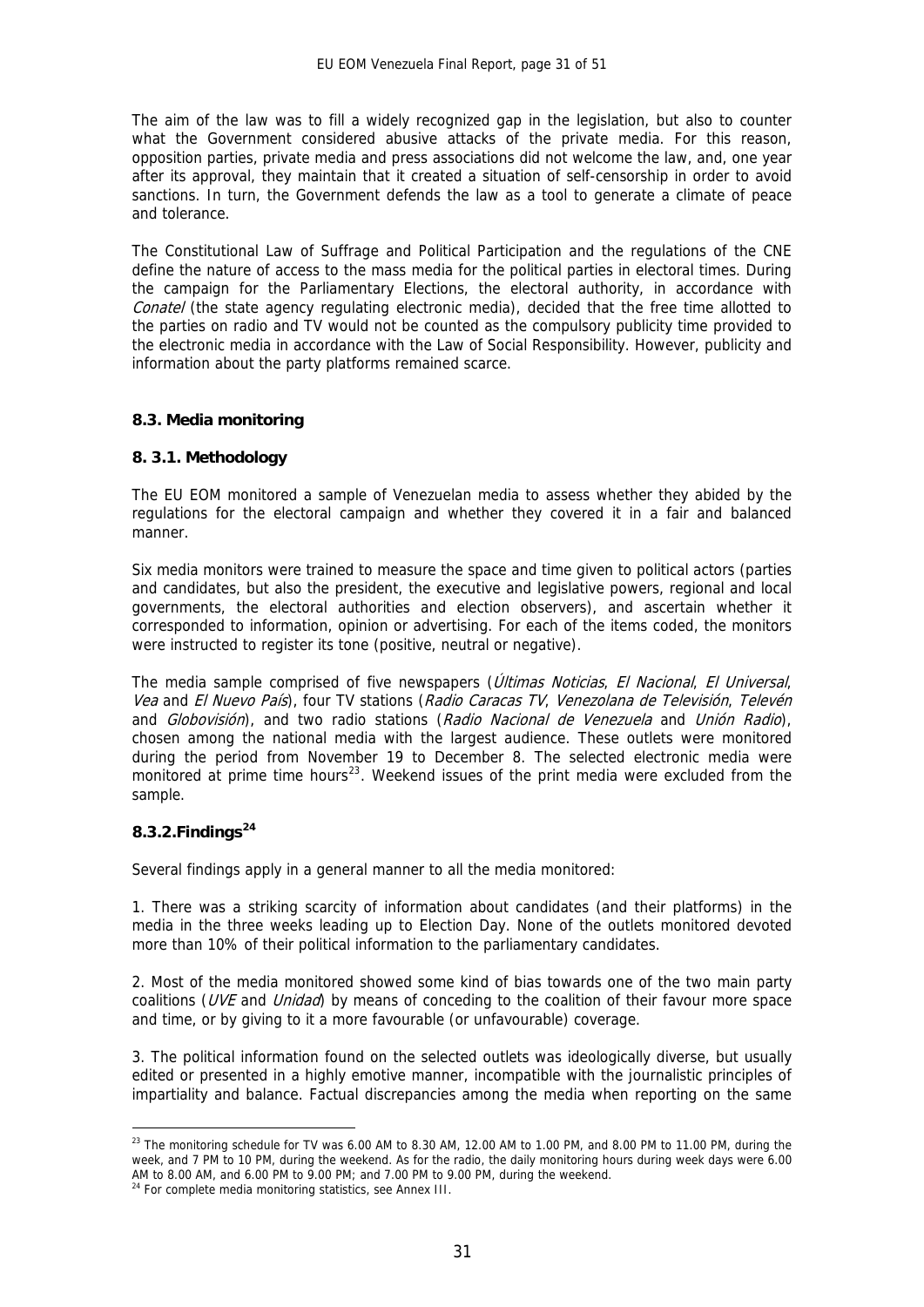events were frequent. Several media reports contained serious accusations against political actors whose authenticity had not previously been double checked with a second or third source, or even without identifying the source at all.

4. There was a widespread use of advertising as a tool for political battle. Attacks against political adversaries disguised as advertisements often did not bear the identification of the person or organization that paid for them.

Overall, the media reflected and fed into the general polarisation and divisions found within the country's society. It is worrying that the state-owned media, which as such have a particular onus as regards impartiality and fairness, also gave way to this kind of criticisable practice.

#### **8.3.2.1. Print**

The monitored print media reserved a different degree of space of their political information for the candidates and their platforms, oscillating from 3% in Vea to 9% in El Nacional. Most of the space used was for information, with the exception of El Nuevo País, where two thirds of the items referring to candidates were opinion articles.

In most of the newspapers analyzed, the candidates belonging to the coalition of parties currently in government were the ones receiving the largest chunk of editorial content (i.e., information and opinion, but not publicity). El Nacional, and specially El Nuevo País, which gave more information to the candidates of the coalition *Unidad* are the only exceptions.

Among the newspapers monitored, *Últimas Noticias* was the one with the most balanced attribution of space, and the one giving the largest coverage to the candidates who did not belong to any of the two big coalitions. The diagram below shows the editorial coverage reserved to the candidates by the five monitored newspapers.



Most of the editorial content about the candidates turned out to be neutral, with a few exceptions.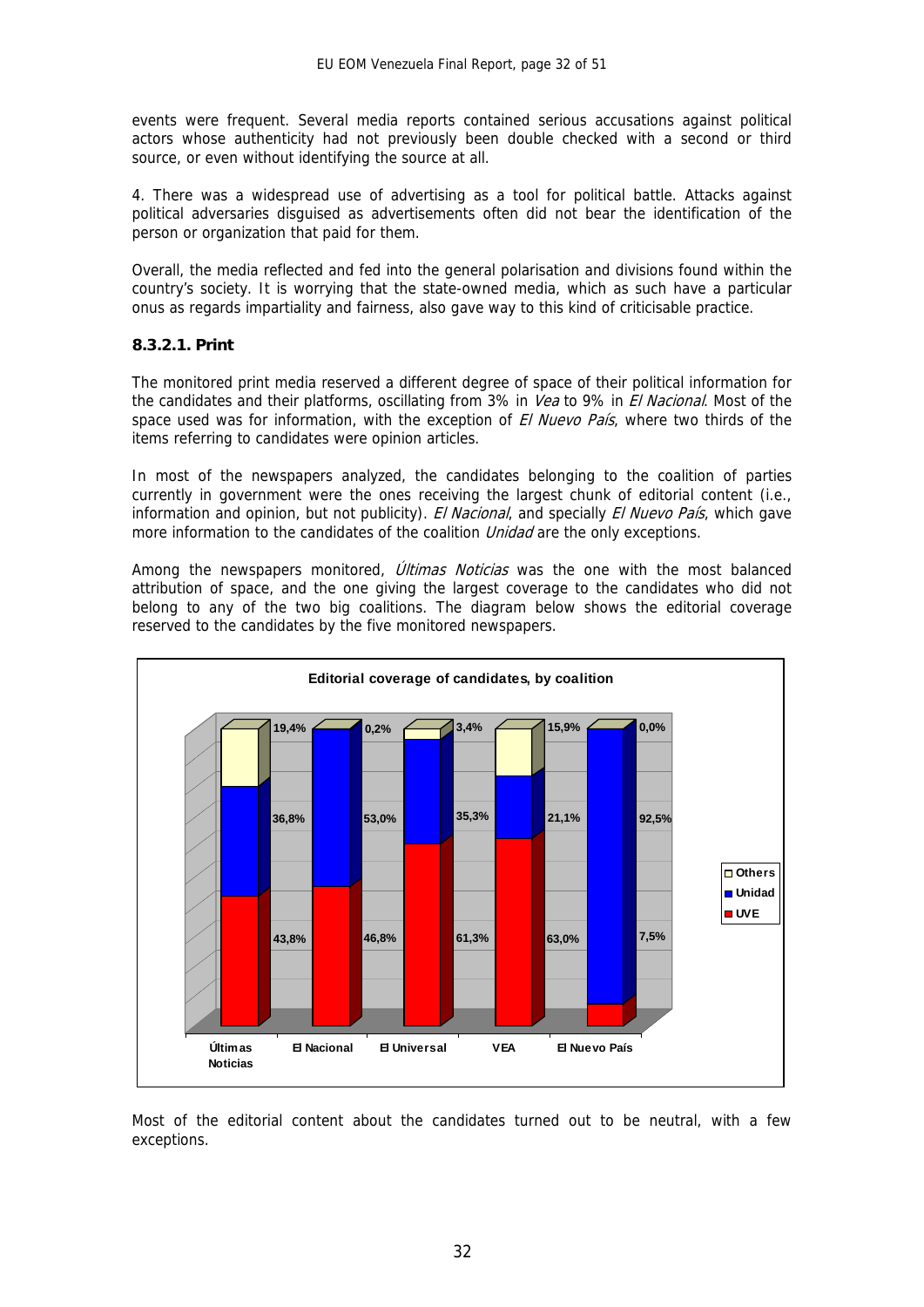#### **8.3.2.2. Radio**

The State-funded Radio Nacional featured a slightly larger amount of items about candidates (8% of its political information) than *Unión Radio* (around 7%). In both cases, most of the editorial content given to the candidates was opinion, which amounted to, approximately, two thirds of the total time.

Radio Nacional was far fairer than Unión Radio in distributing the time available for the candidates of the two main coalitions (58% for UVE and 42% for Unidad in the former, versus 10% for UVE and 89% for Unidad in the latter). The diagrams below show the shares of editorial coverage reserved by the two radios to candidates.



However, as far as the tone is concerned, *Unión Radio* was far more balanced than the state-owned radio, since the vast majority of its editorial content about the candidates was neutral, as opposed to Radio Nacional, where most of the content related to the candidates for the parties currently in power was positive, and most of the one reserved for the candidates of Unidad was negative.

#### **8.3.2.3. TV**

The state-owned channel VTV and Globovisión were the TV channels monitored giving more space to political issues (100 and 80 hours respectively, throughout the monitored period), with approximately a coverage three times higher for political matters than the private channels Televén and RCTV. However the differences among the channels were much smaller for what concerned the candidates' coverage: Televén and RCTV gave 3 hours each to the parliamentary candidates, not so far from the 4 hours reserved by *Globovisión*, and from the 6 and a half hours of VTV.

When referring to candidates, *Televén* and *RCTV* gave prominence to opinions (four of every five minutes allocated to the candidates). *Globovisión* and VTV on the other hand, distributed evenly between information and opinion their time for candidates.

All the TV channels showed bias towards some candidates: all the private channels conceded more time to the opposition candidates (around two thirds of their space), whereas VTV reserved a similar amount of time to the parties in government. The diagram below shows the percentage of editorial coverage devoted by the monitored TV channels to candidates.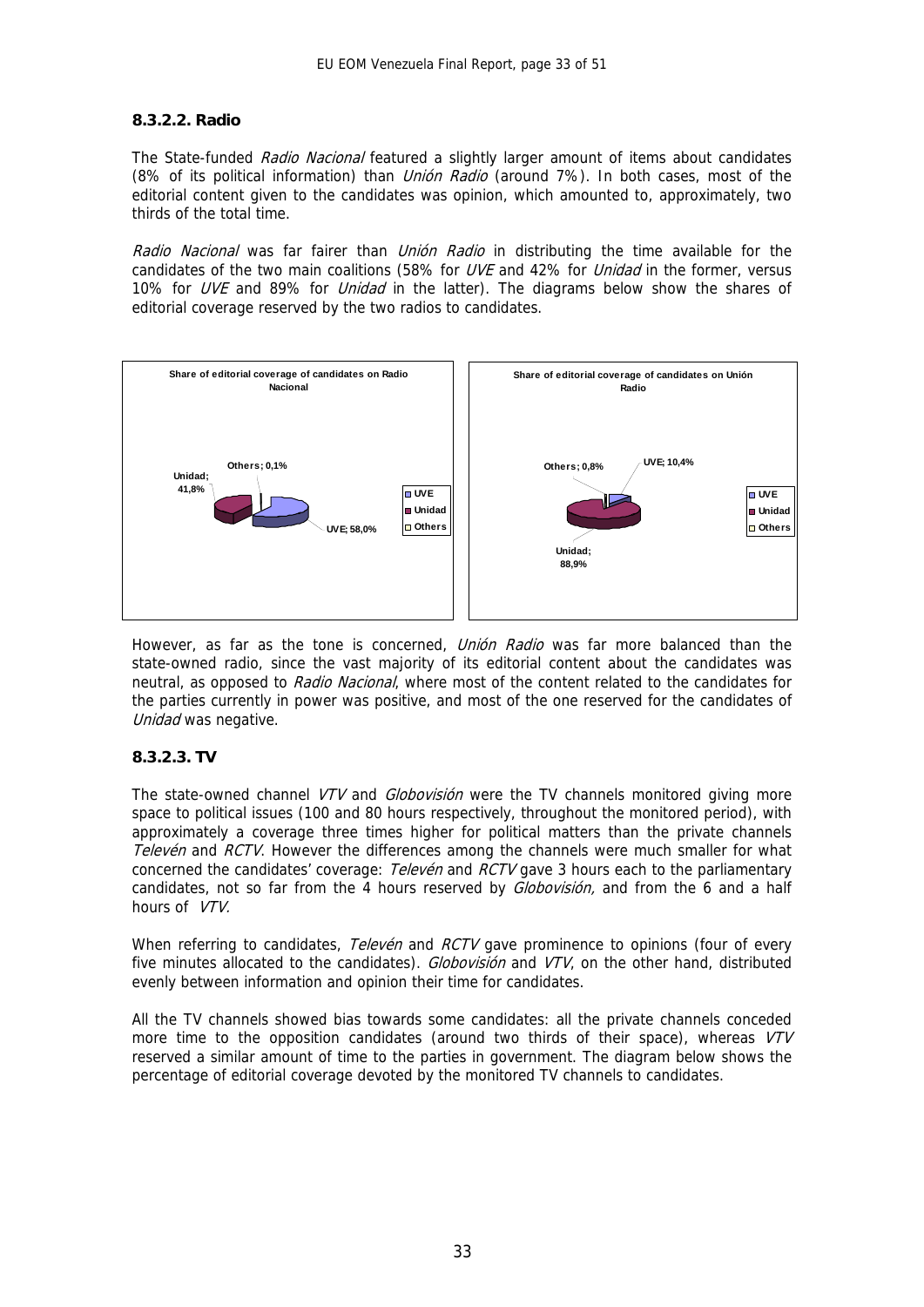

As for the tone of the editorial content on candidates, most of it was neutral. However, it is worth noting the large amount of positive information found on VTV about the pro-government candidates, as well as the highly negative charge of the editorial content about the opposition parties of Unidad.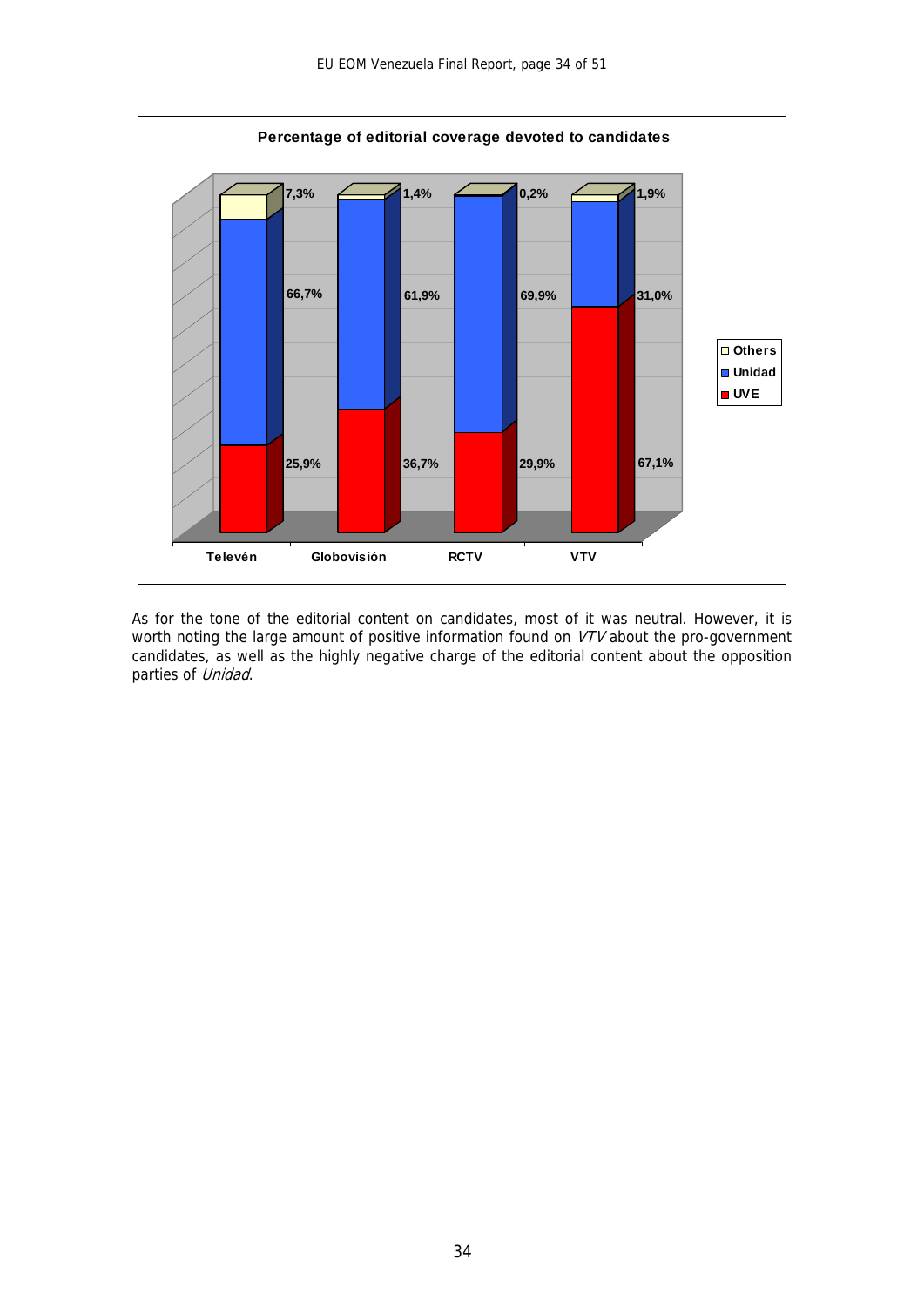#### **Chapter 9**

#### **Minority and Gender Issues**

#### **9.1 Gender breakdown of the elected institutions**

According to recent estimates the population of Venezuela is almost evenly divided between men and women, with women making up slightly over half of the population. As in the majority of the other countries, they are still under represented in the major national and local institutions. Despite the fact that women were granted passive and active voting rights since 1946 in Venezuela, they are not yet adequately represented in the institutions<sup>[25](#page-35-0)</sup>.

In April 2005, the CNE enacted Resolution 050401-179 in order to promote the participation of women in the elections as set out in Article 144 of the LOSPP. According to this provision, women candidates must represent at least 30% of the overall number of candidates standing for elections in the party lists competing for the proportional seats, and party lists not in compliance with such rule shall not be approved. The CNE resolution 050401-179 diluted considerably the provision of the LOSPP and foresaw a simple contravention in case of breach of the mentioned provision. The EU EOM received no information on whether specific sanctions were issued for those lists not in compliance with the CNE regulation. Furthermore, there was still no particular encouragement or safeguards to ensure that a minimum percentage of women are nominated in plurality-majority races or ranked high on party lists where they could stand a real chance of winning a seat.

For the AN elections, a total of 16% of women stood as candidates. In the various states the percentage oscillated between  $2^{26}$  $2^{26}$  $2^{26}$ % and  $38\%^{27}$  $38\%^{27}$  $38\%^{27}$  at regional level. Out of 167 seats, 28 were won by women candidates, for a total of 17% of the available seats. This number of elected women candidates represents the highest number ever elected to the AN. However, this is likely to have been determined only by the particular conditions that characterized these elections, e.g. the withdrawal of all the major opposition political parties and the election of an assembly which has 118 delegates coming from the same party (MVR), and not by a real improvement of the conditions for the participation of women in Venezuelan politics. The restrictive and inadequate implementation of Article 144 of the LOSPP through CNE Regulation 050401-179 is to be evaluated in reality as a factor that prevented a further increase in women participation.

A different picture was observed in the election administration structure. Women made up the vast majority of polling station committees in many states and many women cover different functions in the municipal and regional branches of the CNE, especially in the capacity of coordinators. In the executive rankings of the CNE it was observed a lower presence of women even though at the highest level, two out the five Steering Board members are women.

#### **9.2 Indigenous People Participation**

The indigenous population of the country is approximately 315,815 inhabitants which are located in 10 States, 62.4% in Zulia, 14% in Amazonas, 11% Bolívar, 6,6 in Delta Amacuro, 2,2% in Anzoátegui, 1,9% in Apure, 1,1% in Monagas and 0,22 between the States of Mérida and Trujillo<sup>[28](#page-35-3)</sup>. Overall, there are 25 ethnic groups which have their own identity, history, values and language. These ethnic groups are distinguished in five groups according to their linguistic affiliation – Caribe, Arawak, Independiente, Chibcha and Tupigurani.

1

<span id="page-35-0"></span><sup>&</sup>lt;sup>25</sup> According to the UNDP Human Development Index, the percentage of women in the legislative, managerial and senior civil servant positions is around 27%.

<span id="page-35-2"></span><span id="page-35-1"></span> $26$  Sucre

<sup>27</sup> Amazonas

<span id="page-35-3"></span><sup>28</sup>Source: http://www.cdi.gob.mx/conadepi/iii/legisla\_venezuela.pdf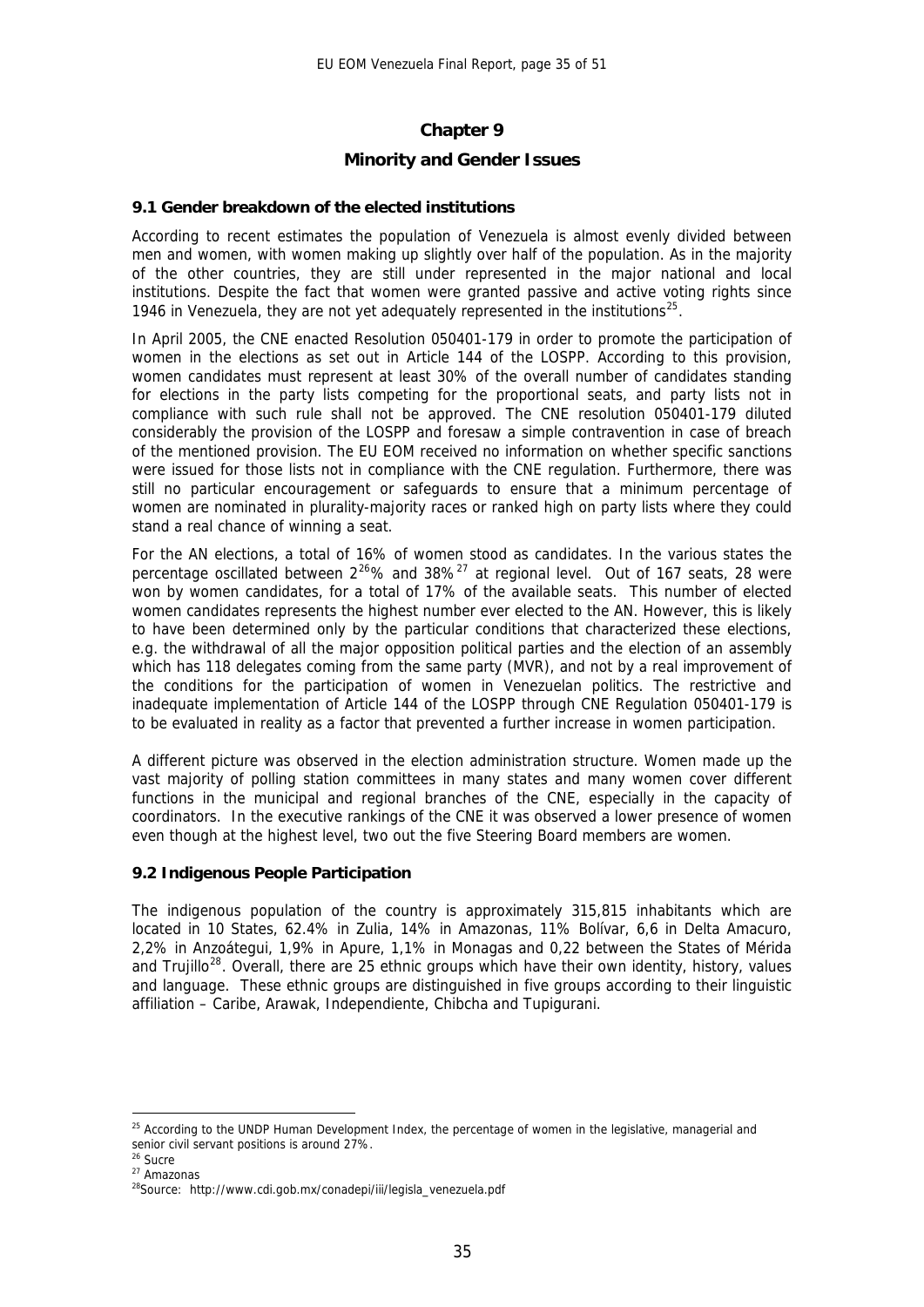The indigenous populations have the right to political participation and in addition to the possibility to stand as candidates for any of the AN seats, they have three set-aside seats guaranteed by Article 125 of the Constitution<sup>[29](#page-36-0)</sup>. The area of Venezuela which has indigenous population is divided in three regions, the Western, the Eastern and the Southern Region, and there is a set-aside seat for each one of the three regions<sup>[30](#page-36-1)</sup>. The candidates with the simple majority of vote in each region win the corresponding set-aside seat. The overall number of indigenous candidates was 31, and non-indigenous people may also candidate themselves to represent the indigenous people, provided their fluency on one of the indigenous languages and the fulfilment of other stringent conditions such as the past or current exercise of traditional authority charges, a proven track-record in pro-indigenous social activities and at least 3-year membership in a legally recognized indigenous organisation. All voters registered in the constituencies electing indigenous candidates are entitled to vote for them. The total number of indigenous candidates for the normal seats is not known as candidates do not have to declare their ethnicity, but in case there was no indigenous issue in the Parliamentary Elections. The diagrams below show the results for the candidates representing the indigenous population in the Parliamentary Elections



#### **Results for Indigenous candidates - Western Region**

#### **Results for Indigenous candidates - Eastern Region**



1

<span id="page-36-0"></span><sup>&</sup>lt;sup>29</sup> Detailed conditions for the indigenous participation are found in the Transitional Dispositions 7 for the enactment of the 1999 Constitution.

<span id="page-36-1"></span><sup>&</sup>lt;sup>30</sup> The Western Region is composed of the States Zulia, Mérida and Truilllo, the Southern Region of the States Amazonas and Apure and the Eastern Region of the States Bolívar, Delta Amacuro, Monagas, Anzoátegui and Sucre.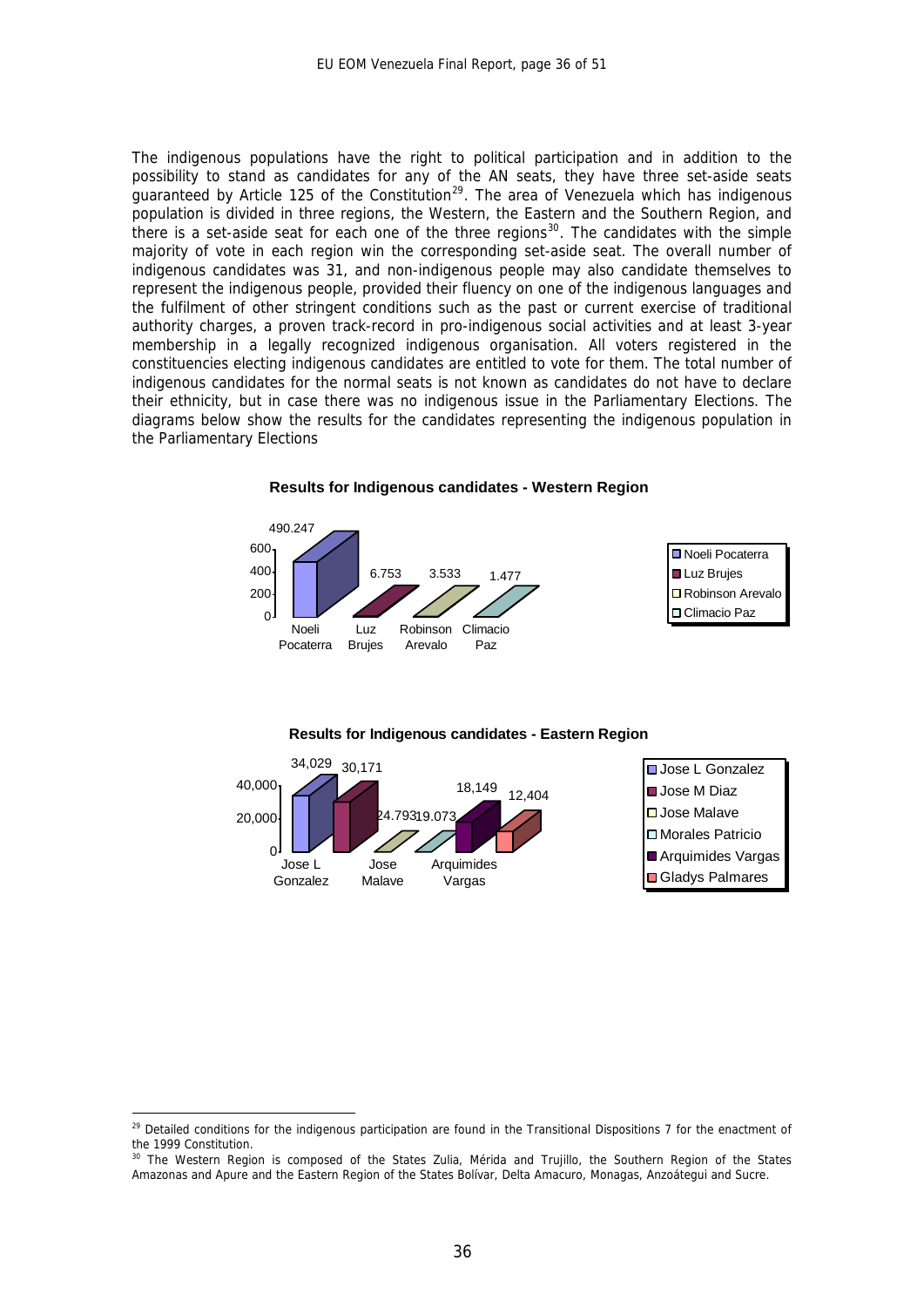



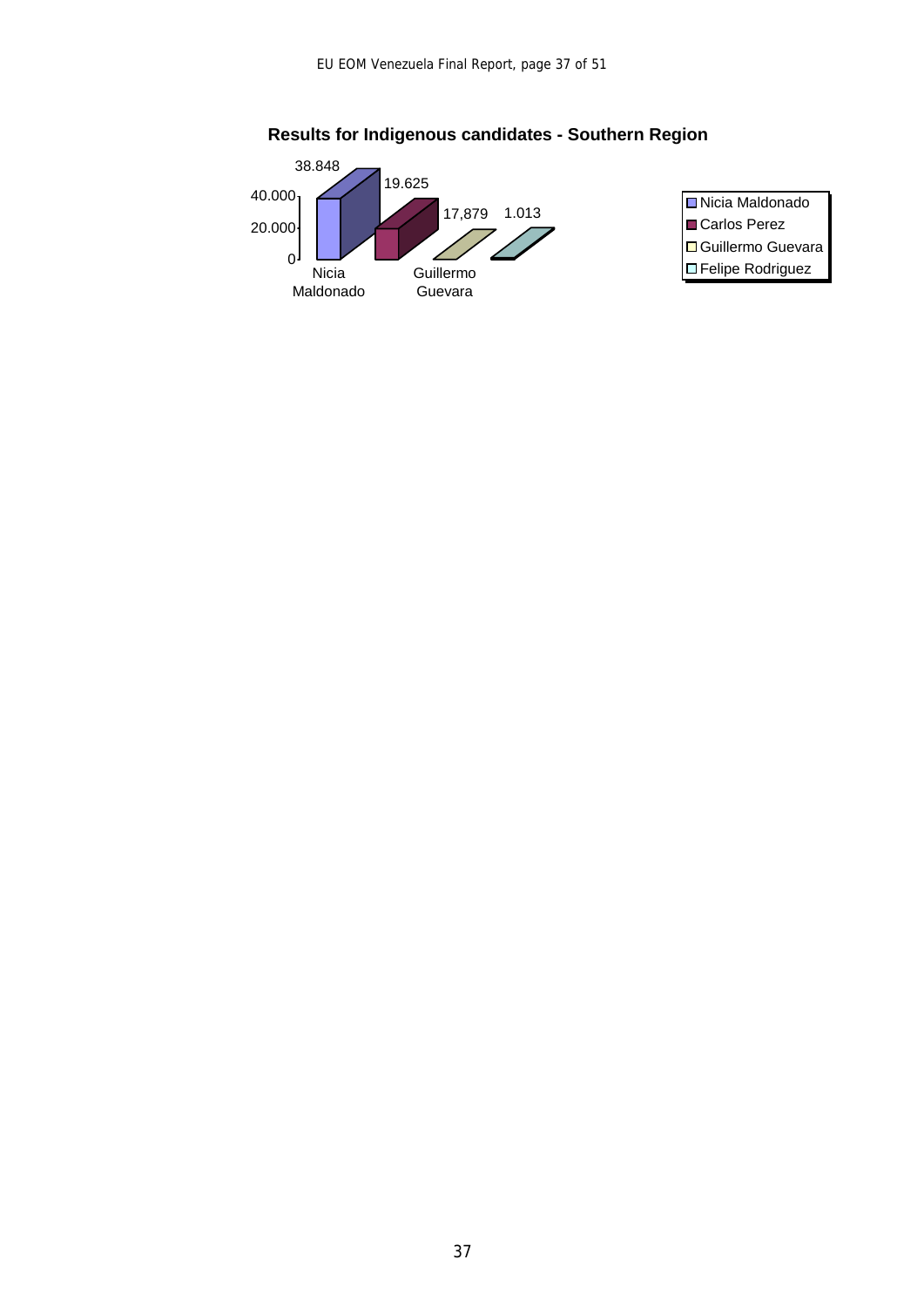#### **Section IV**

#### **Chapter 10**

#### **The Pre-Election Environment**

#### **10.1 General Considerations**

The entire pre-election environment was dominated by a further escalation of the polarization in the society, typical of all the last important electoral events of Venezuela. In this context of extreme polarization, the EU EOM noted the diffused mistrust in the electoral system and in the electoral administration manifested by wide sectors of society, especially the opposition political parties and various organizations representing the civil society. The high abstention rate that characterized the Parliamentary Elections, while confirming on the one hand the traditionally high abstention trend that has marked all recent electoral polls in Venezuela where the presidential position was not in contest, is on the other hand the demonstration that the disillusionment or disinterest in the political matters of the country is very deep and widespread encompassing also supporters of the pro-government bloc.

The EU EOM further noted that the electoral authority of the country is perceived as a partisan and biased institution by wide sections of the Venezuelan society. The discussion on the role and actions of the CNE permeated in an excessive manner the entire electoral campaign, obfuscating any other traditional discussion on otherwise central political themes. The lack of confidence (with various degrees of intensity) in the CNE and the electoral system declared by all opposition forces has old roots, but it continues to be exacerbated by certain side effects of the Referendum process. It has in particular been argued that millions of Venezuelan citizens could see their political rights endangered by the misuse that has been made of their personal data and their political preferences through deplorable instruments such as *Lista Tascón* and Programa Maisanta. The compilation and public disclosure of these databases was permitted by the Referendum provisions, but the use that has been made of them as intimidation and pressure tools by all political forces since then is contrary to basic human rights principles. The part of the opposition that had campaigned in favour of the abstention from the beginning of the Parliamentary Elections process ably managed to amplify this climate of fear and distrust to progressively erode the popular support of those opposition parties that had expressed their intention to participate in the process.

In a context of mistrust and extreme polarization, the EU EOM acknowledges the efforts made by the CNE to increase the political parties´ confidence in the process. These measures included system reviews of various elements of the automated voting process such as the software of the electronic voting machines, the fingerprint capturing devices and of the results aggregation system, as well as the extension of the audit paper trail to encompass the manual recount of the voting receipts in 45 % of the polling stations.

 The discovery of a design flaw in the software of the voting machines and of the consequent remote possibility to violate the secrecy of the vote (see paragraph 7.3) was also dealt with by the CNE in a timely and adequate manner. The subsequent decision of the CNE to eliminate the fingerprint capturing devices from the voting process was a significant move aimed at restoring the confidence of the parties. It was therefore with surprise that the EU EOM took note of the withdrawal of the main opposition political parties from the electoral contest at this stage, without providing any substantive or new rationale for this position.

#### **10.2 Voter Education**

The CNE is tasked under Article33 of the LOSPP to "guarantee and promote the participation of the public in the electoral process, referenda and other consultations with the public." The main efforts of the CNE concentrated on the installation of sample VMs, sample ballot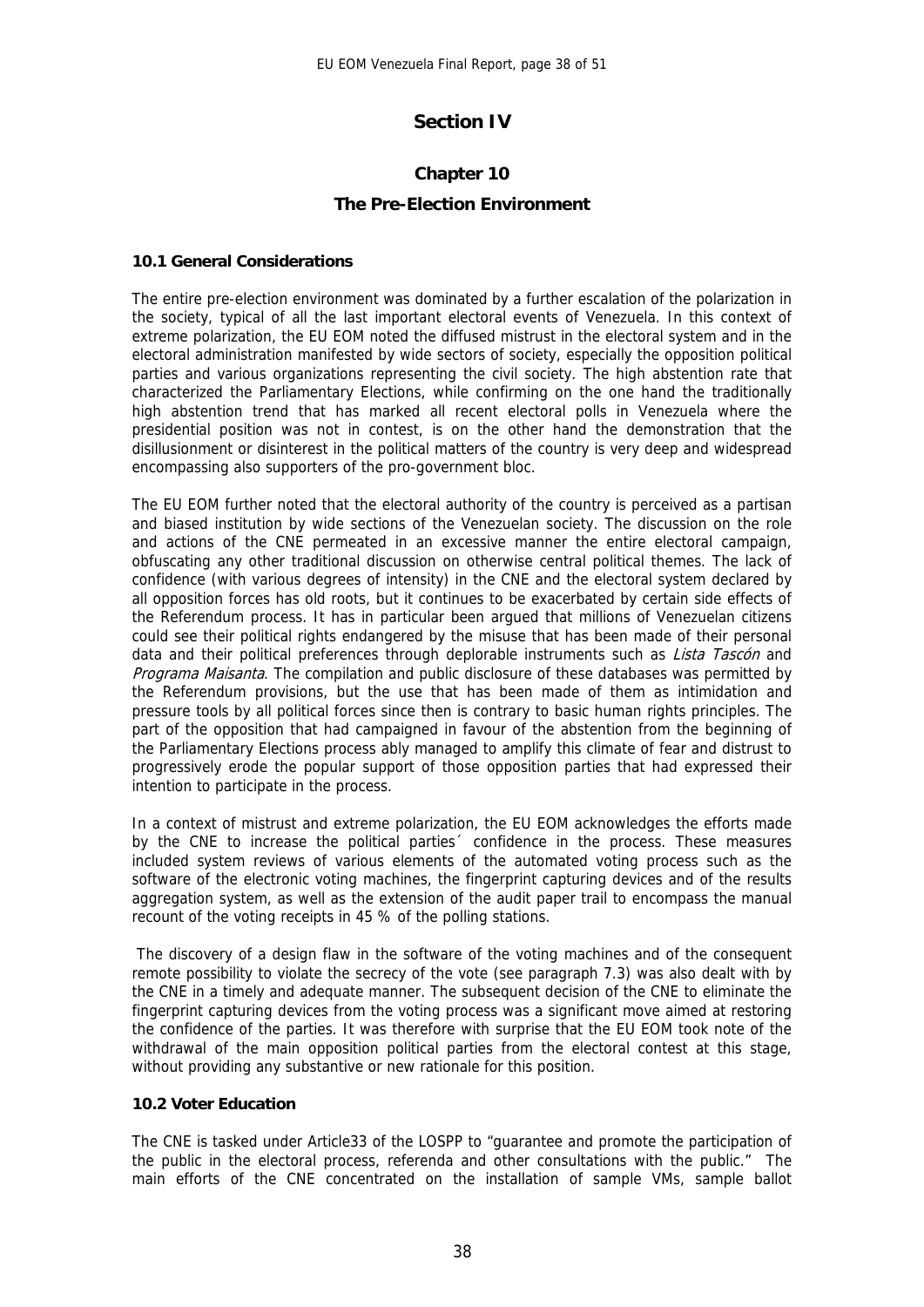dissemination, educational leaflets production, and the diffusion of voter education messages through the mass media. For the voting simulation activity, the CNE installed 1000 sample VMs in all 335 municipalities between the 24<sup>th</sup> October and the 12<sup>th</sup> November 2005. This exercise culminated in an Election Day simulation taking place on the 13<sup>th</sup> November across the country. Nevertheless, the disinterest of the electorate towards the elections and the apparent lack of encouragement on the part of the CNE to attract voters to test out the machines and participate in the simulation resulted in few potential voters attending these events. The CNE attributed the lack of interest in these voter education exercises to the full understanding of the electronic system by the electorate. This conclusion was proved wrong on Election Day where in 70% of polling stations observed by the EU EOM the electorate experienced some difficulties in using the voting machines.

The CNE further invested time in distributing samples ballot papers. In total, 2.870.633 sample ballots for the elections for the Latin American and Andean Deputies and 3.760.015 samples for the National Assembly elections were distributed. They were disseminated in the period 8 - 22 November and were meant to reach out approximately to 20% of the electorate. Nevertheless, the number of invalid votes oscillated between 1 and 15% for the proportional lists and between 5 and 27% for the plurality-majority lists. In the whole country, the percentages oscillated between 16% in the single and multi-member constituencies and 6% in the proportional lists $31$ . While these high figures could be partially explained with the fact that many of the invalid votes were actually for candidates that withdrew from the contest too late to be cancelled on the electronic ballots, the EU EOM noted clear difficulties for a large number of voters (See Chapter XI) with the use of the VMs and with the understanding of the pluralitymajority candidate lists. This is an obvious and unfortunate consequence of the failure on this occasion by the CNE to ensure adequate levels of voter education. The following diagram illustrates the breakdown per States of the invalid votes.



In order to reach out to the electorate, the CNE also produced what was known as *Gacetillas*, a medium sized leaflet containing a basic description of the constituencies, the candidates, a sample of the electronic ballot paper, the different elections and the number of seats for each election as well as how to vote with the automated voting system and the manual one. At a national level the CNE produced 2.882.000 copies of these leaflet. Out of this total, 25%, (720.500 copies) were included in national and regional newspapers for distribution country

<u>.</u>

<sup>&</sup>lt;sup>31</sup> For abstention results see Annex IV and for more details

<span id="page-39-0"></span>[www.cne.gov.ve/int\\_divulgacion\\_parlamentarias/index\\_principal.php?e=2](http://www.cne.gov.ve/int_divulgacion_parlamentarias/index_principal.php?e=2) -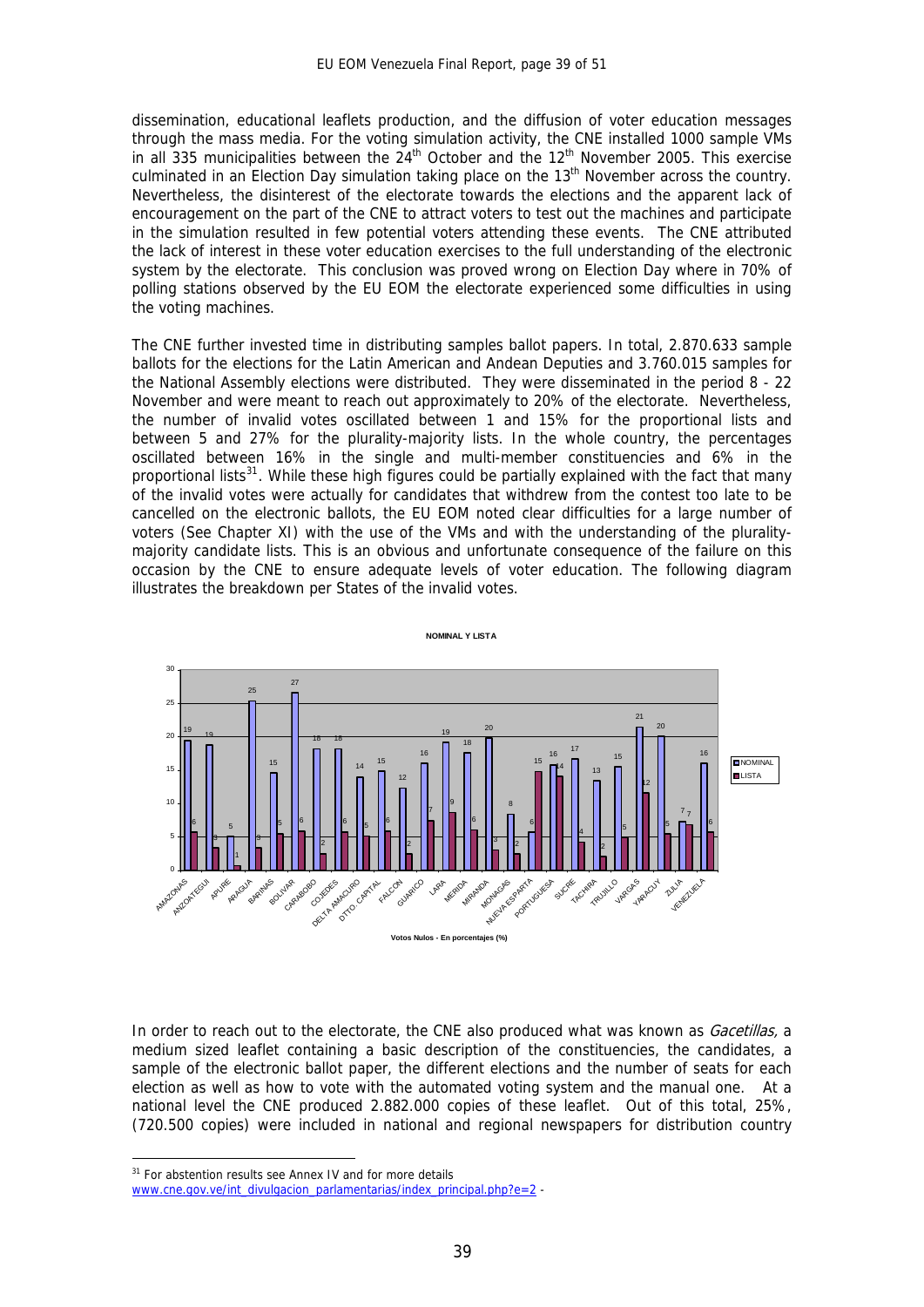wide and the remaining 75% were circulated amongst the regional CNEs, political organisations, groups of the electorate, civil associations and so on. Nevertheless, it is feared that many of the *Gacetillas* were not properly distributed and many remained in the regional headquarters with political parties and other groups failing to collect them. The EU EOM did not observe a dissemination programme that reflected the efforts apparently made by the CNE in this respect. Overall, the massive technological display put in place by the CNE to automate the process was not accompanied by a similar effort in enabling the electorate to take full advantage of the system.

#### **10.3 Training of Polling Staff**

Polling staff are selected according to the procedures stipulated in Article 41 of the LOSPP. A polling station is made up of 3 members and 1 secretary. Each polling station member is chosen by lottery among the registered voters of their municipality of registration. However, if there are two elections taking place within the same year, the mandate of the polling station officials' span over both elections. Therefore the mandate of those polling officials serving for the Municipal Elections of August 2005 was also valid for the December 2005 Parliamentary Elections.

A consequence of this was that many of the appointed polling station members did not turn up for further training, others simply expressed apathy towards the forthcoming elections. The low interest in participating might also be due to the alleged missed payments by the CNE for the services rendered by the same staff in occasion of the previous electoral contest of August and by the encouragement from many opposition parties not to partake in the process. This encouragement became a clear call to boycott the process after the withdrawal of the opposition parties and their call to abstain from voting. As a result, in many states a severe shortage of staff occurred on Election Day, thus resulting in Regional CNEs asking for "volunteers" to come forward at the last moment. It was alleged that these new "volunteers" were recruited amongst the pro-government parties. Despite this call, there were many instances where it was observed that polling staff had to be recruited on the spot on the day of the elections. In the majority of the cases observed by the EU EOM, this was carried out in line with the polling staff replacement procedures outlined in the LOSPP.

According to the CNE official figures, some or all members of 49.87% of the overall number of polling stations attended the training. Nevertheless, the standard of the training sessions for the polling staff members and the dedication to promote these sessions by the CNE was evaluated by EU EOM observers as being quite inadequate across the country in terms of time dedicated to the topics and especially in terms of quality of the information provided to the trainees on the practicalities of the VMs and the complexity of the ballot.

#### **10.4 The Electoral Campaign**

The official campaign begun on 30 October and was due to end at 05.30am on the morning of 2 December. The campaign was mostly calm and violence-free, apart from two incidents that disturbed it at its very end: the explosion of three devices in Caracas causing minor injuries to four people on 3 December, and the attack on the pipeline serving the largest oil refinery in the country, located in the state of Zulia, the night before the elections. Government spokespersons linked the incidents to opposition attempts to destabilize the country after the announced withdrawal from the elections of the major opposition parties.

Very few rallies were organised by either side and both political blocs mainly concentrated on door-to-door campaigns and targeted their audience through small organised meetings. In all states, the presence of the pro-government forces in the guise of posters and leaflets was more prominent, although it must be said that a fully-fledged campaign from both sides never fully took off the ground. Both sides also made large use of the regional press. Many opposition parties called for abstention and even placed advertisements in the local newspapers and in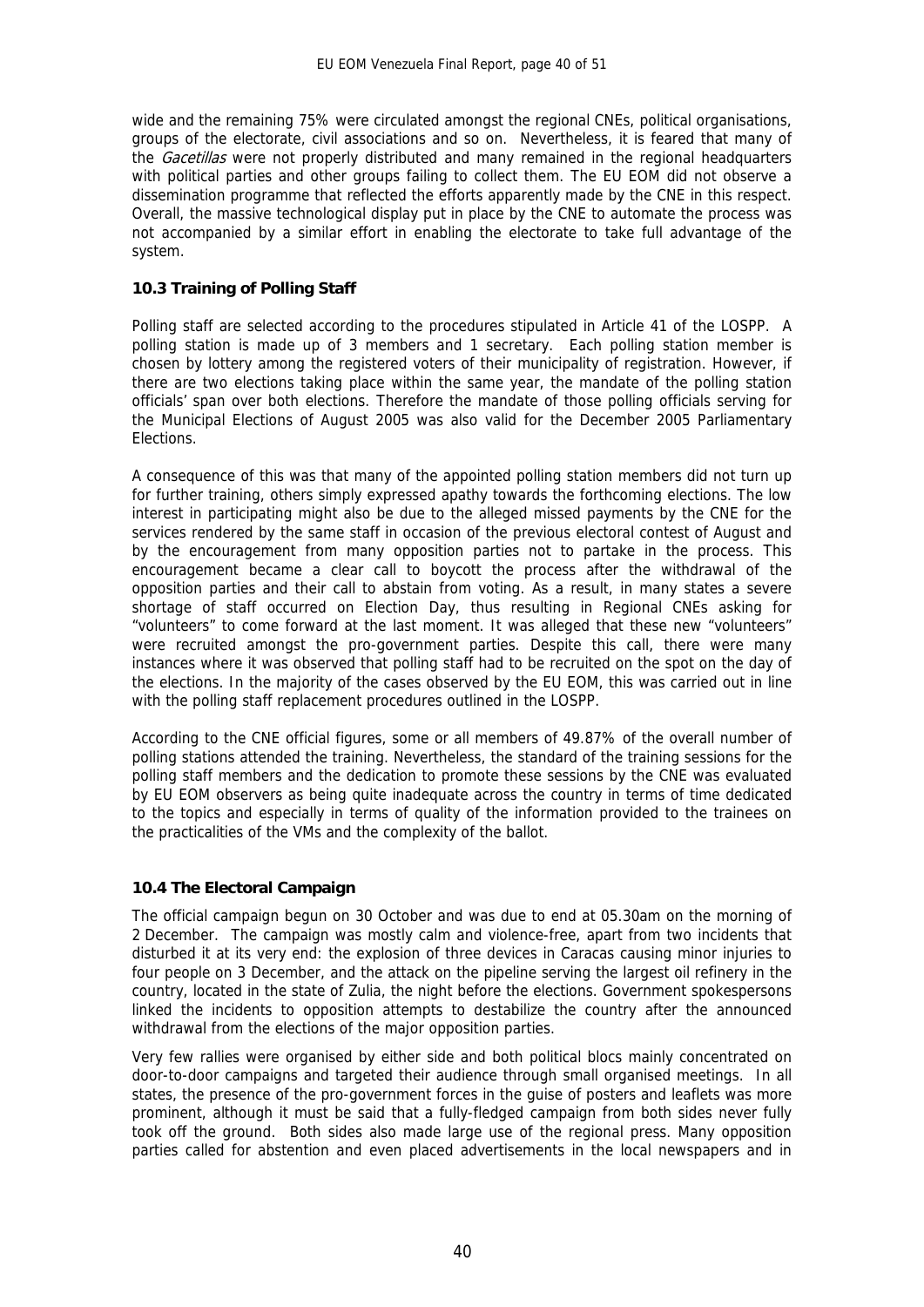some cases called directly for voters to abstain from the electoral process, which is in contravention of article 204 of the LOSPP $32$ . The scarcity of traditional campaign events, especially on the part of the opposition parties, was mainly attributed to be a result of the lack of general interest surrounding these particular elections, the election fatigue that hit many of the interlocutors and the fact that parties were unable to fund their campaign.

Central electoral campaign themes such as economics and tax policies, the importance of social programs,the role of the private sector in the economy or environmental policies were almost completely missing from the political parties' public interventions and did not constitute an element of debate between the two blocs. The prohibition of state funds for electoral campaign purposes was often mentioned by opposition parties as a factor which impeded a more public and transparent campaign. The opposition parties focused their campaign on the perceived lack of neutrality of the CNE and alleged threats posed to the secrecy of the vote by an automated voting system which was meant to include the fingerprint capturing devices. The progovernment parties tended instead to present the electoral contest as another referendum pro or against the President, with some isolated efforts to emphasize the impact of the social programmes, the so called *Misiones*, in order to highlight the President's successes in reforming the state. Some of the propaganda carried out by the pro-government parties in this respect might have been contrary to Article 210 of the LOSPP. After the withdrawal of the majority of the opposition parties, the EU EOM observed a deterioration in the language used by progovernment parties against the opposition (both political parties and civil associations), with more inflammatory and aggressive language. High party officials, including the president and members of the government, indulged in this practice, which was witnessed both in rallies attended by EU observers as well as in the mass media.

Many parties from both political blocs used the images of state and regional officials for campaigning purposes in contravention of article 210 and 215 of the LOSPP. After the order issued on 23 November by the CNE for all parties to remove propaganda material in violation of the law, many of the parties reacted positively and less propaganda with local figures was noted especially amongst the opposition. This was particularly prevalent in the local press. In general, the CNE appeared to do little to sanction those parties who continued to be in violation of the law. However, it must also be said that the regional CNEs stated that they received a relatively small amount of complaints to act upon. Nevertheless, in one known instance, in Nueva Esparta, the Regional CNE ordered the *Guardia Nacional* to collect the election material of a candidate of the party MVR, but all material was returned the following day under the premise that the illegal parts would be modified and brought in compliance with the law<sup>[33](#page-41-1)</sup>. The use of state and municipal figures in the political campaign continued in the majority of the states<sup>[34](#page-41-2)</sup> even after the CNE announcement.

After the official withdrawal of many of the opposition parties, a decision was subsequently made by the CNE to prolong the length of the campaign for an additional 24 hours before Election Day, mainly to allow the parties that wanted to remain in the contest to make their position clear to the electorate. This decision is not in accordance with Art 209 of the LOSPP, which states that all campaigning activities must cease 48 hours before the commencement of the polls. The majority of the parties remaining in the election race took advantage of this extension and carried on campaigning with the use of megaphones and distributing leaflets and information. The days in between the withdrawal of the main opposition parties and Election Day were marred by some incidents attributed by the Government to the pro-abstention movements in attempt to destabilize the country and discourage the citizens from going to the polls.

<u>.</u>

<span id="page-41-0"></span><sup>32</sup> This was especially observed in the State of Yaracuy until the CNE instructed the local press to abstain from running this type of propaganda on behalf of the political party called *Convergencia*.<br><sup>33</sup> In some of these incriminated posters the image of the President was covered in black ink and the name was

<span id="page-41-1"></span>changed to "El Comandante". However, several of the same placards on the road towards the airport were neither recovered nor modified.

<span id="page-41-2"></span><sup>&</sup>lt;sup>34</sup> Observed in all States where the EU observes were present, except Vargas.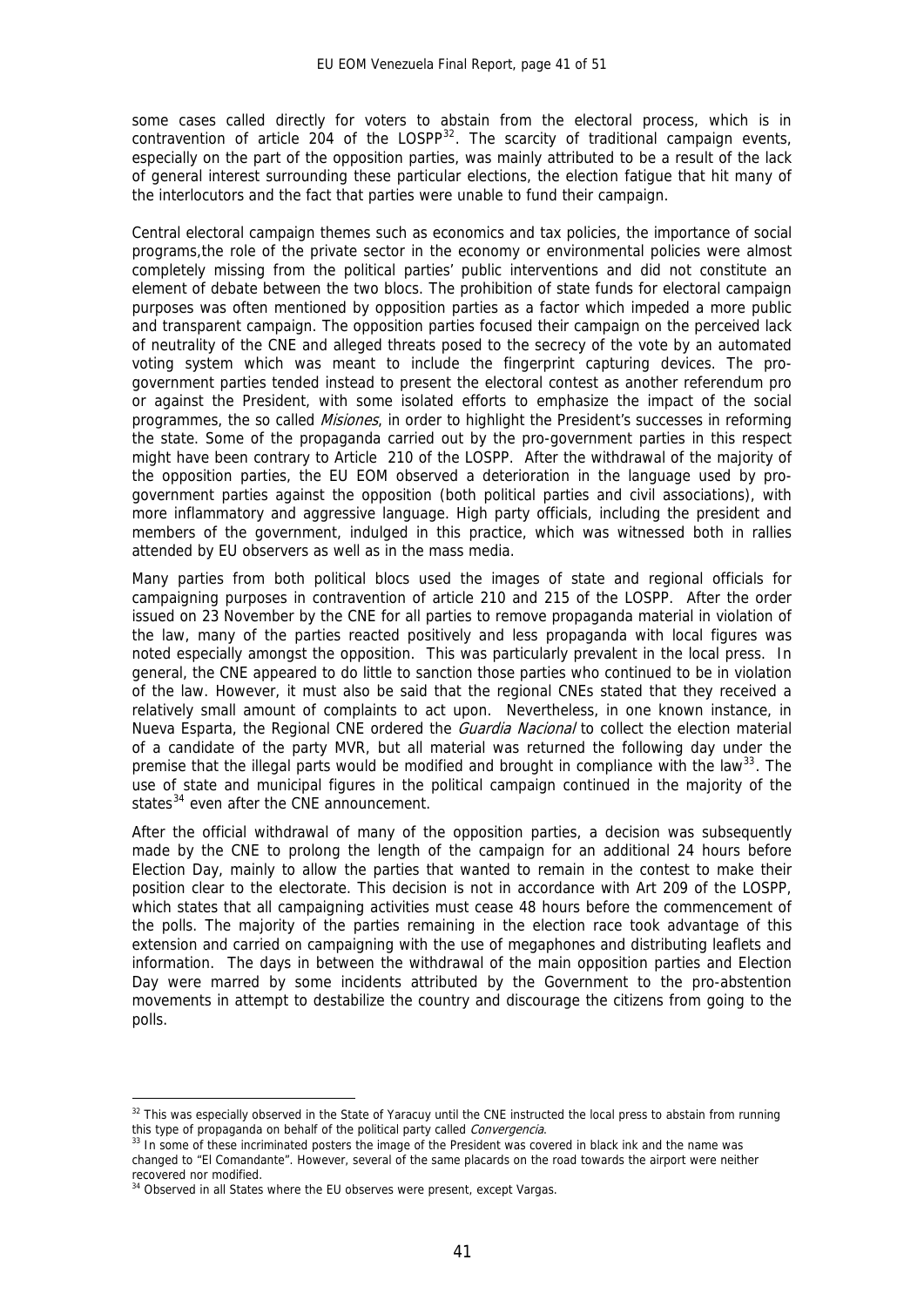#### **10.5 Interference by State Administration and Use of State Resources**

Interference of state officials in campaign activities and misuse of state resources for the campaign were observed in the majority of the States by EU EOM observers. Despite the LOSPP prohibition at this regard, various heads of municipalities were seen to actively participate in campaign events<sup>[35](#page-42-0)</sup>, take a sudden active role in public works that could provide occasions for electoral propaganda, and emphasize the use of *ferias* and *misiones*<sup>[36](#page-42-1)</sup>. It was also observed that state means of transport  $37$  were used for campaigning.

Attempts to intimidate the voters although perpetrated in a very subtle manner, remained a ubiquitous tool to pressurize the electorate by the majority of the political forces. The EU EOM received many reports on the use of the Lista Tascon and Programa Maisanta as being used as a tool to influence people to vote or in many cases to abstain from the voting process<sup>[38](#page-42-3)</sup>.

#### **10.6 The CNE Electoral Preparations**

Overall, the CNE is an institution with very large technical and human resources. Its apparatus is able to cope with sudden policy changes and adjust to them with high efficiency. The preelectoral period was dominated by intense negotiations between the electoral authority and a platform of opposition political parties in a manner that is very unusual in other elections. This continued negotiations resulted in various procedural and operational changes that intervened in the process at a late stage and impacted the electoral calendar, but the CNE operational machinery generally coped very well with all of them.

The CNE, in an effort to provide guarantees to the opposition parties on the reliability and transparency of the automated voting system, implemented several transparency measures and accepted a number of additional requests from the same parties. Among the most important acceptance of the opposition requests, worth mentioning are the increase from 34% to 45% of the percentage of polling station results<sup>[39](#page-42-4)</sup> to be audited manually immediately after the counting (see Chapter VII), the limitation of the utilization of the electronic voters' lists (Cuaderno Electrónico de Votación or CEV) on a pilot basis**,** the elimination from the voting process of the fingerprint capturing machines as a measure to identify in an expeditious manner the voters at the polling station. In practice, the only important opposition request that the CNE decided it would not accept was the disclosure of the voters' addresses details, as the CNE claimed that this request would breach the provision on the privacy of personal data guaranteed by Article 60 of the Constitution.

For the Parliamentary Elections, a total number of 9.387 polling centers were opened, with 27.330 polling stations equipped with VMs (14.415.864 voters registered) and 36 polling stations in the country (1.538 voters registered) and 184 polling stations in embassies (51.645 voters registered in 116 embassies) equipped with traditional paper ballots. The total number of available VMs was around 29.000, serving 27.330 polling stations plus a 15% as reserve. In addition, a result aggregation centre at the national level had to be set up and regional centers in each of the 24 states. In addition to this, a separate organization was necessary for the various audit activities that the CNE put in place (see Chapter VII). Even in this field, the electoral authority decided to widen the content of the initial auditing plan. The logistic machinery of the CNE worked remarkably well and all election material was in place in due time in all facilities observed.

1

<span id="page-42-0"></span><sup>&</sup>lt;sup>35</sup> Observed in Anzoategui, Guarico

<sup>&</sup>lt;sup>36</sup> Observed in Barinas, Yaracuy and Zulia

<span id="page-42-2"></span><span id="page-42-1"></span><sup>37</sup> Observed in Trujillo, Anzoategui and Zulia. In Anzoategui, police cars were used to transport election material and municipal buses were observed by observers transporting voters to a rally.

<span id="page-42-3"></span><sup>&</sup>lt;sup>38</sup> The EU EOM received by various parties, associations and private citizens copies of the two database, in particular the *Programa Maisanta* . In Monagas and Tàchira, the EU EOM received reports of citizens who voted "yes" in the Referendum were denied loans and other benefits from state banks. In Monagas and Tàchira <sup>39</sup> Part of the opposition originally requested the manual audit of 47% of the polling station results.

<span id="page-42-4"></span>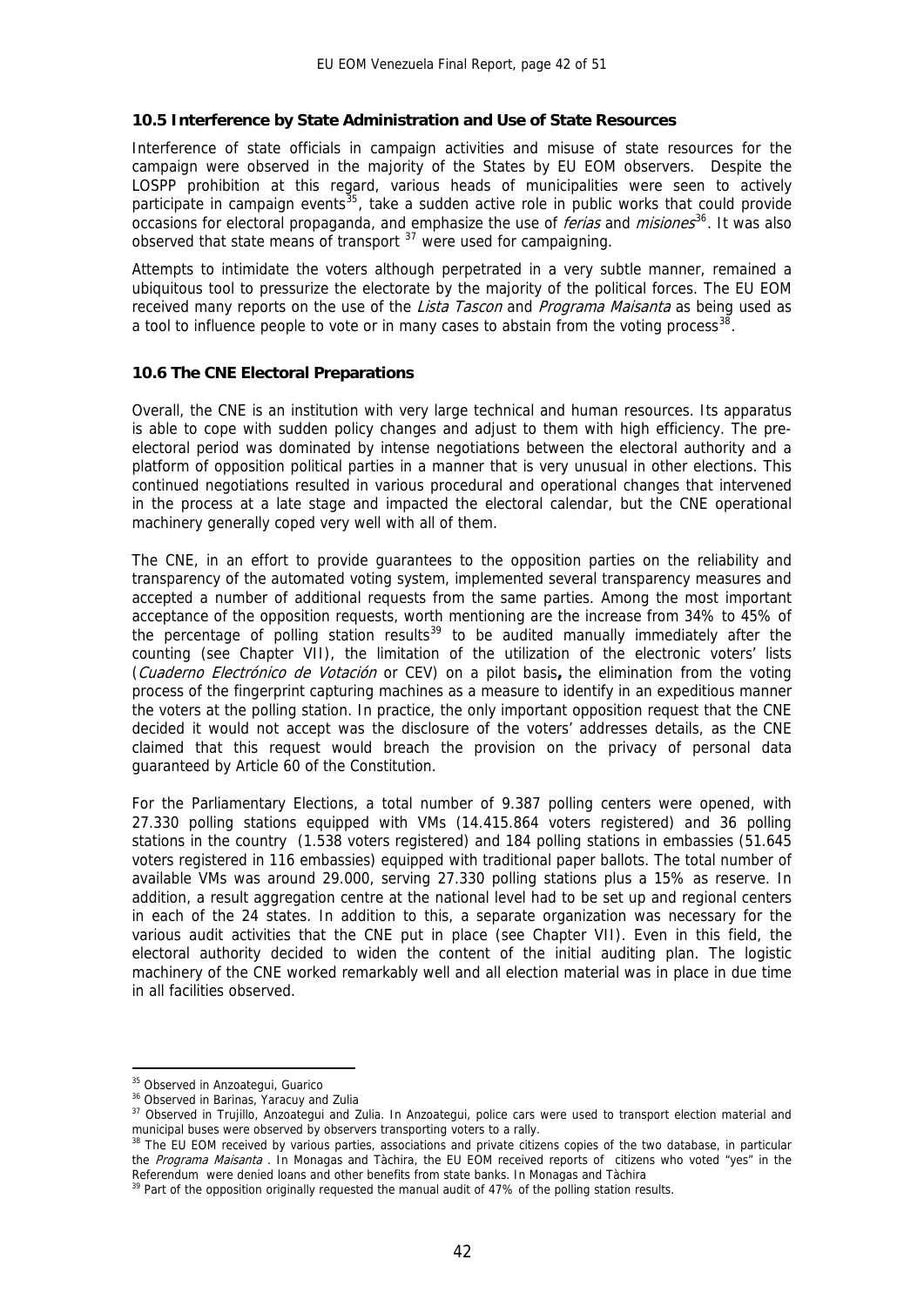The EU EOM observers indicated that the coordination between the regional and municipal levels of the CNE was not always fluid and there was not always a constant flow of information. In addition, despite the municipal and voting centre coordinators not being foreseen in the electoral law, in some states, observers noted that their role seemed to encompass a more important mandate $40$  than what normally assigned to them. The municipal coordinators seemed to take on the tasks of coordinating all the activities of the municipal and regional CNEs bypassing the different levels of hierarchy and liaising directly with the CNE Headquarters in Caracas of the electoral administration at municipal and regional levels. A clear definition of their role would be important for future elections.

The EU observers perceived the electoral administration to be in the main transparent at the regional levels and in the great majority of cases the EU observers were provided  $41$  with the information they required. All observers found that all logistical arrangements had been put in place and there was no logistical impediment to hold successful elections, on the contrary the CNE was well prepared.

#### **10.7 Domestic Observation and Civil Society**

Despite the fact that Venezuela has a vibrant civil society, this sector mainly stayed away from direct involvement in election observation activities. Domestic observation groups were unfortunately not numerous and did not play a major role in this electoral process. The only exception being  $O$ jo Electoral, a group that for the strong polarization present in the country possesses a remarkable impartiality and high analytical skills. It was the only domestic observation group to be accredited and was present in 15 out of the  $24^{42}$  $24^{42}$  $24^{42}$  states. Additionally, they played an important role of mediation between the CNE and the opposition parties that originally wanted to participate in the electoral contest. Due to a deficit of resources they were unable to deploy the desired number of observers to the field on Election Day, and therefore mainly observed in the state capitals. Another smaller observation group, called Red de Veedores<sup>[43](#page-43-3)</sup> observed the elections though they did not receive the accreditation they officially applied for. The organization deployed observers in 10 states and in some cities abroad.

The civil association *Sùmate*, despite their declared role in defence of the civil rights of the Venezuelan people, did not seek an official accreditation to observe the electoral process. Nevertheless, many of their activities and reports were based on methodological concepts and instruments similar to the ones applied in election observation. Throughout the pre-electoral period *Sùmate* played a very visible and critical role of the activities of the CNE, enjoying considerable media attention. Even though the group never declared itself in favour of abstention, all their activities and statements motivated the opposition electorate to move towards abstention's positions. The furious media attacks that the leadership of *Sùmate* received on public TV channels on the days around the elections through a spot prepared by the unknown group called *Periodistas por la Verdad* are not in line with any standard of respect of the human, civil and political rights enshrined in the Constitution or any journalistic practice.

Other women's group and minority groups played a very marginal role in encouraging the information flow of the elections, but in no means, were any of these groups significant in the election process.

<u>.</u>

<span id="page-43-0"></span><sup>40</sup> Nueva Esparta, Yaracuy and Bolivar.

<span id="page-43-1"></span><sup>&</sup>lt;sup>41</sup> There were occasions in Bolivar, Falcon and Yaracuy whereby the EU observers had difficulty in obtaining certain information regarding the elections in those respective areas.

<span id="page-43-2"></span><sup>&</sup>lt;sup>42</sup> States where *Ojo Electoral* was not accredited: Aragua, Barinas, Portuguesa, Sucre, Táchira, Vargas, Monagas, Nueva Esparta and Falcón.

<span id="page-43-3"></span><sup>43</sup> http://www.veedores.org/index.php?option=com\_frontpage&Itemid=1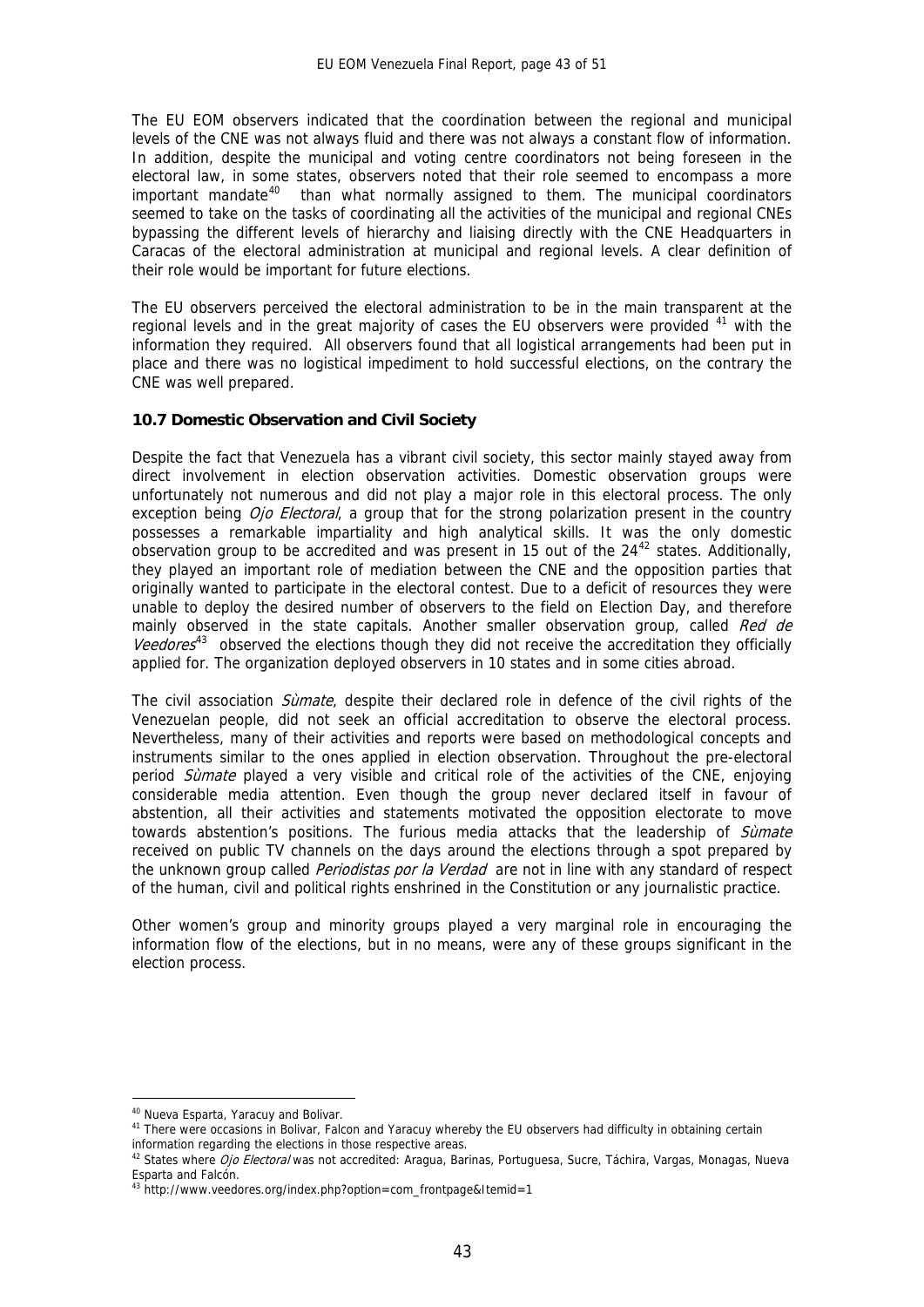#### **Chapter 11**

#### **Election Day**

#### **11.1 EU EOM deployment**

On Election Day the EUEOM consisted of 162 observers including a group of six members of the European Parliament and their support staff as well as three locally recruited Short-Term Observers recruited among the EU member states embassies' staff. Overall, observer teams were deployed in 20 out of the 24 states<sup>[44](#page-44-0)</sup>. There were seven teams<sup>[45](#page-44-1)</sup> in Caracas, four in Vargas, four in Trujillo, three in Monagas, four in Anzoategui, four in Aragua, three in Barinas, four in Bolivar, five in Carabobo, three in Falcón, three in Guárico, four in Lara, three in Mérida, two in Nueva Esparta, three in Portuguesa, three in Sucre, two in Táchira, three in Yaracuy and six in Zulia. After the observation of the manual audit of the polling station results, the Long Term Observers continued the observation of the result aggregation process at the regional level. The EU EOM observers were present at 80 opening and 76 closing events, and observed a total of 517 polling stations throughout the day.

#### **11.2 Opening**

The overall impression gathered by the observers of the opening procedures was that the process was orderly and transparent. Nevertheless, the majority of the polling stations observed opened only between 07.00 and 08.00. The delay was mainly due to a general deficiency of polling officials, with many of the officials already selected not showing up on time or simply boycotting the process. In some instances the delay was de to technical glitches<sup>[46](#page-44-2)</sup> of the VMs. All problems with the VMs were solved either by the assigned technician or with the replacement of the faulty VMs. All polling stations observed eventually opened. Missing material<sup>[47](#page-44-3)</sup> was only observed in 2% of the stations. In any case, the late opening of the polling stations observed, the technical failures of the VMs or the missing material did not have any impact on the way the results were later processed.

The selection of polling staff had been a cumbersome task in many of the states, with many training sessions being held with very few attendees. The absence of polling staff that withdrew after the opposition parties' withdrawal became apparent only on Election Day whereby it was observed that 11% of polling stations observed opened and functioned without having the required quorum of four<sup>[48](#page-44-4)</sup>. Furthermore, it was observed that in over the 70% of the polling stations visited there was the need to resort to the method of substitution<sup>[49](#page-44-5)</sup>, with 11% of the cases not complying with the procedures outlined in the LOSPP. The lacunae of adequately trained polling staff members became apparent later on during the polling operations. In many instances observed it was the voting centre coordinators or in some cases, the Plan República<sup>[50](#page-44-6)</sup> officials who indicated to polling officials how the polling operations had to be run. This lack of training also manifested itself strongly during the paper trail audit procedures.

#### **11.3 Polling**

1

Polling took place in an orderly and peaceful manner with no important incidents of violence being reported. As expected, voters did not turn out in large numbers and the level of

<span id="page-44-0"></span><sup>44</sup> Teams were not deployed in Delta Amacuro, Amazonas and Apure for security reasons and in Cojedes due to the low population size.

<span id="page-44-1"></span><sup>&</sup>lt;sup>45</sup> The teams accompanying Chief Observer José Albino Peneda, are included in this figure.<br><sup>46</sup> Observed in Trujillo, Valencia, Miranda, Sucre, Caracas and Zulia

<span id="page-44-3"></span><span id="page-44-2"></span><sup>&</sup>lt;sup>47</sup> Trujillo, Aragua, Lara and Zulia.<br><sup>48</sup> Observed in all States except, Monagas, Portuguesa, Nueva Esparta, and Táchira.,

<span id="page-44-5"></span><span id="page-44-4"></span><sup>&</sup>lt;sup>49</sup> As outlined in article 71of the Ley Organica del Sufragio y Participacion Politica and the manual for polling staff members

<span id="page-44-6"></span><sup>&</sup>lt;sup>50</sup> Plan Republica is a mechanism for security and logistical support to the electoral process provided by the Army on electoral period, involving more than 120,000 army officers.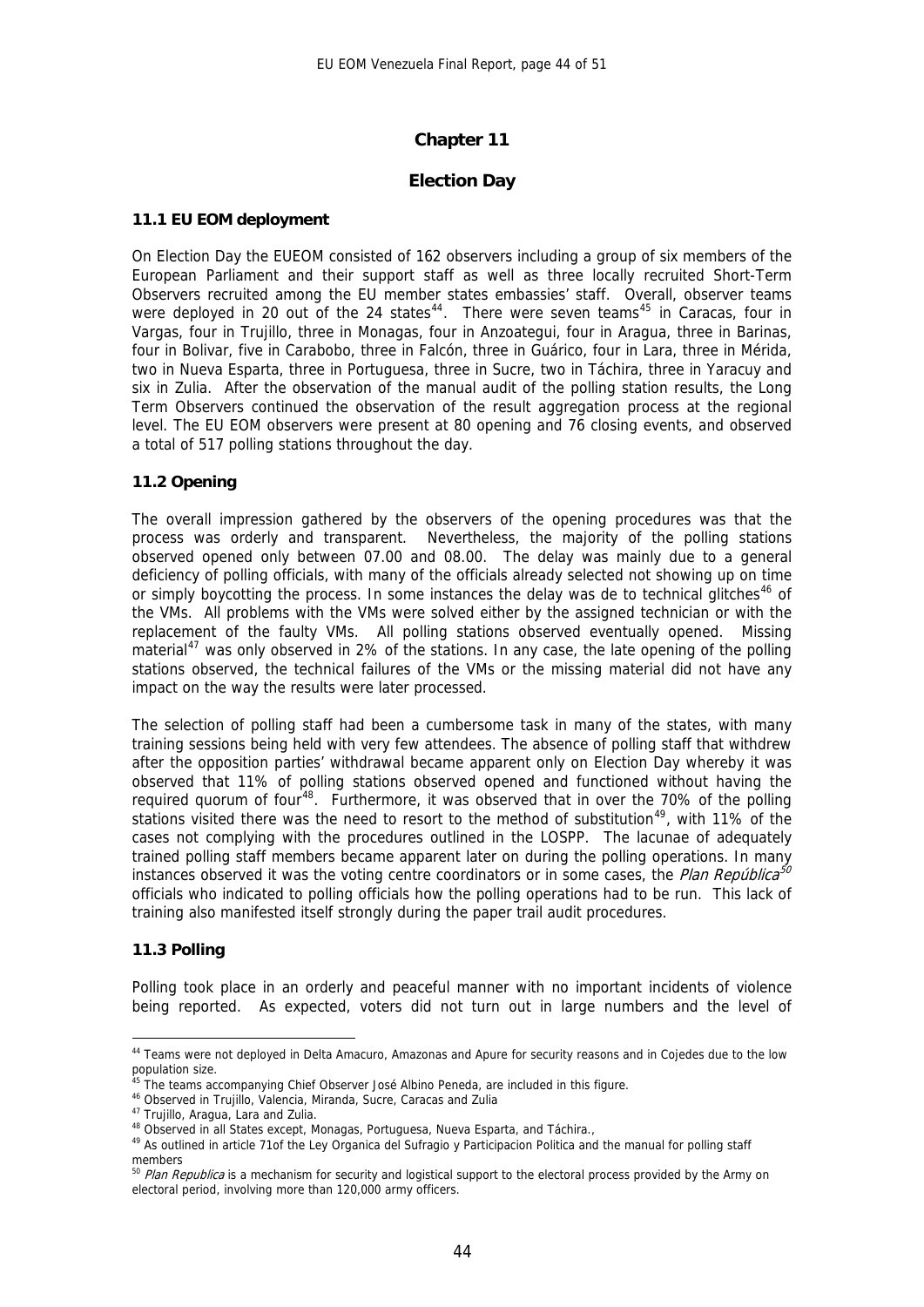absenteeism was as high as 80% in some States. The nationwide official turnout figures published after the elections announced a turnout of 25%, with therefore an absenteeism of 75% of the registered voters. Polling staff were considered generally to be impartial; in 11% of polling stations visited the observers considered that some officials present did not maintain an impartial behaviour. This was attributed mostly to exaggerated efforts from the officials to help the voters understand with the VM. The officials included polling staff members, *Plan República* officials who were sometimes present inside a polling station and the coordinators of the voting centres.

The most apparent shortcoming in the process was the lack of comprehension of the voting procedures by a large number of voters and their difficulties with understanding of the functioning of the VMs. In 79% of the polling stations observed voters had problems in voting with the VMs and in 75% of the places observed voters sought the assistance of polling officials to use the VMs. The difficulties experienced by the voters in the observed cases were mainly due to the design of the VMs, the layout of the ballots (difficulties in identifying the parties and candidates of their choice, the size of the candidates' symbols), the reader unfriendliness of the VM tablets and the complexity of the election system. There were cases observed where voters could not complete their vote in the assigned three minutes<sup>[51](#page-45-0)</sup>, and, in a less evident measure, cases where the voters had been unable to cast their ballots<sup>[52](#page-45-1)</sup> at all due to the lack of time and poor understanding of the voting procedures. There were very few observed cases of voters turned away from the voting centres<sup>[53](#page-45-2)</sup> for being listed in different polling stations' lists and equally few cases in which voters were seemingly allowed to vote without their ID card<sup>[54](#page-45-3)</sup>.

The fact that many voters had to be assisted by polling station staff<sup>[55](#page-45-4)</sup> raised concerns as to the extent to which the secrecy of the vote was ensured. There were many situations in fact where observers considered that a breach of the secrecy of the vote<sup>[56](#page-45-5)</sup> might be possible. This was mainly due to a combination of limited command of the voting procedures by many polling station officials, ineffective voter education program explaining the functioning of the VMs and the objectively complicated layout of the ballot. In numerous circumstances it was observed that the assistance was also provided by other personnel present in the voting centres like coordinators, members of the Plan Republica and party witnesses who were in the main from the pro-governmental parties<sup>[57](#page-45-6)</sup>. Observers also witnessed in some instances that the person providing assistance to the voters actually cast their vote for them<sup>[58](#page-45-7)</sup>, although it was assumed that it was done at the behest of the voter.

Another significant feature of the day was that campaigning activities were observed in 18<sup>[59](#page-45-8)</sup> out of the 20 states where the EU observers had been present. The campaigning activities in their main were being carried out by pro-government parties and took the guise of open campaigning with posters and leaflets<sup>[60](#page-45-9)</sup>, megaphones<sup>[61](#page-45-10)</sup> and music<sup>[62](#page-45-11)</sup>, setting up of information stands $^{63}$  $^{63}$  $^{63}$ , distribution of food and beverages $^{64}$  $^{64}$  $^{64}$ , conducting exit polls and collecting voters details<sup>[65](#page-45-14)</sup>, and transportation<sup>[66](#page-45-15)</sup> of voters to the polling centres. The presence of Plan Republica officials was perceived in some instances to be excessive<sup>[67](#page-45-16)</sup>. Although Article 165 of the LOSPP provides that Plan Republica' s presence in polling stations is only permitted upon request of

1

<sup>&</sup>lt;sup>51</sup> Observed in all States.

<span id="page-45-1"></span><span id="page-45-0"></span><sup>&</sup>lt;sup>52</sup> Observed in all States except, Monagas, Nueva Esparta, Yaracuy and Zulia.<br><sup>53</sup> Observed in Anzoategui, Aragua, Táchira, Portuguesa, Nueva Esparta and Falcón.<br><sup>54</sup> Observed in Sucre, Vargas, Barinas and Lara.

<span id="page-45-2"></span>

<span id="page-45-3"></span>

<sup>55</sup> Observed in all States.

<span id="page-45-6"></span><span id="page-45-5"></span><span id="page-45-4"></span><sup>56</sup> Observed in all States

<sup>&</sup>lt;sup>57</sup> Observed in all States.

<span id="page-45-7"></span><sup>&</sup>lt;sup>58</sup> Observed in Gúarico, Barinas, Yaracuy and Bolivar<br><sup>59</sup> Observed in all States except Caracas nor Vargas.

<span id="page-45-10"></span><span id="page-45-9"></span><span id="page-45-8"></span> $^{60}$  Observed in Gúarico, Barinas, Portuguesa, Anzoátegui, Yaracuy and Bolivar  $^{61}$  Observed in Trujillo,

<sup>&</sup>lt;sup>62</sup> Observed in Zulia and Portuguesa

<span id="page-45-13"></span><span id="page-45-12"></span><span id="page-45-11"></span><sup>&</sup>lt;sup>63</sup> Observed in Sucre, Guárico, Trujillo, Nueva Esparta, Mérida, Barinas, Portuguesa, Yaracuy and Bolivar <sup>64</sup> Observed in Barinas, Monagas, Portuguesa, Yaracuy and Bolivar <sup>65</sup> Observed in Falcón, Trujillo, Bolivar, Zul

<span id="page-45-14"></span>

<span id="page-45-16"></span><span id="page-45-15"></span><sup>&</sup>lt;sup>67</sup> Aragua, Táchira, Bolivar, Monagas, Falcón, Sucre, Miranda and Yaracuy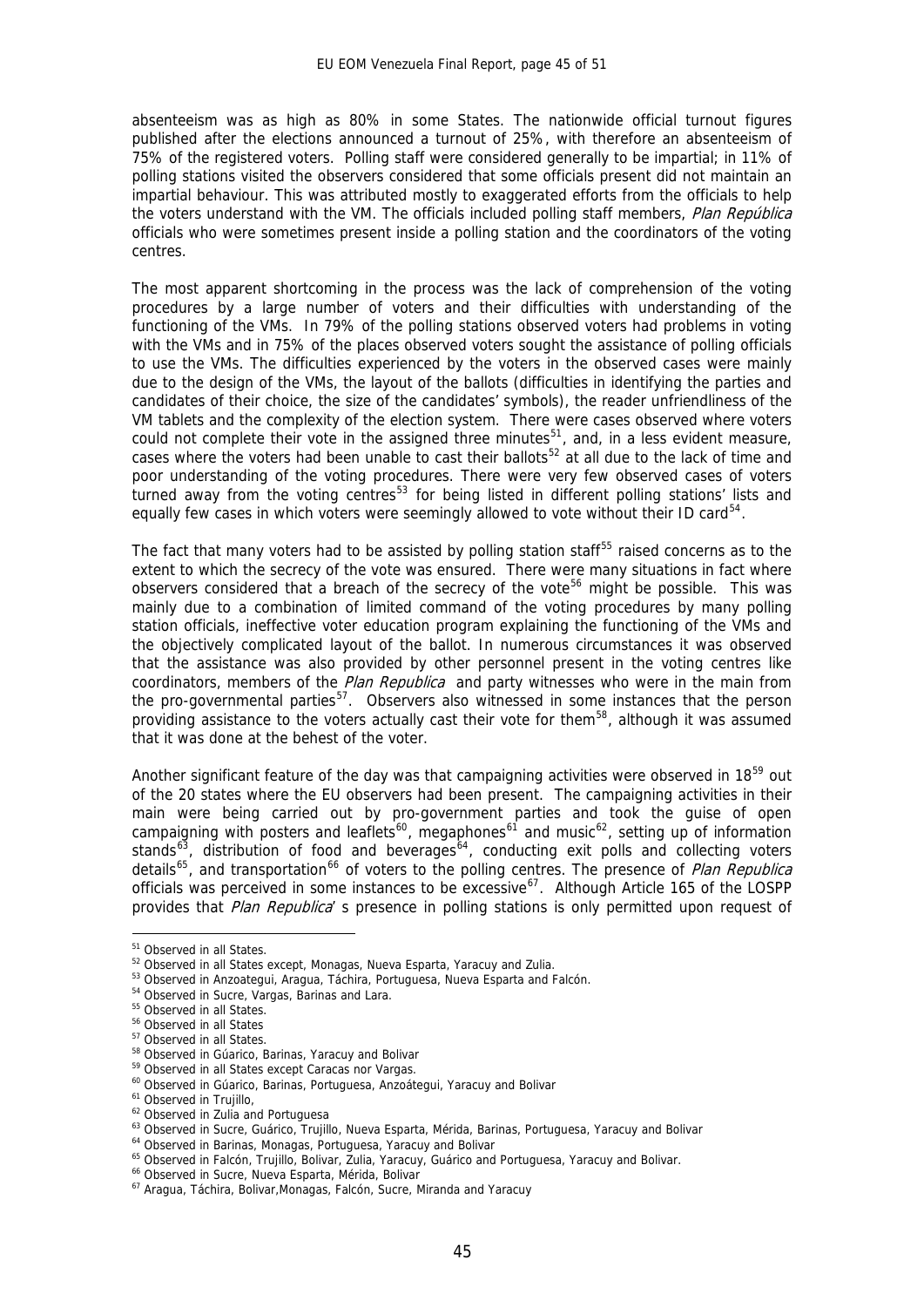polling stations' officials, this provision was not respected and in some cases the assistance provided went beyond the mere security role and included various forms of assistance to the voters. This undue extension of competences was especially felt in the rural polling stations. In many states Plan Republica officials were observed as having an active role in the process, either by actually directing the staff or by offering assistance to the voters. This observed intrusiveness of Plan Republica officials seemed to be due to an overzealous attention to their role and to a lack of specific training of the limit and nature of their functions.

The EU observers evaluated the reliability of the VMs as very high. Technical problems with the VMs were observed in 10%<sup>[68](#page-46-0)</sup> of the polling stations visited. In all cases however the VMs were either rapidly fixed or eventually replaced. The problems observed were deemed as not affecting the overall voting process in the observed polling station in any way. There were a few isolated incidences where the voters claimed that vote cast in the VMs did not correspond with the paper receipt issued by the VM, and of voters forgetting to place the receipt in the urn. These occurrences were also assessed as not having any impact on the overall results. Domestic observers were present at only 6% of the polling stations visited by the EU observers, with this number increasing to 19% during the counting and aggregation of the results.

#### **11.4 Closing and Transmission of results**

Throughout the country, the majority of voters that turned out at the polls had cast their ballot well before the foreseen closing time of 16.00. There was an official instruction for polling centers in the States of Monagas, Vargas, Nueva Esparta and Lara to close at 17.00 due to the torrential rainfalls during the day. However, with a very extensive interpretation of Article 158 of the LOSPP<sup>[69](#page-46-1)</sup>, the CNE authorized to extend voting hours throughout the nation as it was deemed that due to the late opening in many stations, the polls had to ensure operability for at least 10 hours. This extension led to confusion in some cases among polling staff and allegations from the opposition of CNE bowing to pro-government parties' pressure in an attempt to boost the turnout. This also caused a non uniform closing time of the polls across the country. In only one case did the EU observers report that a polling station closed at the prescribed 16.00 in Trujillo, while all others remained open until at least 10 hours after their respective opening times. In one observed incident in Sucre, observers were witness to a voting centre closing down only to open again upon instructions of the Plan Republica to allow seven more people to be able to vote manually.

The transmission of results proceeded with high speed and accuracy. Once the polling stations closed, the polling staff normally printed out a copy of the results form (*acta de escrutinio*). Then the VMs were connected to a transmission means  $70$  and the results transmitted to the Results Aggregation Center in Caracas. There were no observed cases of results being transmitted before the printing and display of the result sheets, which was one of the main allegations raised during the Recall Referendum. In some instances, due to the lack of electricity or because of bad weather the results had to be transferred manually, but in the main all results were delivered in time and no complaints recorded. At the central level all communications systems appeared sufficiently protected: all transmitted data was encrypted by the software application used land additionally sent over Secure Socket Layer (SSL) protected connections. The whole transmission exercise was done over a private network. VMs transferred both their local tallies (as printed on the protocols used in the polling station) and also all single votes (needed for vote transfer of resigned candidates) to the results aggregation center. However, the complicated layout of the Results Aggregation Center, did facilitate the observation of all activities being carried out in the Center.

<u>.</u>

<sup>&</sup>lt;sup>68</sup> Not observed in Táchira, Guárico and Yaracuy.

<span id="page-46-1"></span><span id="page-46-0"></span><sup>&</sup>lt;sup>69</sup> The CNE considered that 10 polling hours had to be guaranteed to the electorate. Given that in normal circumstances a polling station would be opened from 6.00 a.m. (considering 30 min for the opening) to 16.00 p.m., in case of delays

<span id="page-46-2"></span>in the opening, the polling committee had to guarantee at least the 10-hour operability period.  $70$  Depending on the transmission facilities available, landline lines, mobile lines or satellite lines could be used, but i most of the cases landlines were used. See Chapter 7 for more details.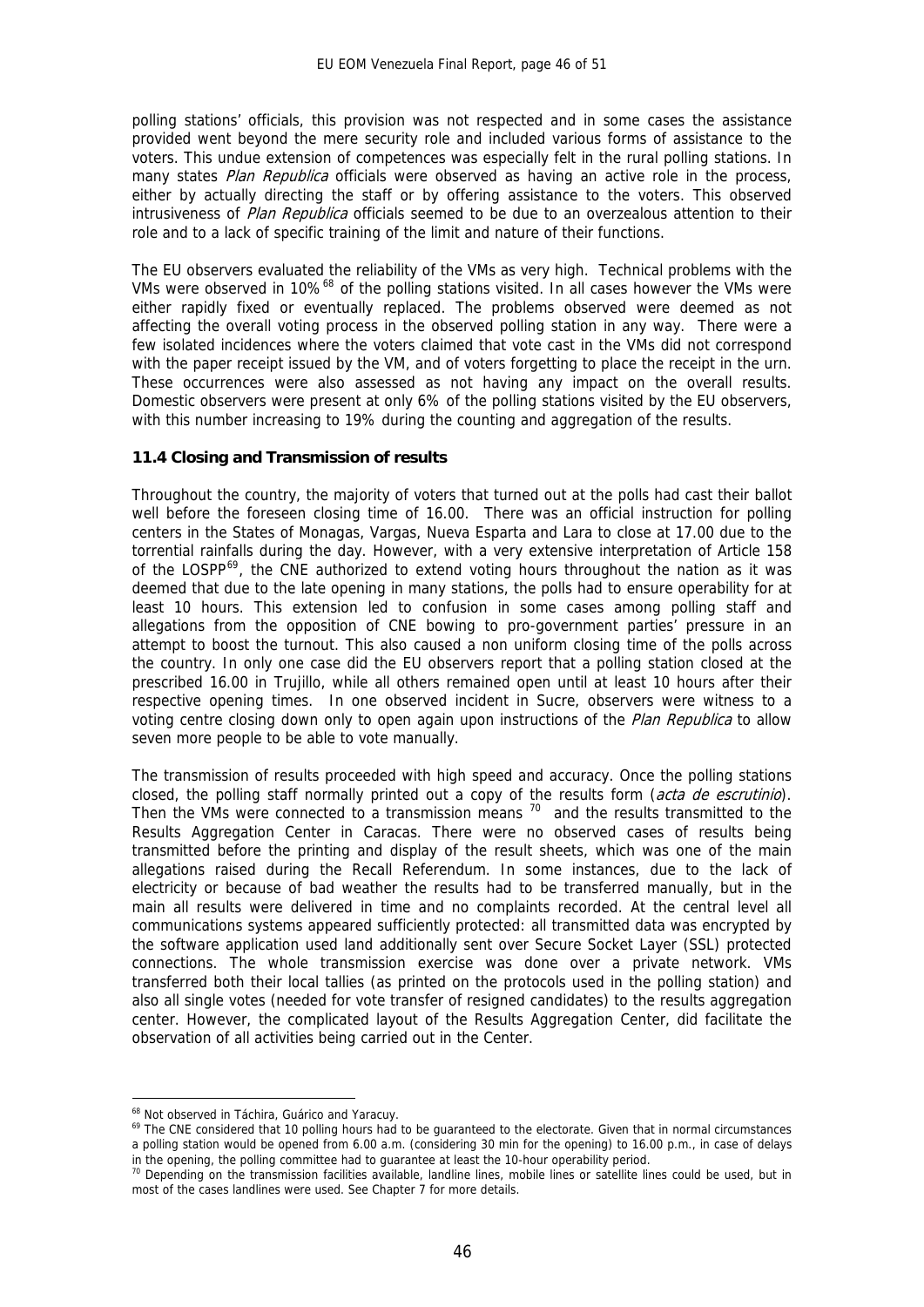#### **11.5 The audit paper trail**

The closing procedures were generally followed and the paper trail audit took place in all voting centres where EU observers were present for the closing. The lottery procedures for determining which polling stations to audit were not always followed<sup>[71](#page-47-0)</sup>. The paper trail audit (manual recount) of the electronic count was observed in 75 different polling centers. Despite a lengthy implementation of the audit procedure, the results indicated a clear reliability of the results, with few cases of discrepancy observed between the number of voters marked in the voter register and those counted by the VMs and between the paper receipts and the votes recorded in the VMs. In 28% of the cases observed, a discrepancy was found between the number of ballot papers cast through the VMs and the paper receipts counted by the polling staff in the urn. These differences were always comprised between 1 and 5 and were attributed to human error in the manual count<sup>[72](#page-47-1)</sup>.

1

<span id="page-47-1"></span><span id="page-47-0"></span><sup>&</sup>lt;sup>71</sup> Carabobo, Nueva Esparta, Zulia, Barinas, Lara and Miranda.<br><sup>72</sup> The audit activities conducted by the CNE in the days prior of the elections demonstrated that every time there was a discrepancy between the VM counting and the manual audit of the receipts, the discrepancy was always due to a human error in the audit. See Annex II.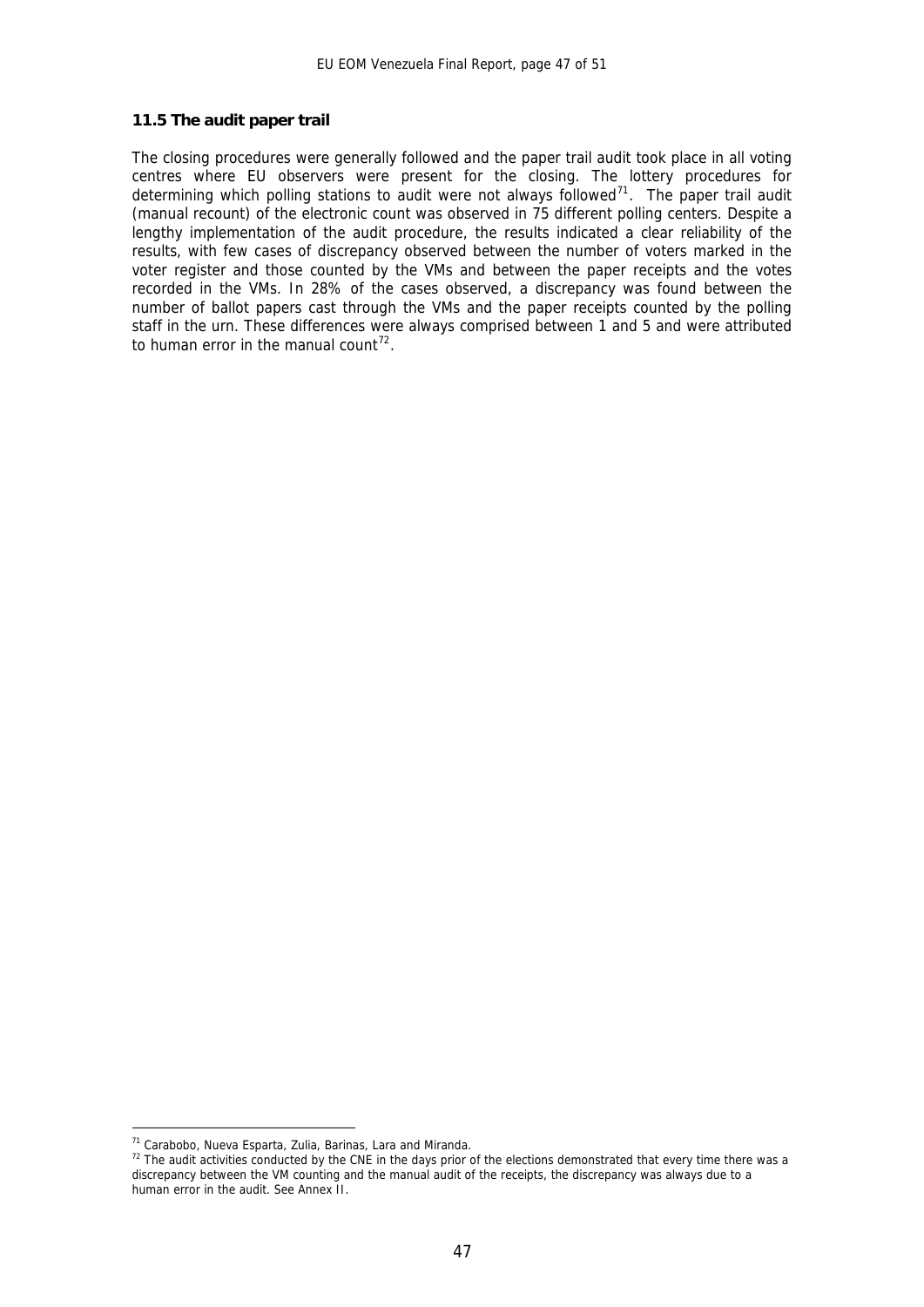# **Chapter 12**

#### **Challenges and Complaints**

#### **12.1 The Complaints Procedure**

Complaints procedures are regulated by the LOSPP. In addition the Constitution establishes in its Article 297 that the Electoral Board (Sala Electoral) of the High Court (Tribunal Supremo de Justicia) is the institution entitled to rule on complaints of electoral jurisdiction (Jurisdicción Contencioso Electoral). The CNE has to obligation to provide the High Court with the report and documentation prepared on the case by its Legal Department (Consultoría Jurídica) and any eventual decision issued by its Steering Board.

There are three main instruments to submit a challenge: a) Administrative Complaints before the CNE at regional or central level, so called hierarchical challenge (Recurso Jerárquico) before the CNE; b) the interpretative challenge before the High Court; c) the electoral disputes (Contencioso Electoral) before the Electoral Board of the High Court. The plaintiff must however exhaust the administrative means via (CNE) before lodging a challenge before the High Court. The law of procedures is based on the LOSPP provisions and on the Basic Law on Administrative Procedures (Ley Orgánica de Procedimientos Administrativos). Any political party, group of voters, physical and juridical persons are entitled to file an electoral challenge.

According to Article 45 of the LOSPP, the Electoral Board of the High Court hears on challenges submitted against acts, actions and omissions related to constitution, appointment, functioning or cancellation of the political parties and appointment of member of electoral bodies, voters' register, candidates' application and their potential election to the Presidency and to the AN. In addition, the Electoral Board of the High Court has competence on eventual rulings or decisions of others courts that might have an impact on electoral matters or are in contradiction with the previous jurisprudence in electoral matters of the same High Court.

#### **12.2 Challenges and Complaints related to the Parliamentary Elections**

The Legal Department of the CNE informed the EU EOM that only seven hierarchical challenges (Recurso Jerárquico) had been submitted as of 20 December on 6 AN deputies and 1 on Latin-American and Andean Parliament. From the information collected before departure, none of them appear to bear any impact on the results: no additional detailed information was received on the cases after the EU EOM departure, despite the requests. After that date, the 20 working days deadline to submit complaints was suspended due to the Christmas holidays until 9 January 2006 (for the disputes before the TSJ the deadline is of 15 working days). As far as candidates' challenges received, the CNE informed the EU EOM to have received and resolved 62 cases.

Throughout the post-election period, the EU EOM received several letters and visits from interested stakeholders denouncing various aspects of the electoral process. However, the great majority of those claims were just a repetition of the same set of complaints already presented to the Mission in various forms (general criticisms of the CNE, reiteration of the demands of some opposition parties and NGO's, request for the EU EOM to act as mediator or at least to transmit messages to the authorities) but were not submitted as official complaints to the relevant institutions.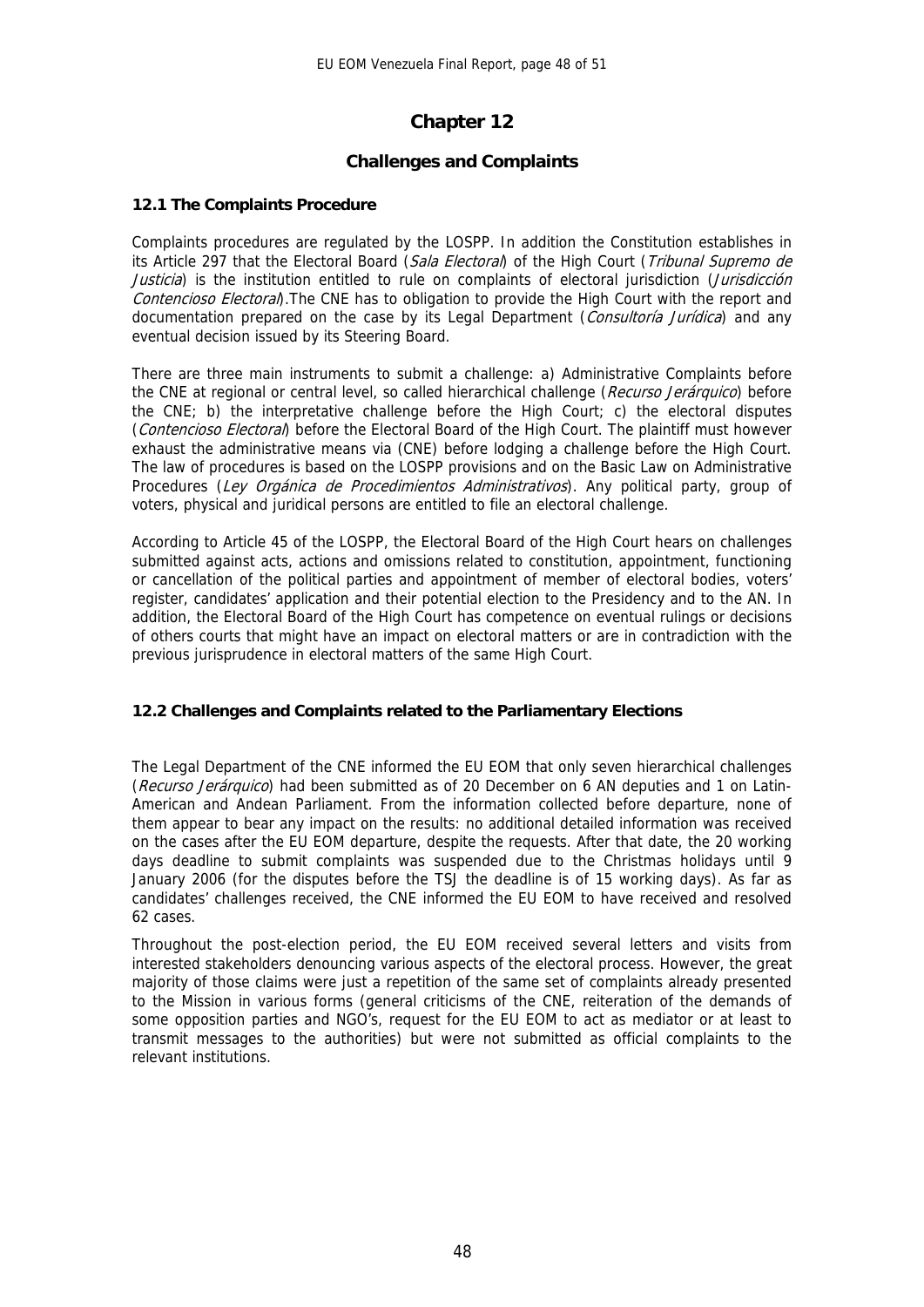#### **Section V**

#### **Chapter 13**

#### **Recommendations**

#### **13.1 General**

The appointment of a CNE Steering Board composed of independent professionals of various extractions that enjoy the trust of all the sectors of society is a fundamental step in the reconciliation process. The EU EOM welcomes the recent initiative in this sense from the new AN and recommend to all actors faced with the issue of appointing the CNE Steering Board, to make all possible efforts to include in the debate and ensuing selection process all the political forces currently not represented in the AN.

A similar open discussion involving all political forces, including the ones not represented in the AN, should take place on the electoral system and the selection of adequate mechanisms to guarantee both proportionality and personal representation and avoid undesired side effect as Las Morochas.

We suggest the AN should adopt of a Data Protection Law that could guarantee a uniform protection of the citizens' sensitive data and guarantee the privacy of the political decisions made by the electorate. We also believe that the political forces should agree not to use the current information available through the *Programa Maisanta* as a tool of pressure on and intimidation of the electorate.

Domestic observation is a crucial confidence-building measure and an important instrument to enhance the checks and balances necessary of a healthy democracy. For this reason, an ampler participation from the civil society to the electoral process through election observation is strongly encouraged.

#### **13.2 Legal Framework**

The EU EOM considers that it would be convenient to harmonize with the principles enshrined in the 1999 Constitution. One way to achieve maximum clarity and consistency between the various legal provisions may be to centralize all the crucial election-related legislation in one comprehensive code, through the adoption of a new Basic Law that replaces the LOSPP. The new Basic Law should also take stock of the recent technical development in electronic voting.

The prohibition of public funding to parties during the electoral campaign should be reconsidered along the lines of the constitutional provisions that allow already the possibility to provide funding to specific parties' activities such as programs and projects.

#### **13.3 Election Administration**

Once a new Basic Law on Elections brings into harmony the constitutional principles with the electoral process, all the procedural aspects of the electoral process should be compiled and consolidate in a single Rules and Regulations Book.

The CNE should consider the undertaking of an independent audit of the REP, possibly in conjunction with the ID Card Program of the ONIDEX and the Civil Registry. Consideration should be given to a complete overhaul of the Civil Registry and make the voter registration an automatic derivation of the Civil Registry.

Adequate consideration should be given by the CNE to guarantee the protection of the sensitive data of voters and candidates stored for electoral purposes. The IT security applications used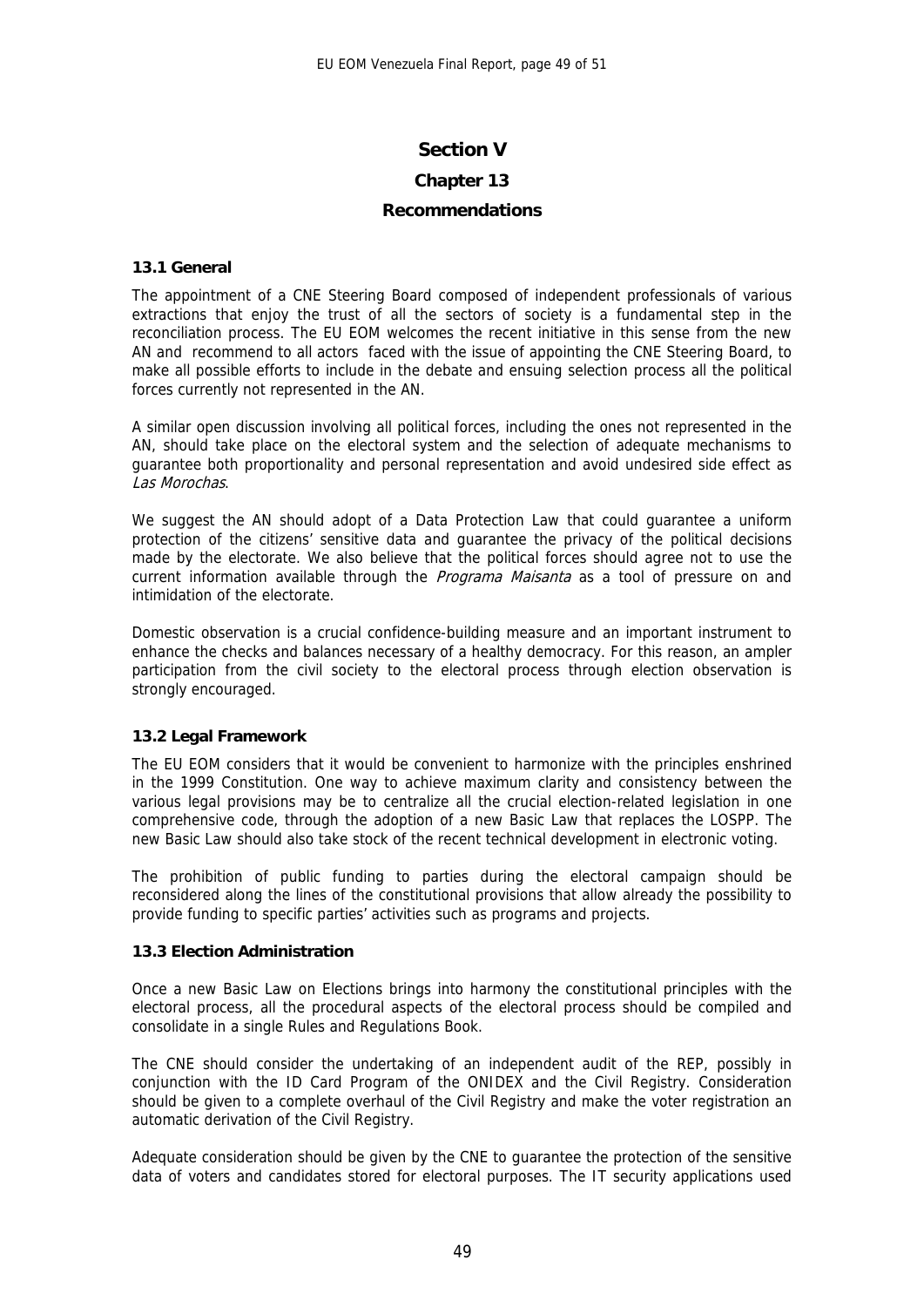by the CNE to guarantee the security of the electronic voting system could be extended to all other sort of citizens' sensitive information handled by the CNE.

The CNE should be stricter in enforcing polling procedures, especially related to the prohibition to campaign. Clearer regulations on polling station opening and closing procedures should also be passed. In addition, stronger focus should be placed by the CNE on improving the training of polling station officials, as well as clarity should be brought in defining the role of the electoral coordinators at all levels (regional, local and polling centers).

The CNE should change its very restrictive regulation that does not allow a proper implementation of the gender provisions enshrined in the LOSPP.

#### **13.4 Electronic voting system**

The CNE should invest more financial and technical resources in the organization of its audit activities. Audit session should start considerably earlier in the process, with procedures elaborated and published well in advance to the commencement of such activities.

Consideration should be given by the CNE to the establishment of two types of audits: public audits, starting two months before the elections, to be opened to all stakeholders, and full system audits, of the duration of various months, to be conducted by institutions with appropriate expertise and established reputation. The full system audits should accompany the entire system development process (e.g. VM software or results aggregation software). The institutions mandated with such task should be granted full access to all source codes, documentation and hardware without time or location restrictions.

The CNE should initiate adequate training programs for various levels of electoral officials on the functioning of the VMs, overall polling procedure and provision of assistance to voters without being intrusive.

The CNE should give immediate priority to the development of in-depth civic education programs targeting the entire voting population on the general functioning of the VMs. These programs should be integrated with specific voter information campaigns in the pre-electoral periods.

The user-friendliness of the VMs should be improved, especially when the complication of the electoral system and the number of electoral races is of a degree similar to the one of the Parliamentary Elections. The voters' option to cast a blank vote should be made easier to use.

The use of the fingerprint capturing machines as a mechanism to identify the voters at the polling station level and to prevent double voting should be postponed until a proper and secure identification program to provide all citizens of new ID card is in place.

The technological investments and related developments introduced by the CNE in the electoral process should be made more immediately perceivable and exploitable as a quality service for all stakeholders. For example, the level of IT applications used in the Parliamentary Elections would allow for an immediate amelioration of the results aggregation process and their faster publication, even online.

#### **13. 5 Media**

In order to mitigate the scarcity of information about the parties' platforms observed during the Parliamentary Elections, and to guarantee its accuracy, impartiality and balance, all media outlets should agree on a self-imposed code of conduct for the electoral period.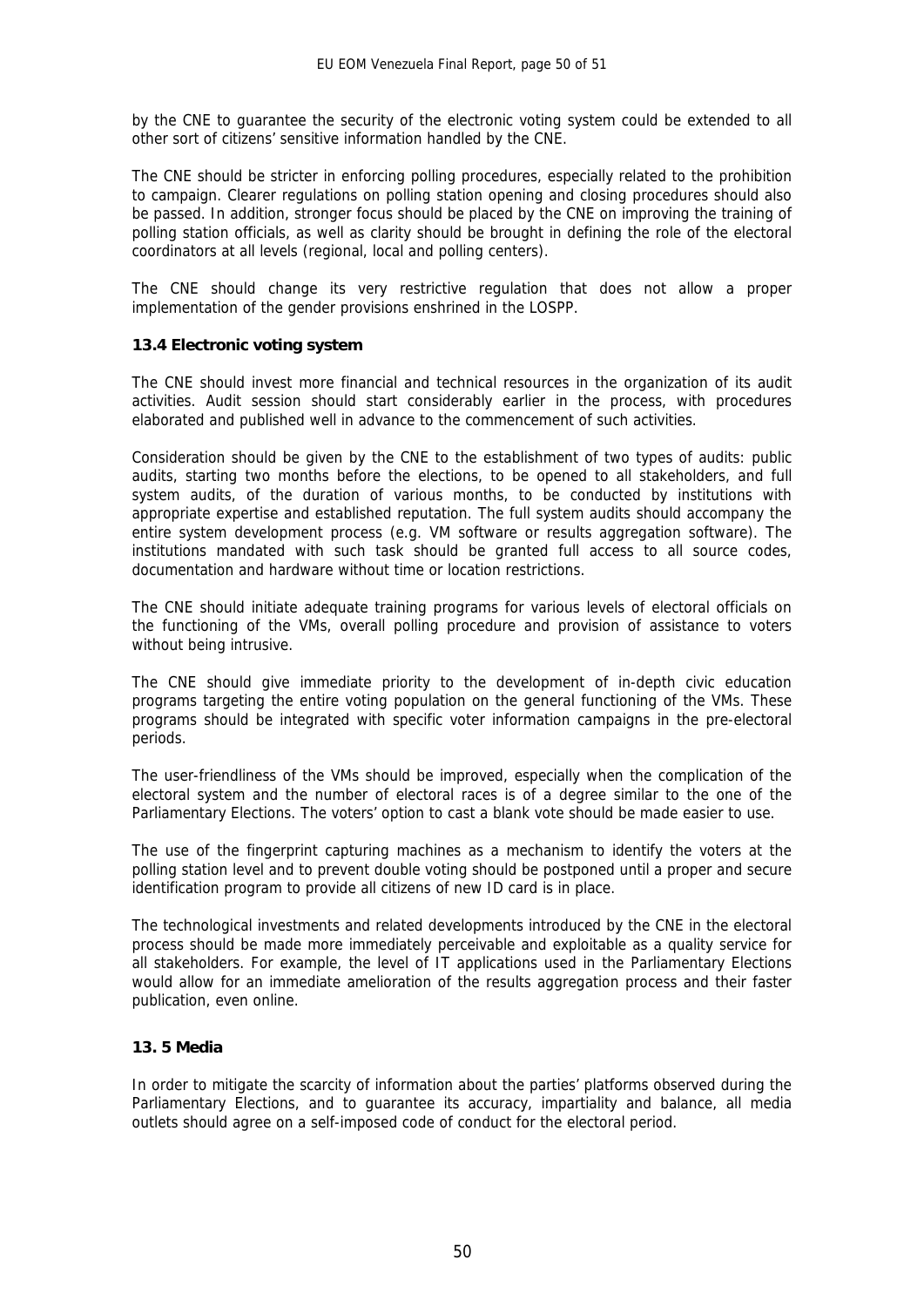Specific mechanisms to distribute free time and space on the media in an equitable manner among the main electoral contenders, which is not excessively onerous for the media companies, should be put in place.

During the last electoral campaign, the CNE expressed to media representatives its willingness to make arrangements with the Ministry of Communication and Information for limiting the resort to *cadenas* during the electoral period. The CNE should promote a similar initiative for the next elections, possibly trough the form of a governmental decree or a CNE Resolution.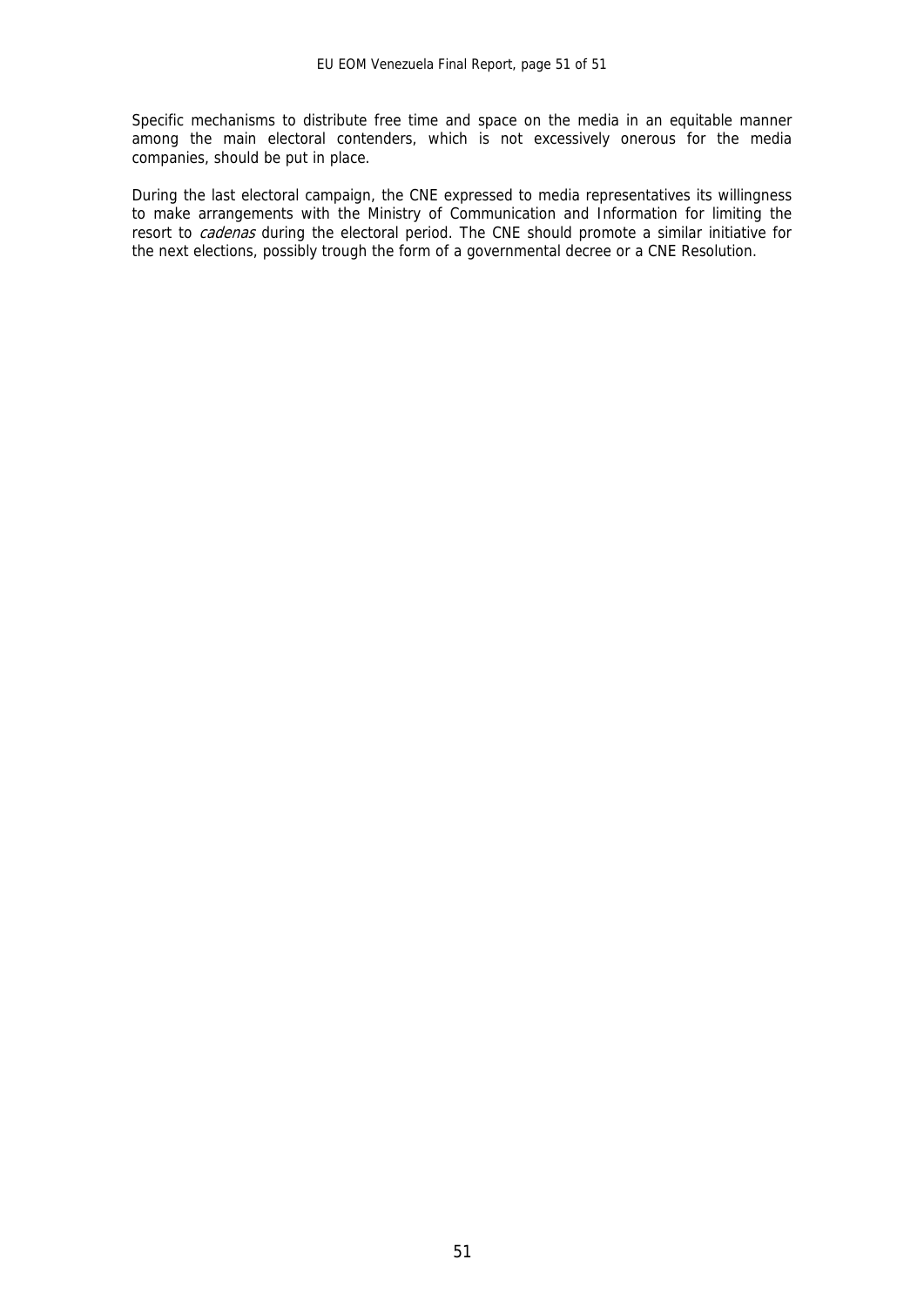# **Annex I - Applicable Legislation**

|                                                             | Carta<br>Magna                | <b>LOSPP</b>                                                                | <b>LOPE</b>                       | <b>EEPP</b>            | Resoluciones emanadas por el<br>CNE par normar las elecciones<br>Parlamentarias 2005.                                                                                                                                                                                                                                                                                                                                                                     | Ley de Partidos<br><b>Políticos, Reuniones</b><br>Públicas y<br><b>Manifestaciones</b>     |
|-------------------------------------------------------------|-------------------------------|-----------------------------------------------------------------------------|-----------------------------------|------------------------|-----------------------------------------------------------------------------------------------------------------------------------------------------------------------------------------------------------------------------------------------------------------------------------------------------------------------------------------------------------------------------------------------------------------------------------------------------------|--------------------------------------------------------------------------------------------|
| <b>Disposiciones</b><br><b>Fundamentales</b>                | Art. 162,<br>165              | L.O.S.P.P, Art. 3 y 4.                                                      | Art. 33 Num<br>3. Competencia CNE | Art. 6,8, 10.          |                                                                                                                                                                                                                                                                                                                                                                                                                                                           |                                                                                            |
| Sistema Electoral                                           | Art. 63                       | L.O.S.P.P., Art.<br>7,8,9,12, 14 Num<br>2,15,17,20 y 21                     |                                   | Art. 15,16,17,19 y 20. |                                                                                                                                                                                                                                                                                                                                                                                                                                                           |                                                                                            |
| Administración<br>Electoral                                 |                               | L.O.S.P.P, Art.<br>24, 25, 26, 29.                                          | Art.46,54,55.                     |                        | Resolución Nº 050223-075 Normas<br>para regular los Organismos<br>Electorales Subalternos de la Junta<br>Nacional Electoral                                                                                                                                                                                                                                                                                                                               |                                                                                            |
| <b>Del Servicio Electoral</b><br>de los Miembros de<br>Mesa |                               | L.O.S.P.P, Art. 42,<br>44,46-48.                                            | Art. 48 Num 6.                    |                        | Resolución Nº 051014-1185<br>Procedimiento para extender<br>credenciales a los miembros y<br>secretarias de las mesas electorales.                                                                                                                                                                                                                                                                                                                        |                                                                                            |
| De los Testigos                                             |                               | L.O.S.P.P, Art. 75-<br>80,81,84.                                            |                                   |                        | Resolución Nº 051004-1172<br>Procedimiento para extender<br>credenciales a los testigos ante la<br>Junta Nacional Electoral y sus<br>Organismos Subalternos para las<br>elecciones Parlamentarias.                                                                                                                                                                                                                                                        |                                                                                            |
| De los Electores                                            | Art. 64                       | L.O.S.P.P, Art. 85 y<br>86                                                  |                                   | Art. 25                |                                                                                                                                                                                                                                                                                                                                                                                                                                                           |                                                                                            |
| <b>Registro Electoral</b><br>Permanente                     |                               | L.O.S.P.P.<br>Art.87,88,93,94,<br>95,97,102,109,<br>110, 111, 116, 118-122. | Art. 57-59 Num 5                  | Art. 24.               |                                                                                                                                                                                                                                                                                                                                                                                                                                                           |                                                                                            |
| De los Elegibles                                            | Art. 64,<br>65,67,<br>188,189 | L.O.S.P.P, Art.125,<br>145, 132, 133 134,<br>138,142-151 y 231              | Art. 33 Num 42, 66<br>Num. 1 y 2. |                        | Resolución Nº 050722-471 Para la<br>Constitución de las agrupaciones de<br>ciudadanos que participan en las<br>elecciones, Resolución Nº 050722-<br>472 Para la Constitución de los<br>grupos de electores que participaran<br>en las elecciones, Resolución Nº<br>050831-503 Normas de Postulaciones<br>de Candidatos a la Asamblea<br>Nacional, Resolución Nº 050831-505<br>Separación de los cargos públicos de<br>los funcionarios electos Diputados. | Ley de Partidos<br>Políticos, Reuniones<br>Públicas y<br>Manifestaciones, Art.<br>$10-24.$ |
| De la Campaña<br><b>Electoral</b>                           |                               | L.O.S.P.P, Art. 196-<br>200, 204-211, 212-215                               | Art. 66 Num. 6.                   |                        | Resolución Nº 051019-1175 Normas<br>de Publicidad y Propaganda de la<br>Campaña Electoral de las elecciones<br>Parlamentarias.                                                                                                                                                                                                                                                                                                                            | Ley de Partidos<br>Políticos, Reuniones<br>Públicas<br>Manifestaciones, Art.<br>$30 - 35$  |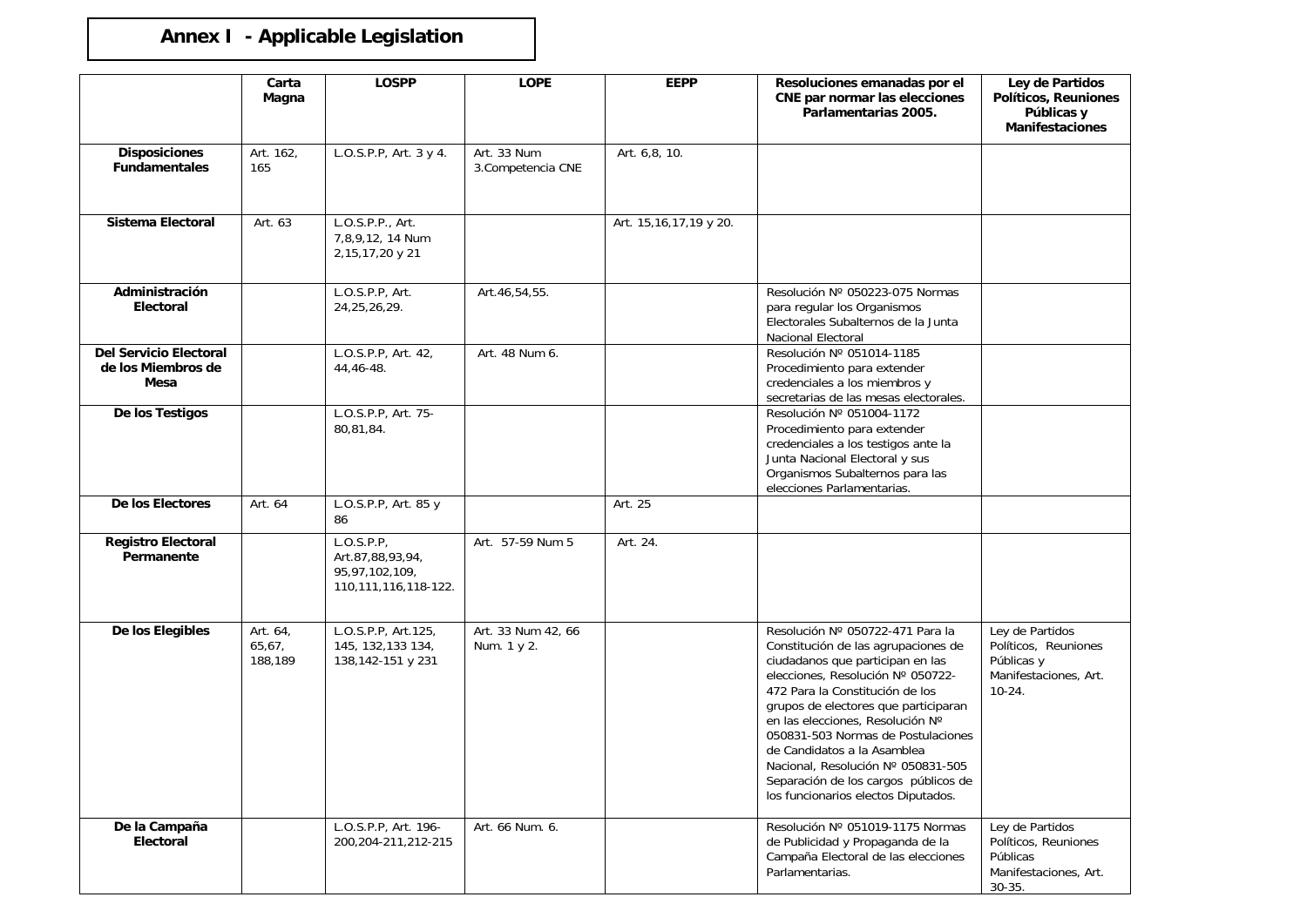|                                                              | Carta<br>Magna     | <b>LOSPP</b>                                        | <b>LOPE</b>                  | <b>EEPP</b> | Resoluciones emanadas por el<br>CNE par normar las elecciones<br>Parlamentarias 2005.                                                                                                                                                                                                                                                                                                         | Ley de Partidos<br>Políticos, Reuniones<br>Públicas y<br><b>Manifestaciones</b> |
|--------------------------------------------------------------|--------------------|-----------------------------------------------------|------------------------------|-------------|-----------------------------------------------------------------------------------------------------------------------------------------------------------------------------------------------------------------------------------------------------------------------------------------------------------------------------------------------------------------------------------------------|---------------------------------------------------------------------------------|
| Financiamiento de las<br>Campañas electorales                | Art. 293<br>Num. 2 | Art. 201-203                                        | Art. 66 Num. 4,69            | Art. 26     | Resolución Nº 050831-1053<br>Reglamento para el Control del<br>Financiamiento Ordinario de las<br>organizaciones con fines políticos y<br>del Financiamiento de las Campañas<br>Políticas.                                                                                                                                                                                                    |                                                                                 |
| De las Elecciones                                            | Art. 293<br>Num. 5 | Art.152                                             | Art. 33 Num. 1,3 y 42        | Art. 29     | Resolución Nº 051011-1170<br>Cronograma Electoral                                                                                                                                                                                                                                                                                                                                             |                                                                                 |
| De las Votaciones                                            | Art. 63            | Art. 153                                            |                              |             | Resolución Nº 051011-1170<br>Cronograma Electoral, Resolución Nº<br>051108-1189 Normas sobre el Voto<br>de los venezolanos en el exterior                                                                                                                                                                                                                                                     |                                                                                 |
| Del acto de Votación                                         |                    | Art.158-167                                         |                              |             | Resolución Nº 051019-1180 Normas<br>para la Instalación y Constitución de<br>las Mesas electorales y del acto de<br>votación, Resolución Nº 051019-1176<br>Normas de Captación de Huellas y<br>garantías del principio un elector un<br>voto en las elecciones. Resolución Nº<br>Normas reguladoras del Plan de<br>contingencias del sistema<br>automatizado de votación en las<br>elecciones |                                                                                 |
| <b>Del Escrutinio</b>                                        |                    | Art. 168-174                                        |                              |             | Resolución Nº 051019-1177<br>Instructivo sobre procedimiento de<br>auditaría a realizarse al cierre del<br>acto de votación y escrutinio de la<br>mesas electorales de la mesa<br>automatizada ubicada en los Centros<br>de Votación.                                                                                                                                                         |                                                                                 |
| De la Totalización,<br>Adjudicación y<br>Proclamación.       |                    | Art. 60 Num. 6° y 7°,<br>64 Num. 7 y 8, 175-<br>180 | Art. 33 Num 42, 48<br>Num 1° |             | Resolución Nº 051108-1191<br>Instructivo sobre procedimiento de<br>auditaría previa para la verificación y<br>control de calidad del sistema<br>automatizado. Resolución Nº<br>051111-1193 Normas para la<br>Totalización, Adjudicación y<br>Proclamación de las elecciones.                                                                                                                  |                                                                                 |
| Régimen de<br><b>Observación Nacional</b><br>e Internacional |                    |                                                     |                              |             | Resolución Nº 051108-1188 Normas<br>sobre régimen de observación<br>Nacional. Resolución Nº 051108-<br>1190 Normas sobre el régimen de<br>observación Internacional.                                                                                                                                                                                                                          |                                                                                 |
| De las nulidades                                             |                    | Art. 216-224.                                       |                              |             |                                                                                                                                                                                                                                                                                                                                                                                               |                                                                                 |
| Revisión de actos en<br>Sede Administrativa                  |                    | Art.227-234                                         |                              |             |                                                                                                                                                                                                                                                                                                                                                                                               |                                                                                 |
| Revisión de los actos<br>en Sede Judicial                    |                    | Art. 235-250.                                       |                              |             |                                                                                                                                                                                                                                                                                                                                                                                               |                                                                                 |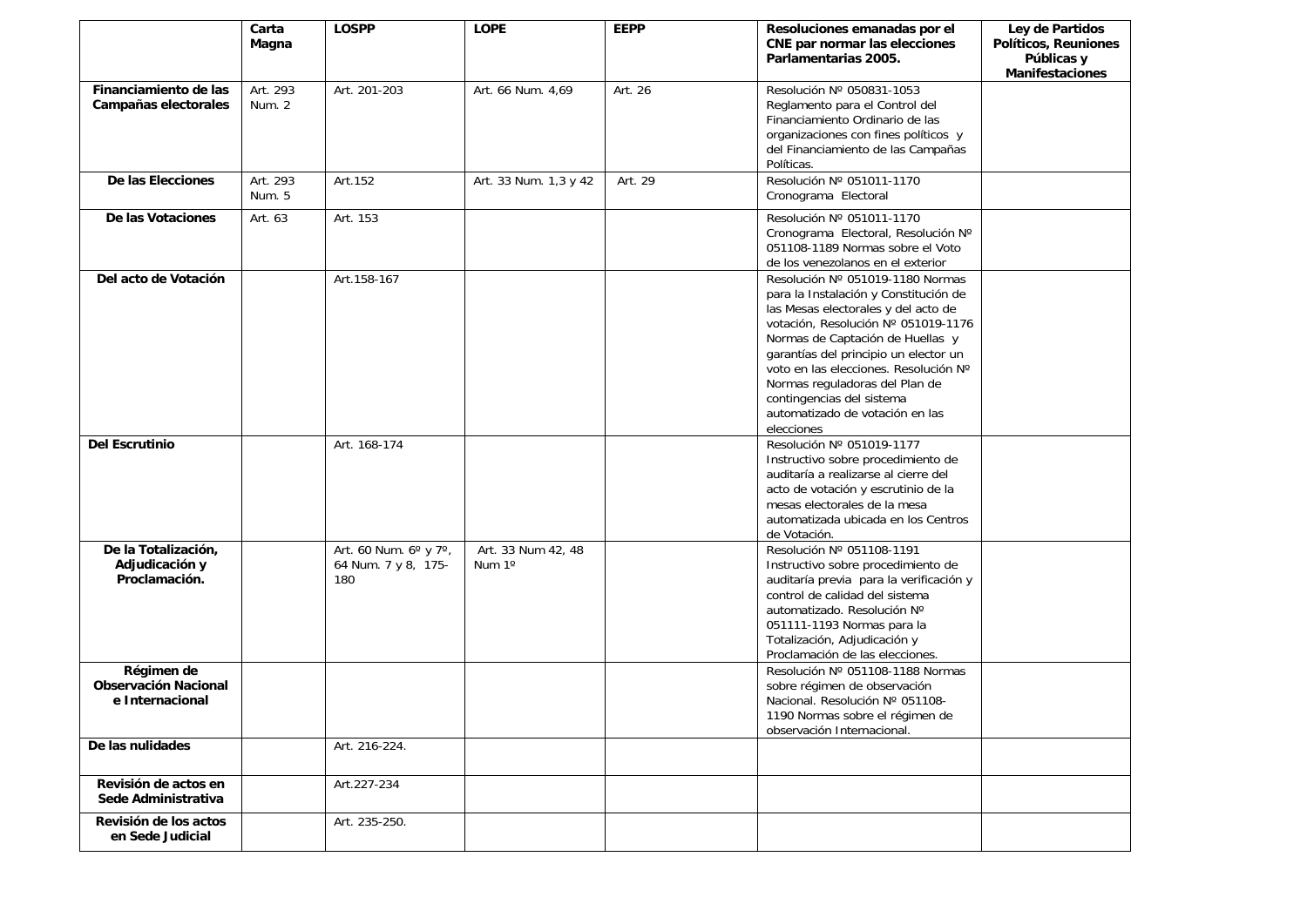# **Annex II - List of Auditing session organized by the CNE**

| 28th October 2005                          | Source code assessment and development of<br>electronic signature (EU observers not in<br>attendance)                                                                                                                                                                                                                                                                                                                                                                                                                                                                                                                                                                                                                                                                                                                                                                                                                                                                                                                                                                                                                                                                                                                                                                                                                                                                                                                                     |
|--------------------------------------------|-------------------------------------------------------------------------------------------------------------------------------------------------------------------------------------------------------------------------------------------------------------------------------------------------------------------------------------------------------------------------------------------------------------------------------------------------------------------------------------------------------------------------------------------------------------------------------------------------------------------------------------------------------------------------------------------------------------------------------------------------------------------------------------------------------------------------------------------------------------------------------------------------------------------------------------------------------------------------------------------------------------------------------------------------------------------------------------------------------------------------------------------------------------------------------------------------------------------------------------------------------------------------------------------------------------------------------------------------------------------------------------------------------------------------------------------|
| 14th November 2005                         | Public election trial, deploying 4200 machines<br>to voting centres around the country.(EU<br>observers not in attendance)                                                                                                                                                                                                                                                                                                                                                                                                                                                                                                                                                                                                                                                                                                                                                                                                                                                                                                                                                                                                                                                                                                                                                                                                                                                                                                                |
| 19th November 2005                         | Source code review/de-bugging session (EU<br>observer in attendance)                                                                                                                                                                                                                                                                                                                                                                                                                                                                                                                                                                                                                                                                                                                                                                                                                                                                                                                                                                                                                                                                                                                                                                                                                                                                                                                                                                      |
| 21st November 2005 &<br>22nd November 2005 | Presentation and review of central results<br>tabulation system and source code (EU<br>observers in attendance):<br>High<br>level<br>explanation/presentation<br>(Powerpoint) giving general overview of<br>structure and workflows of the audit system.                                                                                                                                                                                                                                                                                                                                                                                                                                                                                                                                                                                                                                                                                                                                                                                                                                                                                                                                                                                                                                                                                                                                                                                  |
| 23rd November 2005                         | Source code review/debugging session of<br>source code of voting machine (EU observers<br>inattendance):<br>This meeting took the form of a line by line<br>review of the source code by Smartmatic and<br>specifically a review of the process of<br>randomising and storing the Vote Files.                                                                                                                                                                                                                                                                                                                                                                                                                                                                                                                                                                                                                                                                                                                                                                                                                                                                                                                                                                                                                                                                                                                                             |
| 25th November 2005                         | Presentation of the fingerprint capturing<br>systems organized by the CNE for EOM<br>members.                                                                                                                                                                                                                                                                                                                                                                                                                                                                                                                                                                                                                                                                                                                                                                                                                                                                                                                                                                                                                                                                                                                                                                                                                                                                                                                                             |
| 27th November 2005                         | Audit of full e-voting procedure using random<br>sample of machines (140, 0.5%) selected<br>during the assembly and distribution process:<br>This audit was planned as a mixture of<br>functionality, software and hardware texts in<br>the presence of party representatives and<br>observers. The sample voting machines had<br>randomly<br>selected<br>been<br>during<br>the<br>distribution process.<br>For the audit 50 votes were entered into each<br>machine by pairs of operators. The voting<br>reports were then printed and transmitted to<br>simulated central servers. The manual voting<br>receipts were then tallied by the operators.<br>These manual tallies were then compared to<br>the transmitted voting reports to ascertain if<br>the voting machine was accurately recording<br>the votes that had been input. In addition to<br>this, two machines were random chosen by<br>the political parties/national observers and<br>completely dismantled. An integrity check<br>was also performed on several machines,<br>checking the digital signatures and the<br>applications installed on the voting machine.<br>Initial results of the audit demonstrated a<br>discrepancy between the manual tallies and<br>the electronic tallies in around 20% of the<br>electoral contests.<br>However, subsequent<br>resulted<br>discrepancies<br>recounts<br>in<br>no<br>between the manual counts and the VM<br>reports. |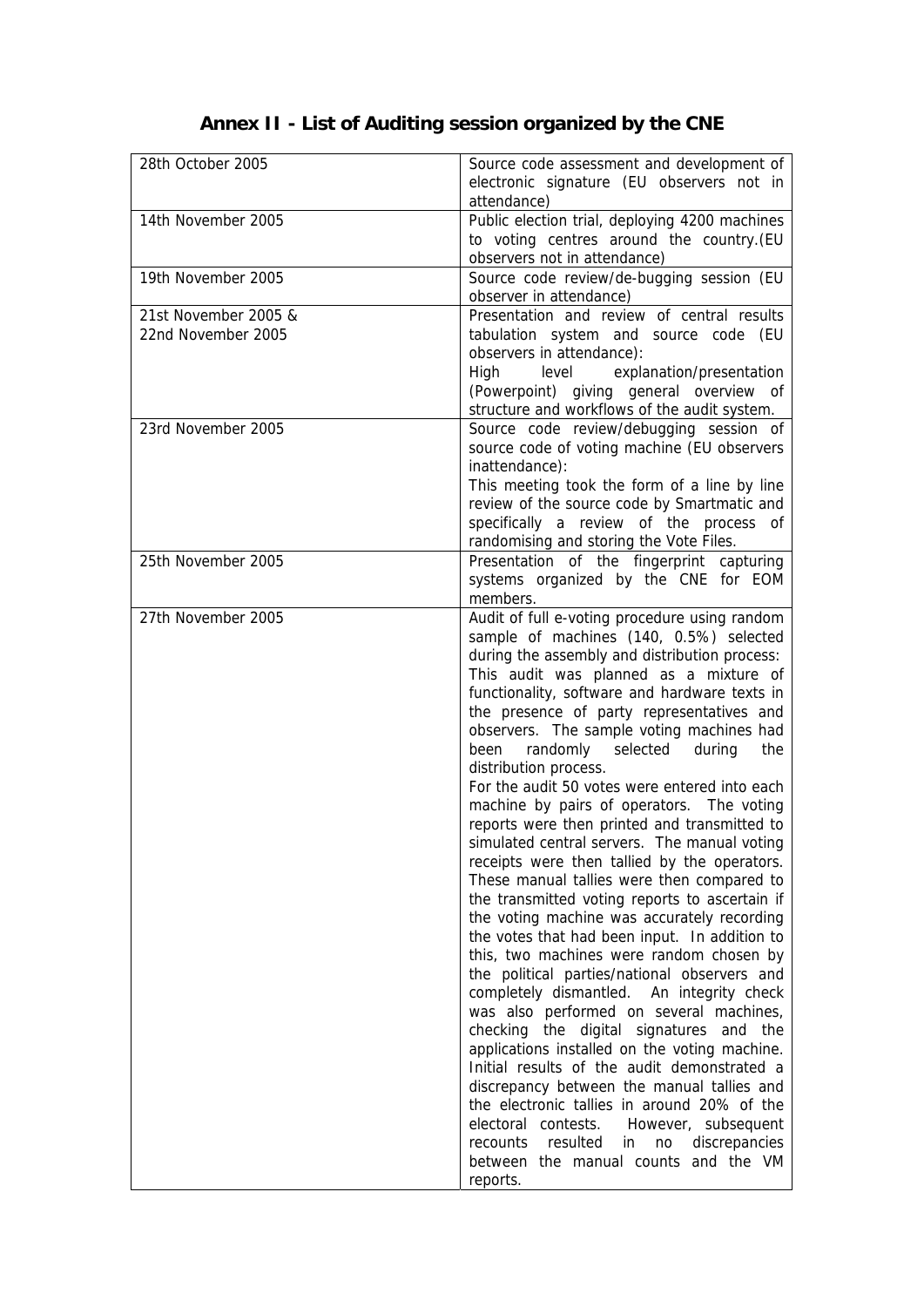| 29th November 2005 | Presentation of the method and security of<br>transmission<br>of voting<br>data.<br>the<br>(EU<br>observers in attendance)                                                                                                                                                                                                                                                                                                                                                                                                                                                                                                                                                                                                                                                                                                                                                                                                                                                                                                                                                                                                                                                                                                                                                                                                                                                                                                                                                                                                                                                                                                                                                                                                                                                                                                                                                                               |
|--------------------|----------------------------------------------------------------------------------------------------------------------------------------------------------------------------------------------------------------------------------------------------------------------------------------------------------------------------------------------------------------------------------------------------------------------------------------------------------------------------------------------------------------------------------------------------------------------------------------------------------------------------------------------------------------------------------------------------------------------------------------------------------------------------------------------------------------------------------------------------------------------------------------------------------------------------------------------------------------------------------------------------------------------------------------------------------------------------------------------------------------------------------------------------------------------------------------------------------------------------------------------------------------------------------------------------------------------------------------------------------------------------------------------------------------------------------------------------------------------------------------------------------------------------------------------------------------------------------------------------------------------------------------------------------------------------------------------------------------------------------------------------------------------------------------------------------------------------------------------------------------------------------------------------------|
| 2nd December 2005  | Installation of VM in voting centers<br>In most places the voting machine equipment<br>was set up. The installation was mainly<br>handled by the operators employed by the<br>CNE and trained by Smartmatic. It could be<br>observed that the polling station members<br>had to rely on the trained staff to check the<br>proper functionality of the voting machines.<br>According to the CNE all 27.330 (100%) were<br>properly installed by Saturday and all<br>problems that occurred (mostly related to<br>improper power connectivity or problems with<br>the printers) were sorted out by then.                                                                                                                                                                                                                                                                                                                                                                                                                                                                                                                                                                                                                                                                                                                                                                                                                                                                                                                                                                                                                                                                                                                                                                                                                                                                                                   |
| 4th December 2005  | <b>Election Day Audit</b><br>On Election Day the CNE had allowed<br>technical trained people to observe the<br>results aggregation process in the server<br>room at the CNE main building. At this audit<br>it could be observed how the voting machines<br>were connecting to the main server, how<br>many lines of the remote access server for<br>the dial up of the voting machines were in<br>use at one point in time, how the data<br>transfer at the firewalls was behaving and<br>which voting machines had not transmitted<br>their tally. Special interest was given to the<br>relationship of the data sent and received. As<br>alleged in previous reports we could see that<br>there was a bidirectional communication<br>during the time of the transmission of the<br>votes but this related to receiving the tally<br>and forms (actas) and sending a confirmation<br>to the voting machines. We could also see<br>that the relationship of the sent and received<br>data was asymmetric meaning more data was<br>received than sent. The server room provided<br>separate working<br>stations<br>where<br>for<br>observers could see on mirror screens the<br>actions of the administrators. Although the<br>staff was very willing to give explanations<br>and to give details about what could be<br>observed, the results (voter turnout and<br>tallied votes) were not able to be accessed.<br>This was only supposed to be released after<br>the first bulletin by the head of the CNE,<br>given shortly after<br>which was<br>21.00.<br>Together with the fact that the server room<br>cleared<br>was<br>of<br>access<br>as<br>everybody<br>(including staff and observers) had to leave<br>the server room for 40 minutes, this led to<br>allegations from the opposition that some<br>manipulations had occurred. This seems very<br>unlikely as paper receipts in the polling |
|                    | stations would then have had to been                                                                                                                                                                                                                                                                                                                                                                                                                                                                                                                                                                                                                                                                                                                                                                                                                                                                                                                                                                                                                                                                                                                                                                                                                                                                                                                                                                                                                                                                                                                                                                                                                                                                                                                                                                                                                                                                     |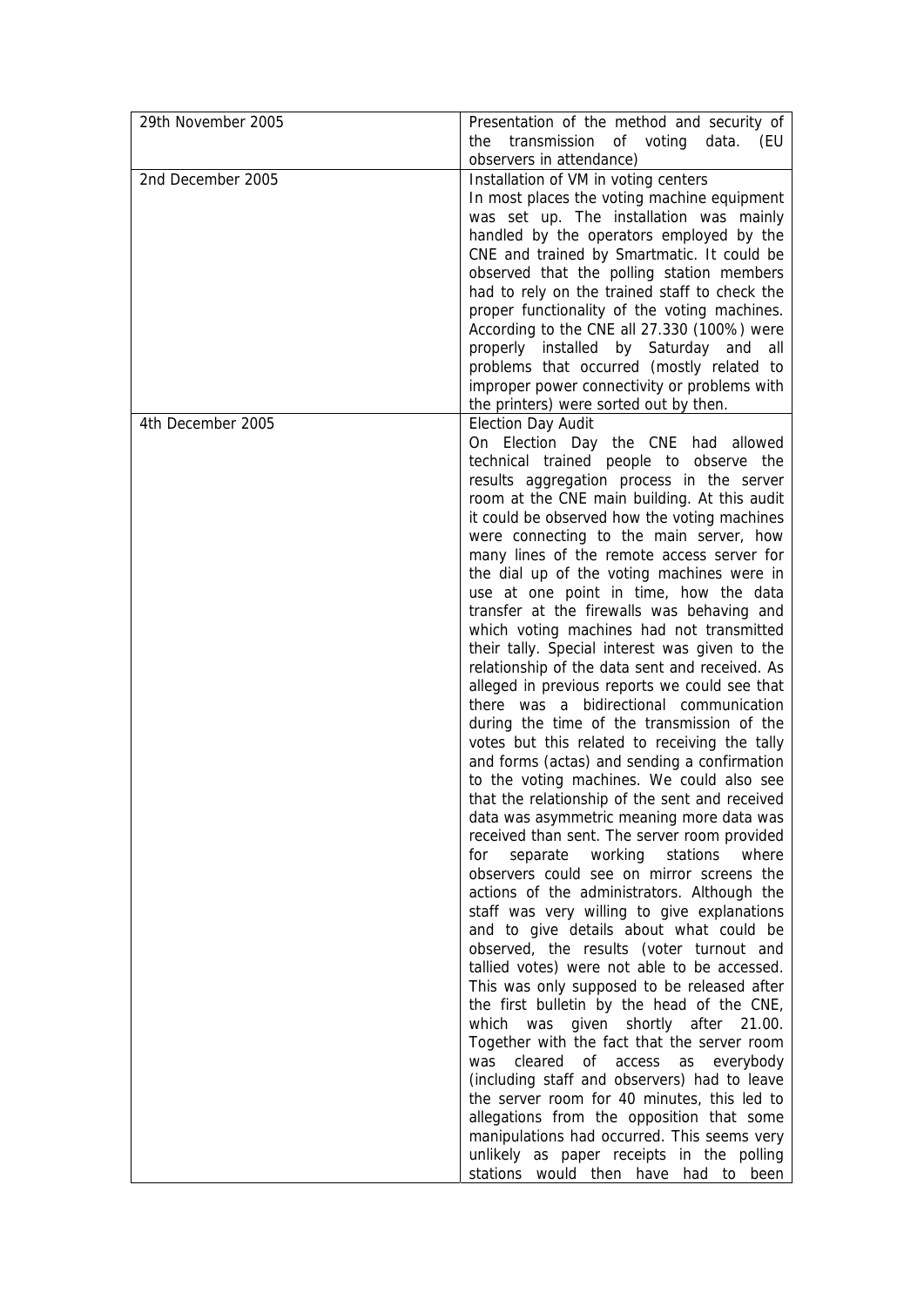|                          | changed as well. To build trust the CNE               |
|--------------------------|-------------------------------------------------------|
|                          | agreed to give all logfiles $(-14 \text{ GB})$ to the |
|                          | parties and observers in the curse of the             |
|                          | week.                                                 |
| 4 <sup>th</sup> December | Paper Trail Audit at Polling Station observed         |
|                          | by LTOs and STOs                                      |
| 5th December 2005        | <b>Post-Election Audits</b>                           |
|                          | On Monday, the day after the elections, the           |
|                          | post audit process started. In the CNE the            |
|                          | actas of the 12000 audited voting machines            |
|                          | were about to be entered into a database by           |
|                          | CNE employees. In a warehouse in                      |
|                          | Guaicapuro the notebooks, the printouts, and          |
|                          | the pen drives of the voting machines were            |
|                          | handed over from the military to the CNE.             |
|                          | After a check of the material the pen-drives          |
|                          | were backed up and wiped so no votes would            |
|                          | stay on the machines. The process for this            |
|                          | procedure was just developed days before              |
|                          | and lacked therefore proper documentation.            |
|                          | This wiping of the pen-drives and the                 |
|                          | harddrives was decided upon by the CNE in             |
|                          | the aftermath of the detection of the EVM's           |
|                          | flaw.                                                 |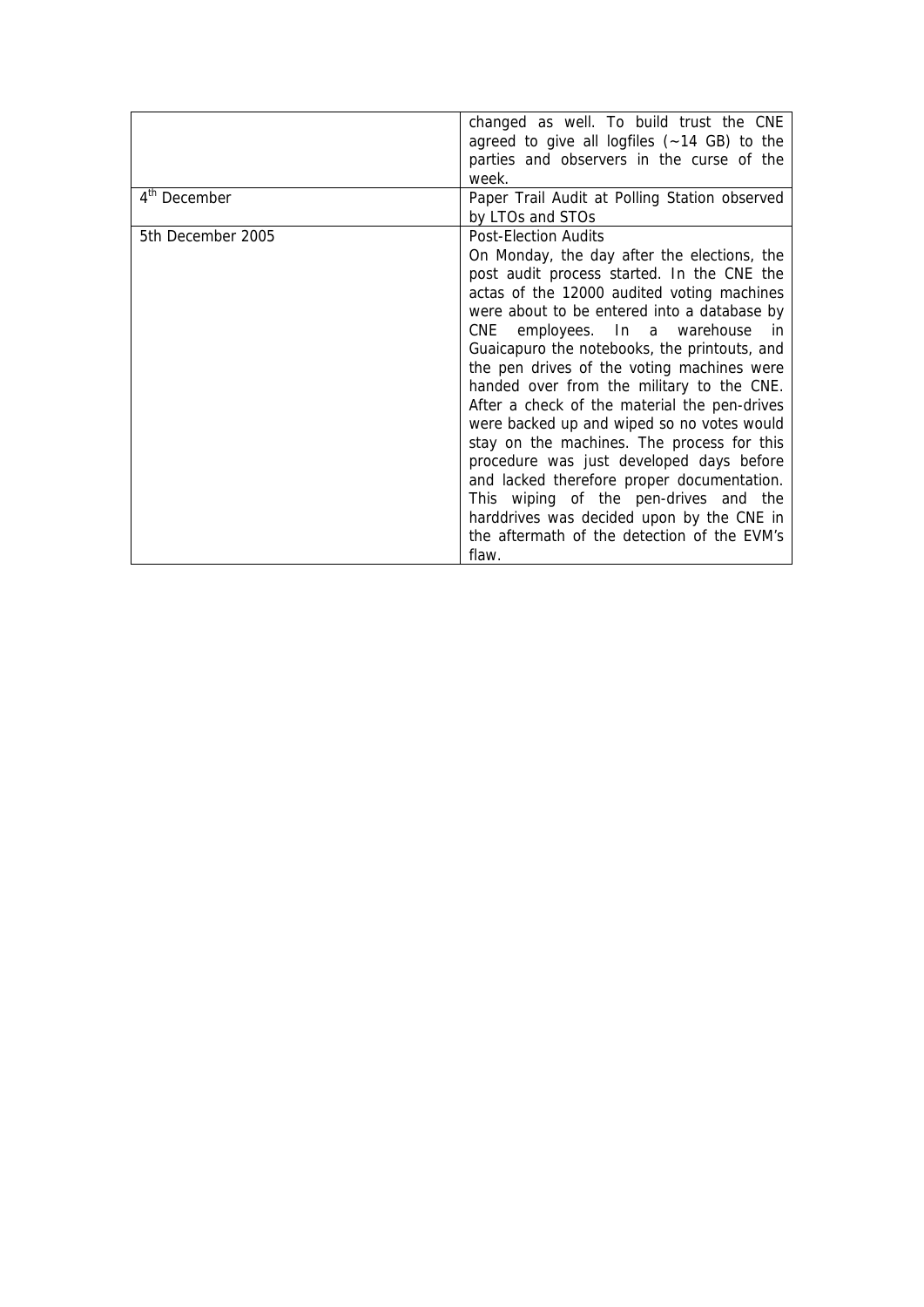# **ANNEX 1: MEDIA MONITORING STATISTICS**

#### **1. Print Media**

| POLITICAL ACTORS ON NEWSPAPERS (PUBLICITY AND EDITORIAL CONTENT), BY MEDIUM, NOVEMBER 21 TO DECEMBER 8 |                  |                    |                     |            |                      |
|--------------------------------------------------------------------------------------------------------|------------------|--------------------|---------------------|------------|----------------------|
|                                                                                                        | Últimas Noticias | <b>El Nacional</b> | <b>El Universal</b> | <b>VEA</b> | <b>El Nuevo País</b> |
| <b>President</b>                                                                                       | 7.5%             | 10.2%              | 12.9%               | 17.1%      | 12.6%                |
| <b>Executive power</b>                                                                                 | 27.1%            | 19.6%              | 20.1%               | 20.2%      | 13.6%                |
| Legislative power                                                                                      | 7.0%             | 5.1%               | 5.9%                | 4,3%       | 10,5%                |
| <b>Regional or local govs</b>                                                                          | 11,3%            | 4.0%               | 9.3%                | $9.0\%$    | 3.4%                 |
| <b>Electoral authority</b>                                                                             | 14.7%            | 24.6%              | 13.9%               | 8.0%       | 15.7%                |
| <b>Parties</b>                                                                                         | 23,3%            | 27,2%              | 25.2%               | 30,8%      | 29,5%                |
| <b>Observers</b>                                                                                       | 9.1%             | 9.4%               | 12.7%               | 10.6%      | 14,7%                |
|                                                                                                        | 100%             | 100%               | 100%                | 100%       | 100%                 |

#### **PERCENTAGE OF SPACE DEVOTED TO PARTIES AND CANDIDATES OVER TOTAL SPACE DEVOTED TO POLITICS**

|                     | <b>Parties</b> | <b>Candidates</b> |
|---------------------|----------------|-------------------|
| Últimas Noticias    | 19.6%          | 4.3%              |
| <b>El Nacional</b>  | 27.3%          | 9.2%              |
| <b>El Universal</b> | 24.5%          | 4.7%              |
| <b>VEA</b>          | 24.7%          | 2.9%              |
| El Nuevo País       | 31.6%          | 7.3%              |

#### **THE CANDIDATES ON THE NEWSPAPERS BY TYPE OF CONTENT**

|                    | <b>Ultimas Noticias</b> | <b>El Nacional</b> | <b>El Universal</b> | <b>VEA</b> | El Nuevo País |
|--------------------|-------------------------|--------------------|---------------------|------------|---------------|
| <b>Advertising</b> | 14.9%                   | $6.3\%$            | $0.0\%$             | 33.1%      | 2.0%          |
| <b>Information</b> | 82.5%                   | 73.2%              | 85.4%               | 53.5%      | 37.2%         |
| <b>Opinion</b>     | 2.6%                    | 20.5%              | 14.6%               | 13.5%      | 60.8%         |
|                    | 100%                    | 100%               | 100%                | 100%       | 100%          |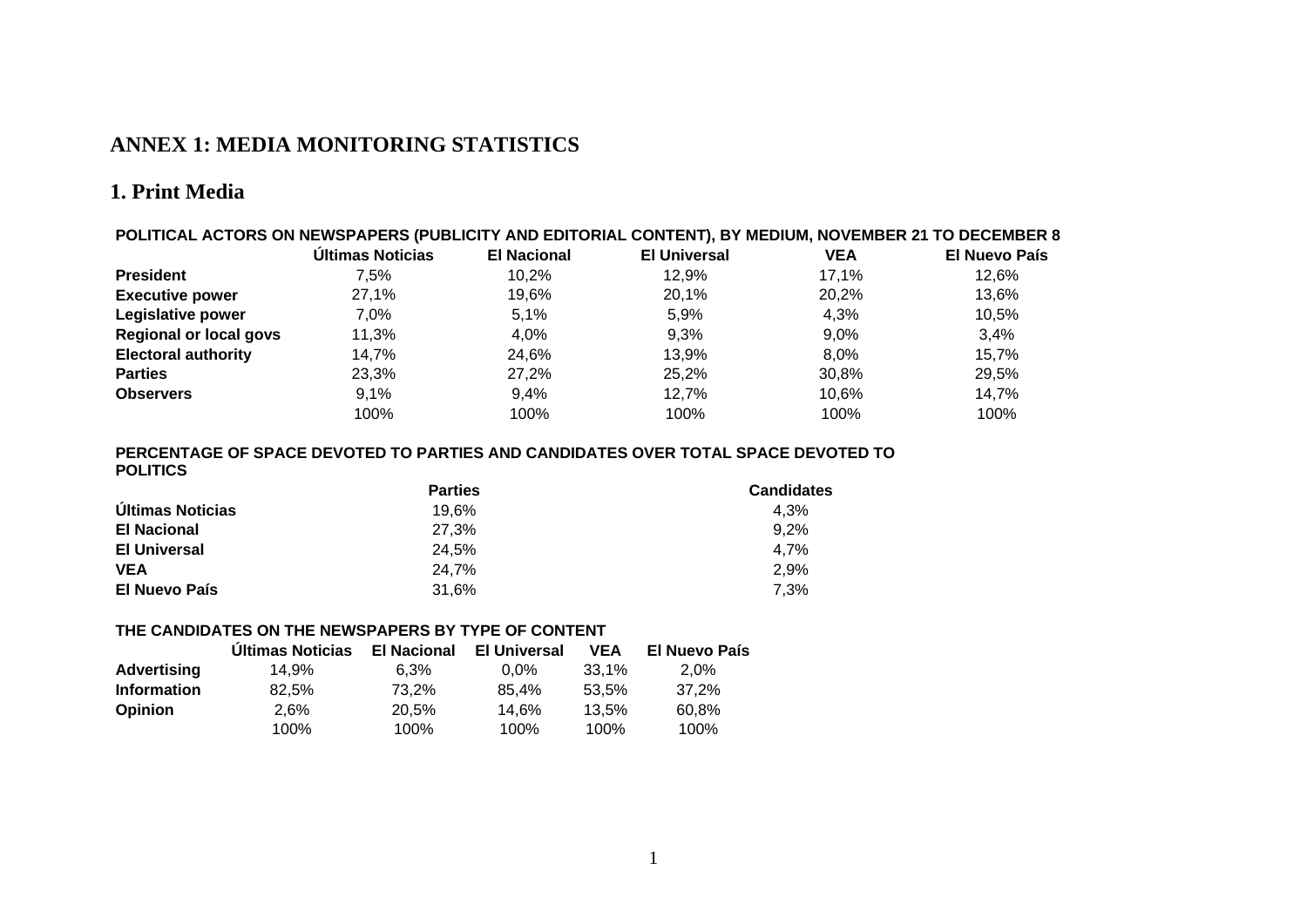#### **EDITORIAL COVERAGE OF CANDIDATES BY COALITION AND NEWSPAPER**

|               | <b>Ultimas Noticias</b> | <b>El Nacional</b> | El Universal | <b>VEA</b> | <b>El Nuevo País</b> |
|---------------|-------------------------|--------------------|--------------|------------|----------------------|
| <b>UVE</b>    | 43.8%                   | 46.8%              | 61.3%        | 63.0%      | $7.5\%$              |
| <b>Unidad</b> | 36.8%                   | 53,0%              | 35.3%        | 21.1%      | 92.5%                |
| <b>Others</b> | 19.4%                   | 0.2%               | 3.4%         | 15.9%      | $0.0\%$              |
|               | 100%                    | 100%               | 100%         | 100%       | 100%                 |

#### **TONE OF EDITORIAL COVERAGE OF CANDIDATES BY COALITION AND NEWSPAPER**

|                         |                 | <b>UVE</b>     |                 |      |                 | Unidad         |                 |      |                 | <b>Others</b>  |                 |      |
|-------------------------|-----------------|----------------|-----------------|------|-----------------|----------------|-----------------|------|-----------------|----------------|-----------------|------|
|                         | <b>Negative</b> | <b>Neutral</b> | <b>Positive</b> |      | <b>Negative</b> | <b>Neutral</b> | <b>Positive</b> |      | <b>Negative</b> | <b>Neutral</b> | <b>Positive</b> |      |
| <b>Ultimas Noticias</b> | 0,0%            | 53.4%          | 46,6%           | 100% | 7,7%            | 71,3%          | 21.0%           | 100% | $0,0\%$         | 13.1%          | 86,9%           | 100% |
| <b>El Nacional</b>      | 48.8%           | 43.8%          | 7,4%            | 100% | 38.3%           | 59.2%          | 2.5%            | 100% | $0,0\%$         | 100,0%         | 0,0%            | 100% |
| <b>El Universal</b>     | 22,0%           | 77.0%          | $1.0\%$         | 100% | 9.1%            | 80.0%          | 10,9%           | 100% | 16.2%           | $0,0\%$        | 83.8%           | 100% |
| <b>VEA</b>              | $0.0\%$         | 82,1%          | 17,9%           | 100% | 39.8%           | 60.2%          | 0.0%            | 100% | 57.1%           | 42.9%          | $0.0\%$         | 100% |
| <b>El Nuevo País</b>    | 0,0%            | 100.0%         | $0.0\%$         | 100% | 0,0%            | 93.8%          | 6.2%            | 100% | 0.0%            | 0,0%           | $0.0\%$         | 100% |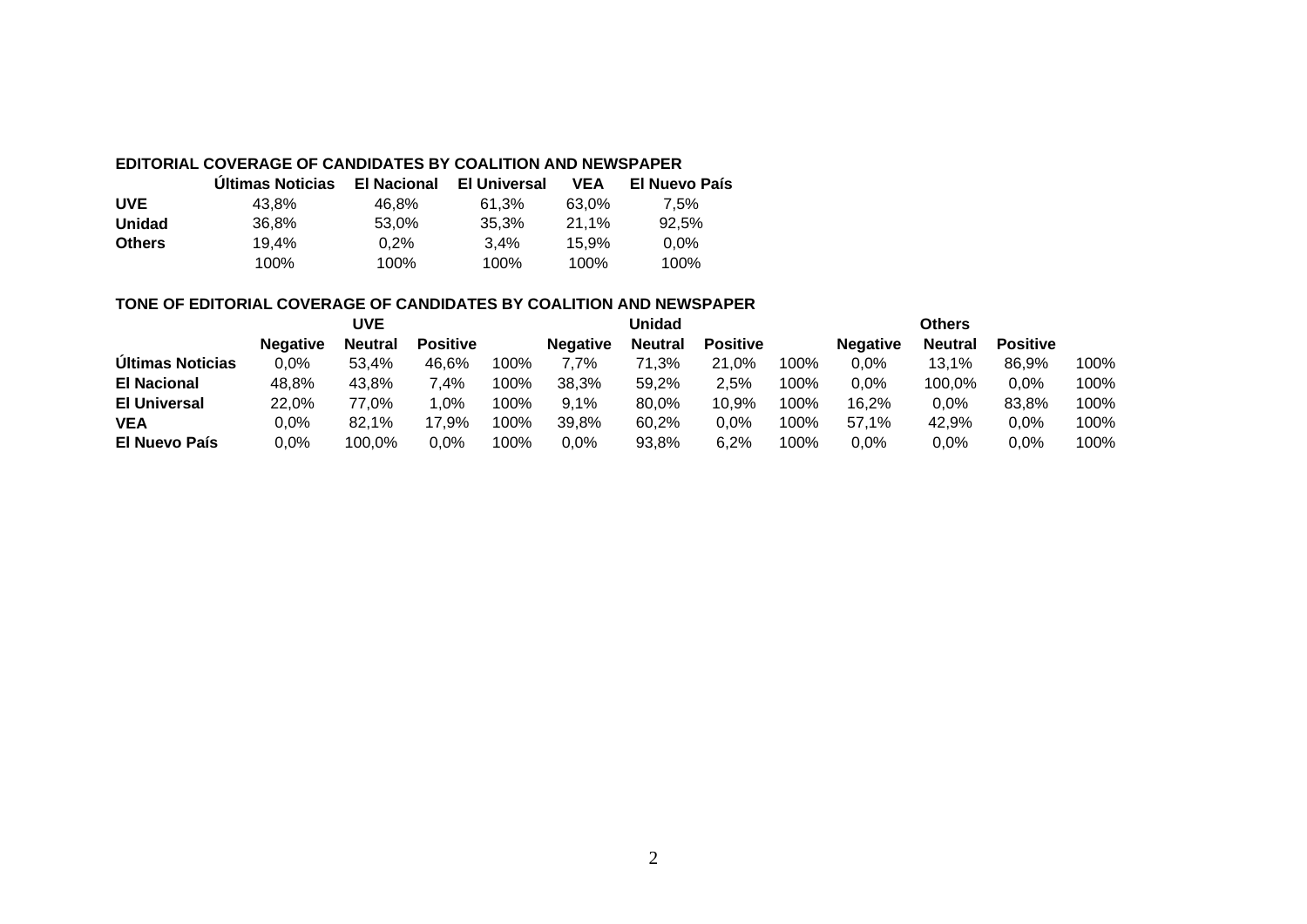#### **2. Radio**

#### **TIME DEVOTED TO POLITICAL ACTORS AND CANDIDATES ON PRIME TIME TV, NOVEMBER 19- DECEMBER 8**

|                       | <b>Politics</b> | <b>Candidates</b> | % of candidates over politics |
|-----------------------|-----------------|-------------------|-------------------------------|
| <b>Radio Nacional</b> | 56:36:44        | 4:43:15           | 8.34%                         |
| Unión Radio           | 41:30:49        | 2:48:44           | 6.77%                         |
| <b>TOTAL</b>          | 98:07:33        | 7:31:59           | 7,68%                         |

#### **TIME SHARE OF POLITICAL ACTORS BY RADIO STATION**

|                               | <b>Radio Nacional</b> | <b>Unión Radio</b> |
|-------------------------------|-----------------------|--------------------|
| <b>President</b>              | 30,6%                 | 21,7%              |
| <b>Executive power</b>        | 26,0%                 | 16,4%              |
| Legislative power             | 5,2%                  | 7,5%               |
| <b>Regional or local govs</b> | 3,6%                  | 5,9%               |
| <b>Electoral authority</b>    | 7,6%                  | 17,0%              |
| <b>Parties</b>                | 24,3%                 | 27,9%              |
| <b>Observers</b>              | 2,8%                  | 3,6%               |
|                               | 100%                  | 100%               |

#### **COVERAGE OF CANDIDATES BY TYPE OF CONTENT AND RADIO STATION**

|                    | <b>Radio Nacional</b> | <b>Unión Radio</b> |
|--------------------|-----------------------|--------------------|
| Advertising        | $5.7\%$               | 2.4%               |
| <b>Information</b> | 27.4%                 | 33.6%              |
| <b>Opinion</b>     | 66.9%                 | 64.1%              |
|                    | 100%                  | 100%               |

#### **EDITORIAL COVERAGE OF CANDIDATES BY COALITION AND RADIO STATION**

|               | <b>Radio Nacional</b> | Unión Radio |
|---------------|-----------------------|-------------|
| <b>UVE</b>    | 58.0%                 | 10.4%       |
| <b>Unidad</b> | 41.8%                 | 88.9%       |
| <b>Others</b> | $0.1\%$               | 0.8%        |
|               | 100%                  | 100%        |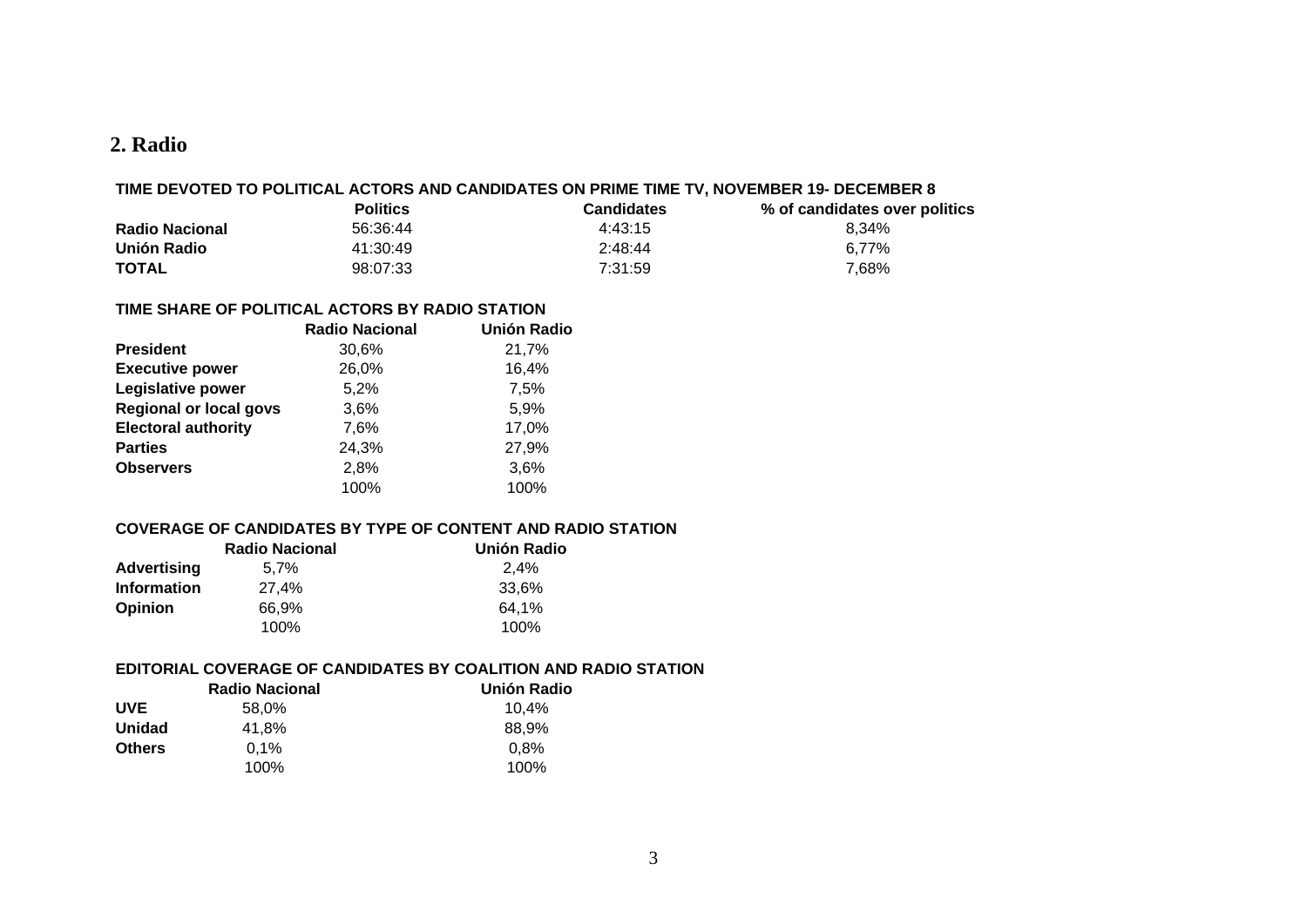#### **TONE OF EDITORIAL COVERAGE OF CANDIDATES BY COALITION**

|               | <b>Radio Nacional</b> |         | Unión Radio |      |                 |                |                 |      |
|---------------|-----------------------|---------|-------------|------|-----------------|----------------|-----------------|------|
|               | <b>Negative</b>       | Neutral | Positive    |      | <b>Negative</b> | <b>Neutral</b> | <b>Positive</b> |      |
| <b>UVE</b>    | $1.3\%$               | 38.4%   | 60.3%       | 100% | $4.1\%$         | 92.8%          | $3.1\%$         | 100% |
| <b>Unidad</b> | 63.4%                 | 35.9%   | 0.7%        | 100% | 0.3%            | 86.8%          | 12.8%           | 100% |
| <b>Others</b> | 0.0%                  | 100.0%  | $0.0\%$     | 100% | 0.8%            | $0.0\%$        | 100.0%          | 100% |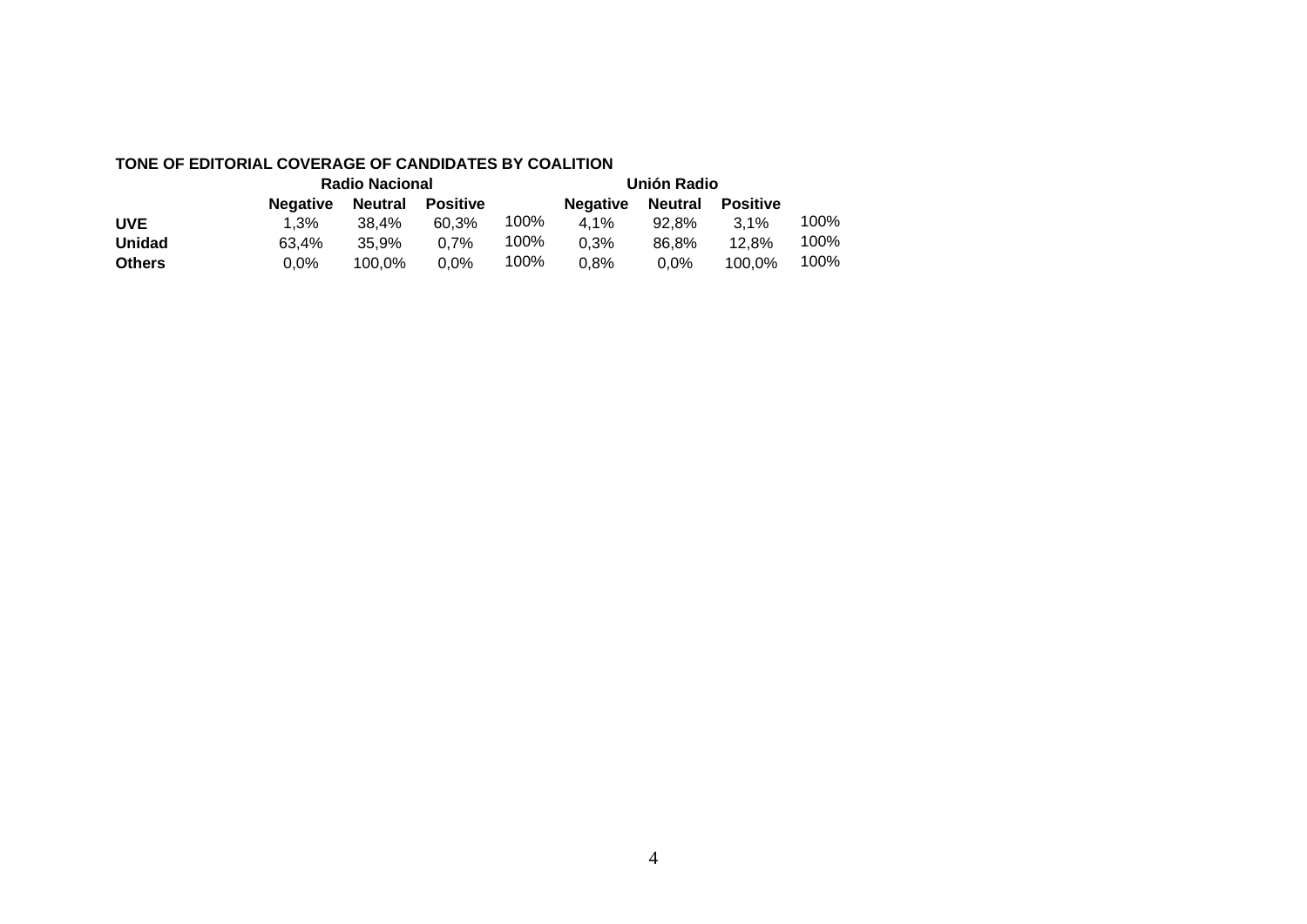#### **3. Television**

#### **TIME DEVOTED TO POLITICAL INFORMATION AND CANDIDATES ON PRIME TIME TV, NOVEMBER 19-DECEMBER 8**

|              | <b>Politics</b> | <b>Candidates</b> | % of candidates over total politics |
|--------------|-----------------|-------------------|-------------------------------------|
| Televén      | 36:25:27        | 3:10:35           | 8.7%                                |
| Globovisión  | 82:42:35        | 4:07:20           | 5.0%                                |
| <b>RCTV</b>  | 36:56:53        | 3:12:01           | 8.7%                                |
| <b>VTV</b>   | 102:53:21       | 6:31:17           | 6.3%                                |
| <b>TOTAL</b> | 258:58:16       | 17:01:13          | 6.6%                                |

#### **TIME SHARE OF POLITICAL ACTORS BY TV STATION**

|                               | <b>Televén</b> | Globovisión | <b>RCTV</b> | <b>VTV</b> |
|-------------------------------|----------------|-------------|-------------|------------|
| <b>President</b>              | 20,6%          | 17,3%       | 22,3%       | 19,5%      |
| <b>Executive power</b>        | 25,2%          | 21,4%       | 22,3%       | 23,2%      |
| Legislative power             | 7,2%           | 8,7%        | 6,8%        | 8,9%       |
| <b>Regional or local govs</b> | 2,2%           | 8,0%        | 4,8%        | 5,8%       |
| <b>Electoral authority</b>    | 13,9%          | 16,5%       | 18,3%       | 14,6%      |
| <b>Parties</b>                | 28,4%          | 21,8%       | 21,9%       | 24,9%      |
| <b>Observers</b>              | 2.4%           | 6,3%        | 3,7%        | 3,1%       |
|                               | 100%           | 100%        | 100%        | 100%       |

#### **COVERAGE OF CANDIDATES BY TYPE OF CONTENT AND TV STATION**

|                    | Televén | <b>Globovisión</b> | <b>RCTV</b> | VTV    |
|--------------------|---------|--------------------|-------------|--------|
| <b>Publicity</b>   | 7.3%    | 1.2%               | 2.3%        | 7.7%   |
| <b>Information</b> | 12.6%   | 53.2%              | 14.2%       | 46.5%  |
| <b>Opinion</b>     | 80.1%   | 45.6%              | 83.4%       | 45.8%  |
|                    | 100.0%  | 100,0%             | 100,0%      | 100.0% |